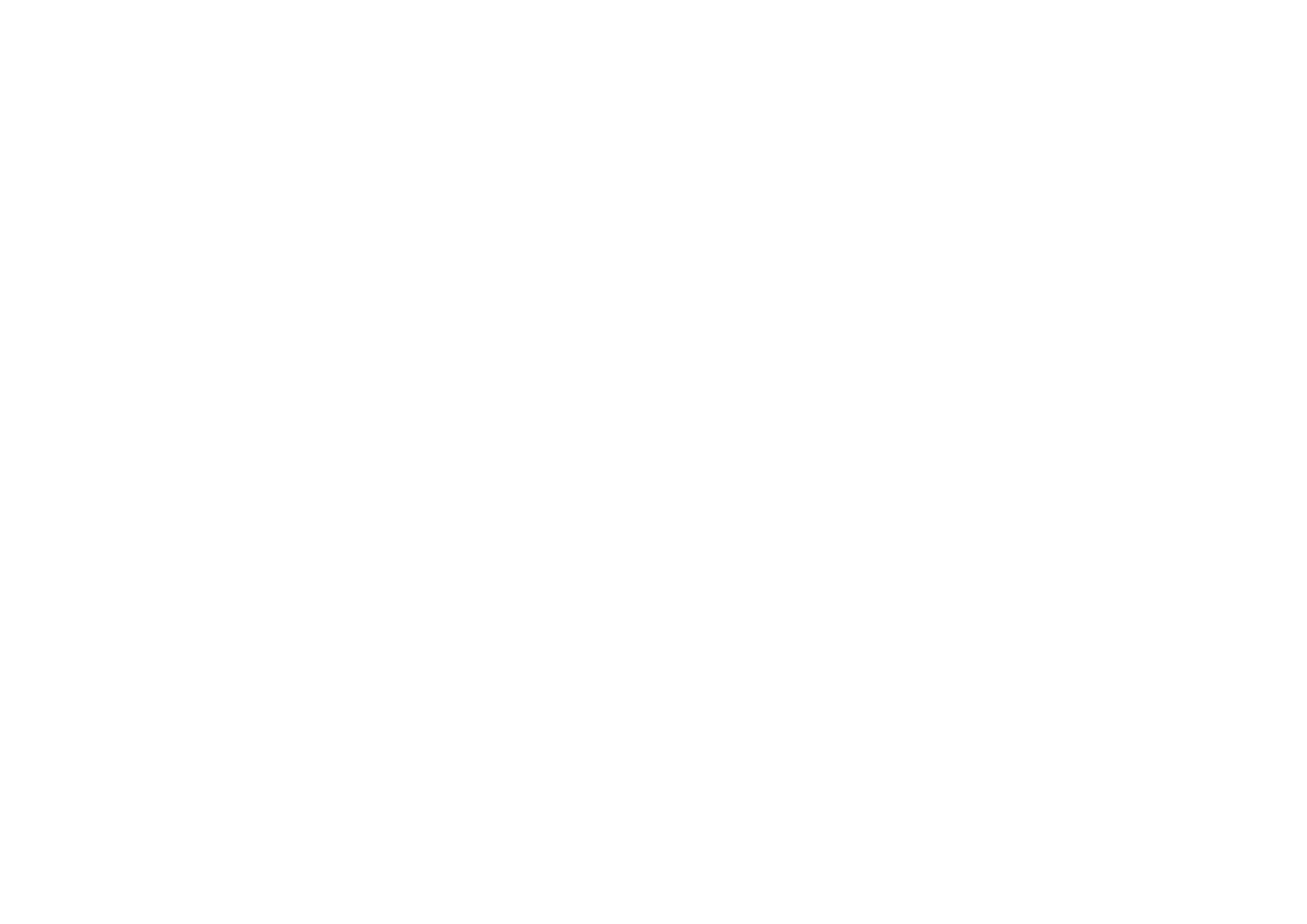# **Contents**

| Introduction                                               | Page<br>1      |
|------------------------------------------------------------|----------------|
| <b>Sustainable Settlements</b>                             | 2              |
| <b>Settlement Hierarchy</b>                                | 3              |
| <b>Principal Towns</b>                                     | 5              |
| <b>Key Settlements</b>                                     | 6              |
| <b>Local and Neighbourhood Centres</b>                     | $\overline{7}$ |
| The Wider Region                                           | 8              |
| <b>Town Centre Strategy Summaries</b>                      | 11             |
| Appendices                                                 |                |
| Appendix 1 - Settlement Hierarchy Methodology              | 14             |
| Appendix 2 - Town Centre Strategies                        | 17             |
| Appendix 3 - The Roles and Functions of Settlements Matrix | 22             |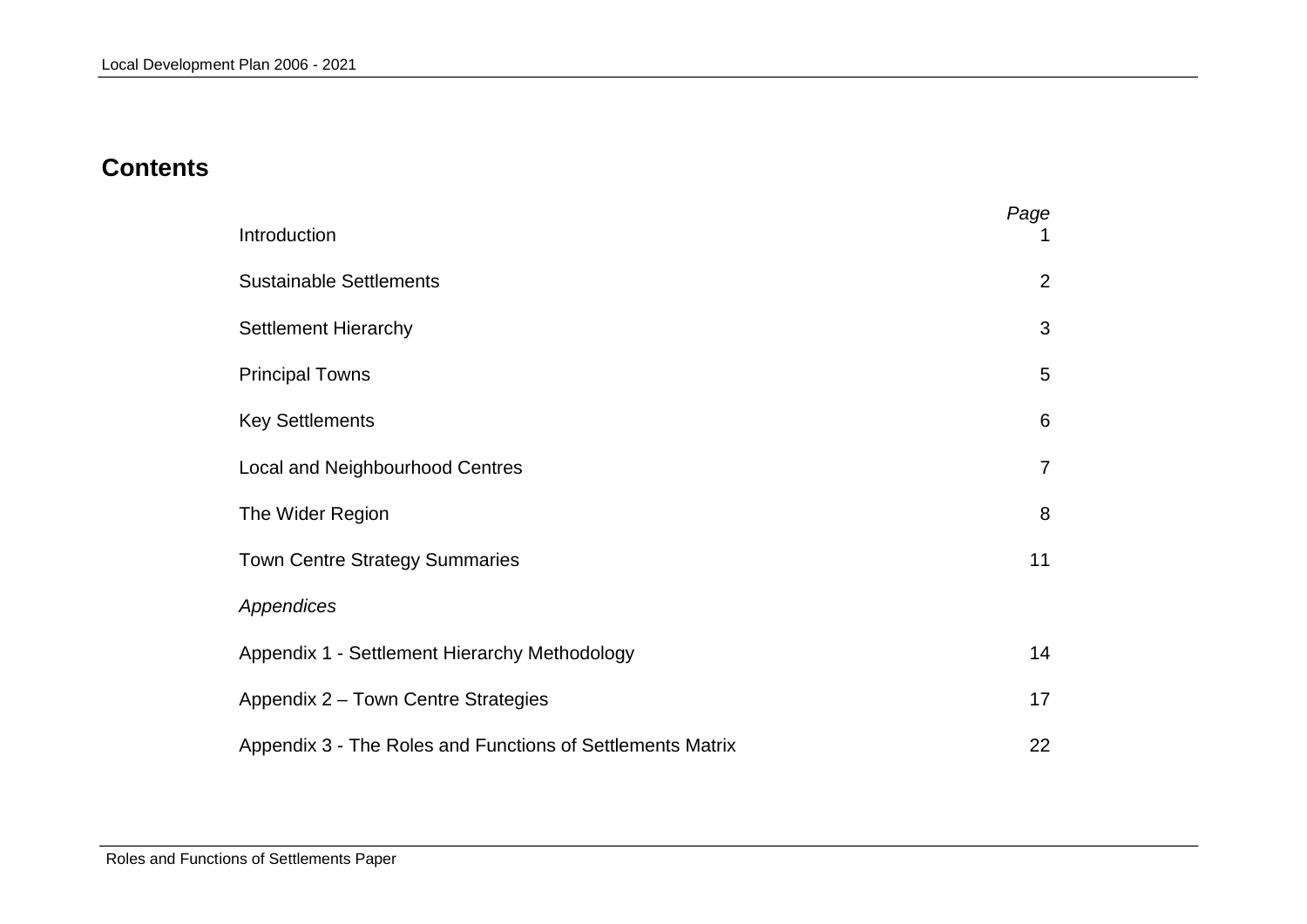# **Contents**

| Appendix 4 - Aberdare Matrix                                 | 23 |
|--------------------------------------------------------------|----|
| Appendix 5 - Llantrisant Matrix                              | 24 |
| Appendix 6 - Pontypridd Matrix                               | 25 |
| Appendix 7 - Ferndale Matrix                                 | 26 |
| Appendix 8 - Hirwaun Matrix                                  | 27 |
| Appendix 9 - Llanharan Matrix                                | 28 |
| Appendix 10 - Mountain Ash Matrix                            | 29 |
| Appendix 11 - Porth Matrix                                   | 30 |
| Appendix 12 - Tonypandy Matrix                               | 31 |
| Appendix 13 - Tonyrefail Matrix                              | 32 |
| Appendix 14 - Treorchy Matrix                                | 33 |
| Appendix 15 - Local and Neighbourhood Centre Matrix: Cynon   | 34 |
| Appendix 16 - Local and Neighbourhood Centre Matrix: Rhondda | 35 |
| Appendix 17 - Local and Neighbourhood Centre Matrix: Taf Ely | 37 |
| Bibliography                                                 | 40 |

Roles and Functions of Settlements Paper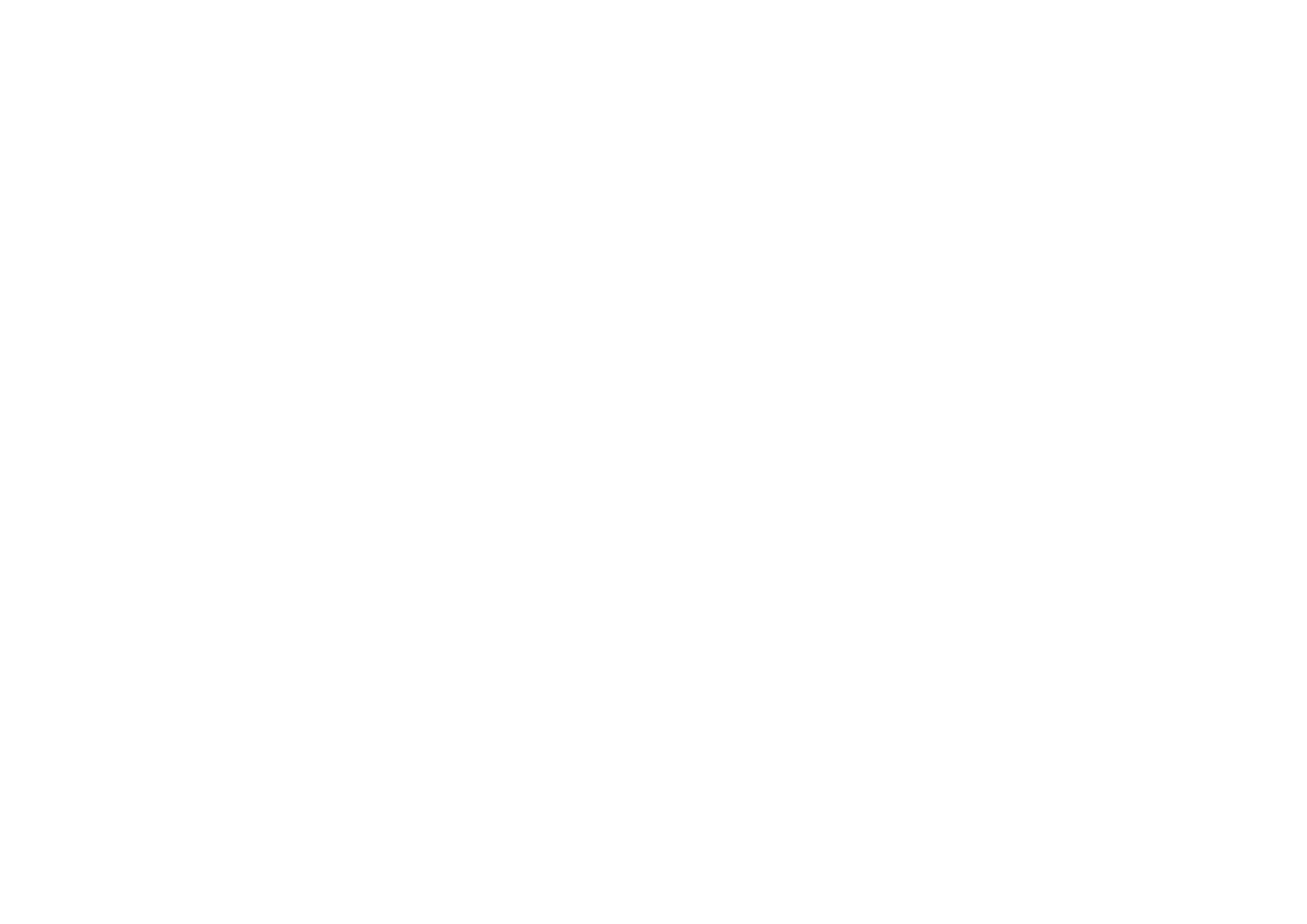#### **INTRODUCTION**

The role of the planning system is to shape our environment, and the Rhondda Cynon Taf Local Development Plan 2006-2021 (LDP) will provide for a new way of planning for the future of the County Borough.

The Preferred Strategy for the LDP sets out the spatial vision and spatial objectives for the County Borough, consistent with national and regional planning policy. The LDP will seek to deliver the objectives set out in the Preferred Strategy through the land-use planning system.

The RCT Preferred Strategy advocates a different approach for development in the north and south of the County Borough. In the North, the emphasis will be on building sustainable communities and halting he process of depopulation and decline. In the South, the emphasis will be on sustainable growth that benefits Rhondda Cynon Taf as a whole.

The strategy identifies principal towns and key settlements and sets out the key role these towns and villages will play in achieving the spatial objectives of the plan.

It is recognised that the principal towns and key settlements play a crucial role in providing services of both local and county importance. The strategy states that where possible, development will be focused on the principal towns and key settlements of the County

Borough in order to support and reinforce the important role these centres play as places for social and economic activity.

The principal towns of Rhondda Cynon Taf, as identified in the Preferred Strategy, are Pontypridd, Aberdare and Llantrisant (including Talbot Green).

The key settlements are identified as Tonypandy, Tonyrefail, Treorchy, Mountain Ash, Porth, Ferndale, Llanharan and Hirwaun. These key settlements will act as focal points for growth in Rhondda Cynon Taf over the plan period.

The purpose of this Background Paper is to demonstrate why these towns and villages have been identified as principal towns and key settlements and sets out the methodology used to develop the settlement hierarchy.

To do this, the Background Paper will outline:

- **What are 'sustainable' settlements and the settlement hierarchy of Rhondda Cynon Taf** including the roles and functions that define principal towns, key settlements, and local and neighbourhood centres;
- **The methodology used to record the services/facilities/uses** that identify principal towns, key settlements, and local and neighbourhood centres;
- **A record of the services/facilities/uses** that define the principal towns, key settlements, and local and neighbourhood centres of Rhondda Cynon Taf;
- **The role in the Wider Region** including regional initiatives and town centre strategies planned or in place for the principal towns and key settlements of Rhondda Cynon Taf.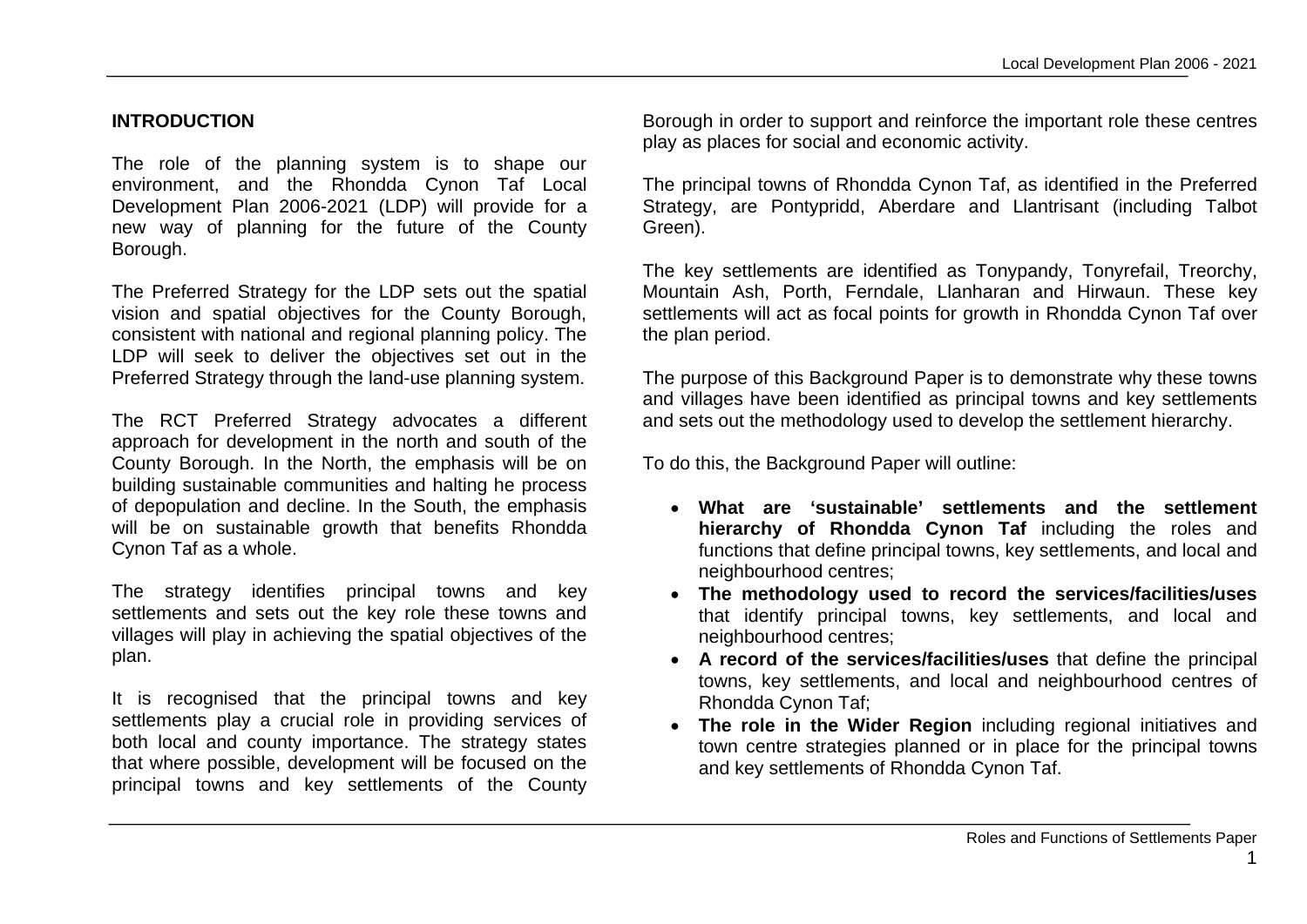#### **SUSTAINABLE SETTLEMENTS**

Planning shapes the places where people live and work. Good planning ensures that the right development is built in the right place and at the right time. It makes a positive difference to peoples lives and helps to deliver homes, jobs and better opportunities for all, whilst protecting and enhancing the natural and historic environment, and conserving the countryside and open spaces that are vital resources for everyone.

Poor planning can result in a legacy for current and future generations of run-down town centres, unsafe and dilapidated housing, lack of access to essential services and facilities, crime and disorder, and the loss of our finest countryside to development.

Good planning is a positive and proactive process, operating in the public interest through a system of plan preparation and control over the development and use of land. Sustainable development and the creation of sustainable settlements, is the core principle underpinning planning. At the heart of sustainable development is the simple idea of ensuring a better quality of life for everyone, now and for future generations.

#### **What makes a sustainable settlement?**

Sustainable settlements are places where people can live and work with access to the essential services and

facilities they need. They should not place undue demands on valuable resources, such as land or energy.

Key requirements of sustainable settlements are:

- A strong local economy to provide jobs and wealth;
- A safe and healthy local environment with well-designed public and green space;
- Sufficient size, scale and density, and the right layout to support basic amenities and minimise use of resources (including land);
- Good public transport and other transport infrastructure both within the settlement and linking it to urban, rural and regional centres;
- $\bullet$  Buildings both individually and collectively that can meet different needs over time, and that minimise the use of resources;
- A well-integrated mix of decent homes of different types and tenures to support a range of household sizes, ages and incomes;
- Good quality local public services, including education and training opportunities, health care and community facilities, especially for leisure;
- A diverse, vibrant and creative local culture, encouraging pride in the community and cohesion within it;
- Links with the wider regional, national and international community; and
- A range of mixed-use developments.

#### **Sustainable Settlements and the LDP**

Settlements that are sustainable are better places for our future generations. The LDP will aim to ensure that new development is located in those settlements that currently display the attributes of sustainable settlements. Furthermore, through delivering appropriate forms of new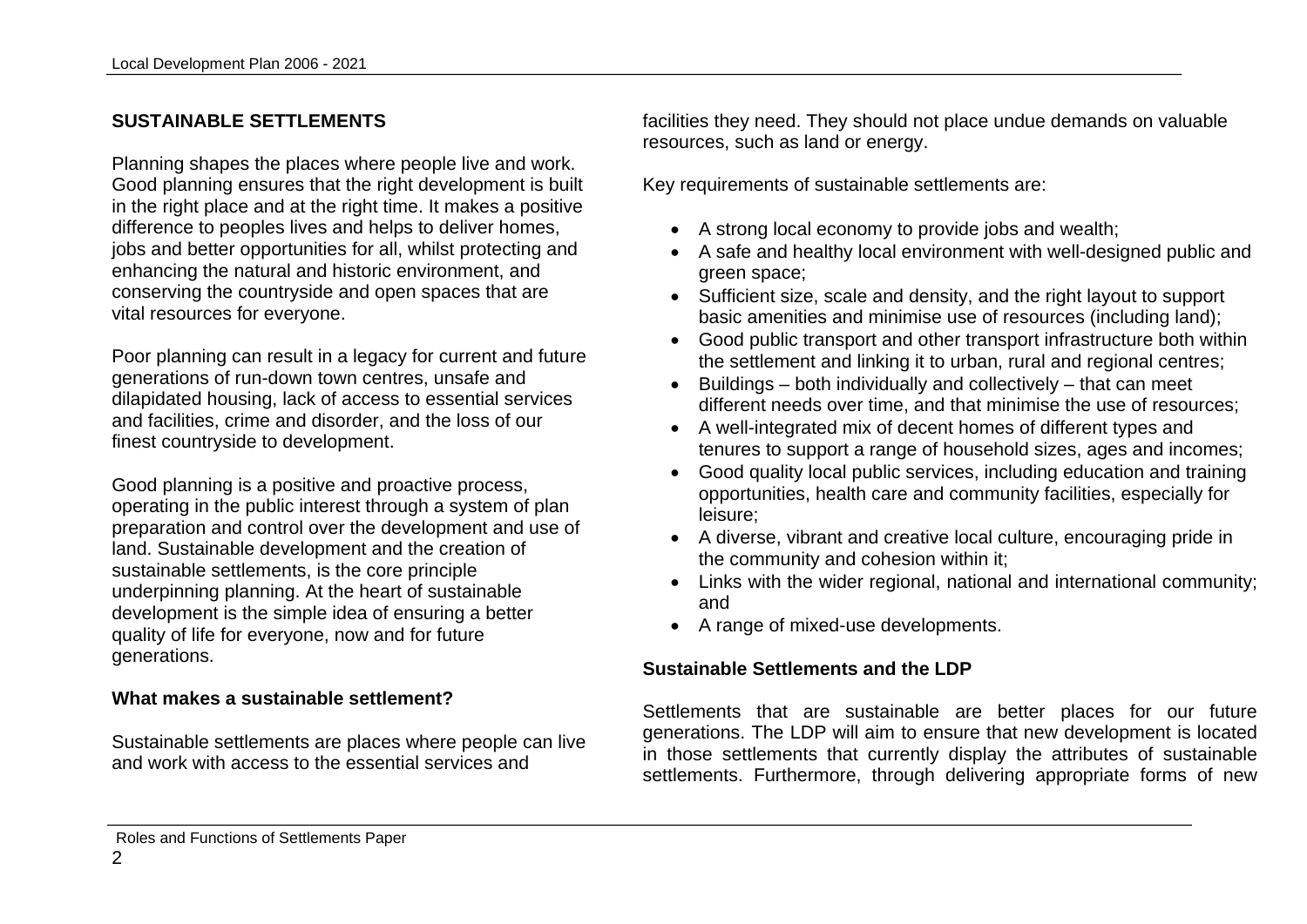development in the right locations, the LDP will aim to improve the sustainability of existing settlements.

The identification of sustainable settlements within the County Borough and their ability to accommodate new development is at the heart of the Preferred Strategy. In identifying principal towns and key settlements, the Council has sought to identify towns and villages that can accommodate new development in a sustainable manner.

It is recognised that there is a need to provide housing in less strategic settlements, such as key settlements, to enhance and maintain their sustainability. This should include, particularly in smaller settlements, a consideration towards the relationship between settlements. This is to ensure that growth is distributed in a way that supports informal social support networks, assists people to live near their work, supports local services, minimises environmental impacts and, where possible, encourage environmental benefits. It is considered that such circumstances will be limited and will be based on specific local needs.

#### **Climate Change**

The Council want to create more 'sustainable' settlements in the County Borough as they contribute to cutting carbon emissions from focusing new development in locations with good public transport accessibility and/or by means other than the private.

#### **SETTI EMENT HIERARCHY**

All settlements are unique and each settlement in Rhondda Cynon Taf has its own role and function. To ensure that new development is located in the most sustainable locations and supports the Council's aim of improving the sustainability of the County Borough's settlements, the Settlement Hierarchy of the Borough had to be identified. Through identifying the Settlement Hierarchy it allowed for the principal towns and key settlements of the County Borough to be classified

The combined effect of this approach helps to support the vitality and viability of town centres, maximise the reuse of previously developed land, minimise the need to travel, protect the character of villages and maintain the vitality of rural communities.

To establish the settlement hierarchy of the County Borough, towns and villages were classified according to their roles and functions, and the principal towns, key settlements, and local and neighbourhood centres subsequently identified. This approach helped to avoid creating a hierarchy of settlements based solely on population size.

The establishment of the roles and functions of each settlement in the County Borough, through the Settlement Hierarchy, is important given that the policy approach and level of appropriate development for each settlement is determined by its role and function.

A methodology was developed which allowed for the settlements within the County Borough to be categorised according to their roles and functions. An explanation of the methodology used to identify the settlement hierarchy of the County Borough can be found in Appendix 1.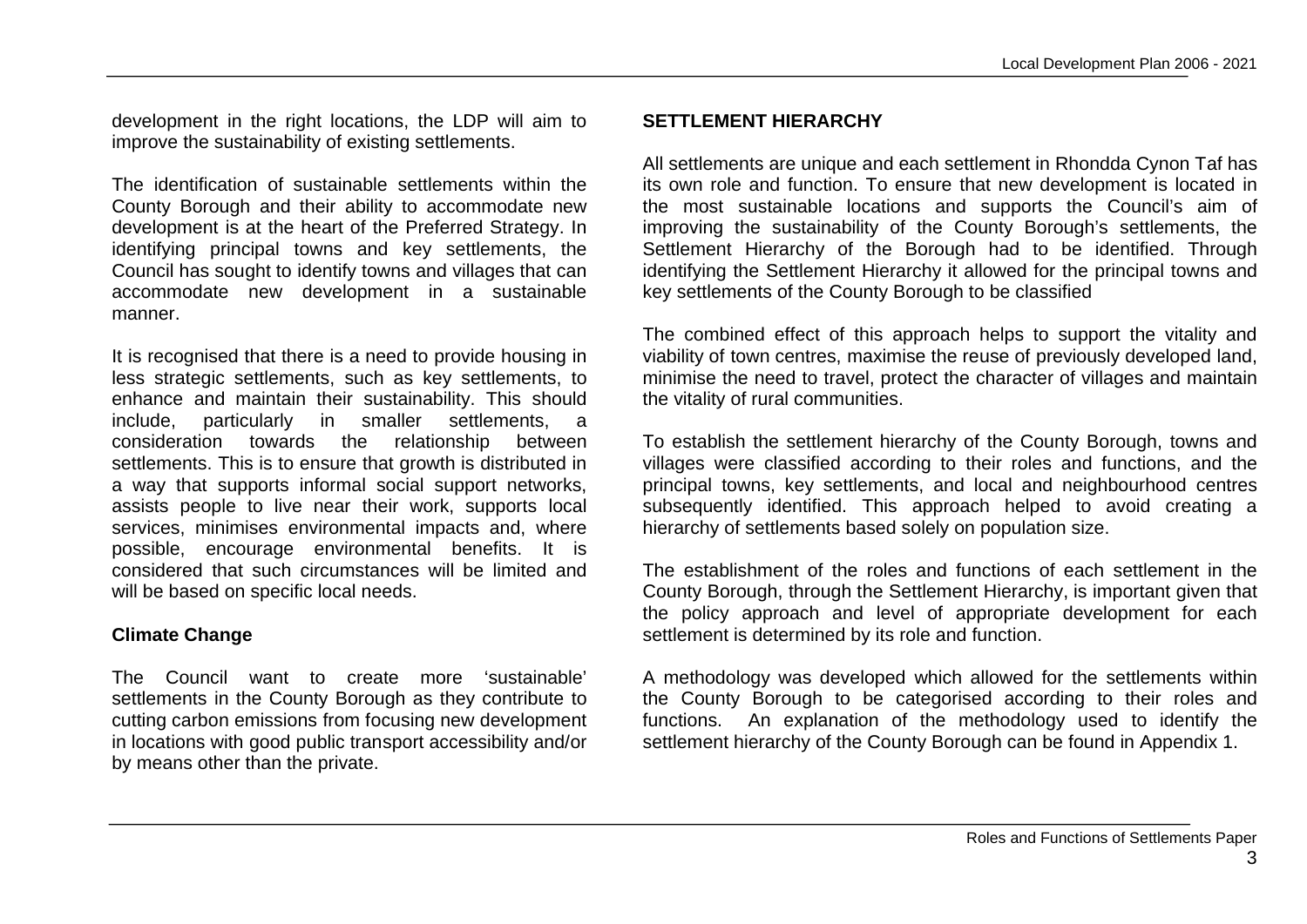Higher and lower-level function categories were chosen to identify the principal towns, key settlements, and local and neighbourhood centres of the County Borough. These were collated together to form a matrix to consistently record the main roles and functions of each settlement in Rhondda Cynon Taf. A template of the matrix used can be found in Appendix 3.

Appendices 4 – 17 contain the completed matrixes for each settlement assessed in determining the principal towns, key settlements, and local and neighbourhood centres of the County Borough.

By assessing the completed matrixes, this allowed for the identification of the settlements that achieved the highest to lowest scores. This resulted in the establishment of the Settlement Hierarchy of Rhondda Cynon Taf.

The roles and functions of principal towns, key settlements, and local and neighbourhood centres are discussed in greater detail in the following section.

The settlement hierarchy in Rhondda Cynon Taf is as follows:

- **Principal Towns:**
- Aberdare
- Llantrisant (including Talbot Green)
- Pontypridd
- **Key Settlements:**
- Ferndale **Contract Contract Porth**
- 
- Llanharan **Calcular** Tonyrefail
- Mountain Ash **Canada Exerchy**
- **Other Settlements:**
- 
- Penywaun Efail Isaf
- Cwmbach Beddau
- Aberaman South . Llanharry
- Penrhwceiber Gilfach Goch
- 
- 
- 
- 
- 
- 
- 
- 
- 
- 
- 
- 
- 
- Hirwaun  **Tonypandy** 
	-
	-
- Rhigos **Church Village** 
	-
	-
	-
	-
	- Abercynon **Coed-Ely**
	- Ynysybwl Groes-Faen
- Treherbert Pen-Y-Coedcae
	- Pentre **and Francisch Falygarn**
	- Maerdy **Canadian Control** Maerdy **Canadian Control Material America** Ynysmaerdy
- Ystrad **•** Brynsadler
	- Tylorstown  **Penrhiw-fer**
	- Ynyshir **Communisty Communisty** Edmondstown
- Cymmer Cilfynydd
- Glyncoch  **Rhydyfelin**
- Hawthorn Ton-Teg
- Taffs Well **Contract Contract Contract Contract Contract Contract Contract Contract Contract Contract Contract Contract Contract Contract Contract Contract Contract Contract Contract Contract Contract Contract Contract C**

It is important to give a clear definition of the terms 'principal town', 'key settlement' and 'local and neighbourhood centres', and the roles that each category perform.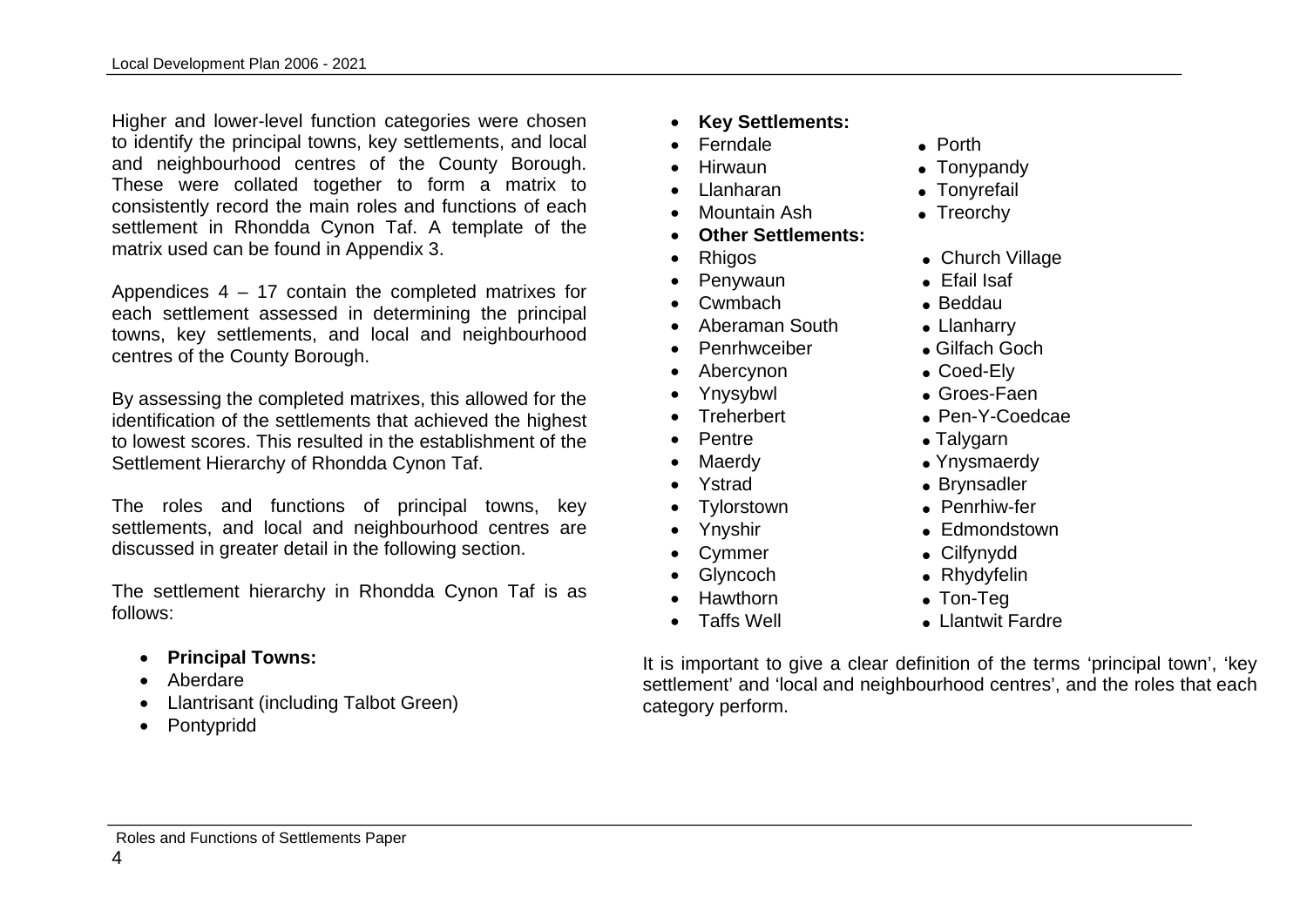#### **PRINCIPAL TOWNS**

Principal towns are the most important settlement in the settlement hierarchy as they offer a wide range of important community, health, leisure, retail, employment and residential services. They tend to have a net inflow of commuters drawn mostly from the surrounding area.

#### Principal towns have:

- A good level of self-sufficiency and selfcontainment;
- Good strategic road and public transport connections with the region and country;
- Significant residential populations; and
- The ability to provide major employment, retail, educational, health, leisure and community facilities.

Development that takes place in principal towns should be sustainable, and of a scale which is consistent with the existing character and functions of the settlement, and setting in the landscape. Development within principal towns should also support local services and the social and economic well-being of communities.

The distribution of development to principal towns should be considered in the context of various factors including:

• The relative 'rankings' of principal towns in terms of their 'sustainability';

- The availability of previously developed land within a town for redevelopment; and
- The availability of 'greenfield' sites within and around a town.

It is also important to note that the failure to provide additional, and retain existing employment opportunities to match any growth in housing development, is likely to result in an increased need to travel for work, thus reducing the 'sustainability' of a principal town. The success of a principal town in terms of its 'sustainability' will improve life in smaller rural/valleys communities as access to services is likely to improve.

The focus for principal towns should be to create affordable, sustainable, and attractive places to live; and to provide a good choice of education facilities (including higher-education facilities) and transport connections to and from job and services, including for example health, when they are not locally available.

In terms of retail, principal towns role should be to act as sub-regional centres. For example, the principal towns of Rhondda Cynon Taf are expected to serve the residents of the Cynon Valley in the case of Aberdare, the Ely and Rhondda Fawr valleys in the case of Llantrisant, and the Taff and Rhondda Fach valleys in the case of Pontypridd. The emphasis in the principal towns regarding retail will be on a balance between comparison and convenience shopping.

Principal towns respective roles are as centres for employment, shopping and services with large hinterlands.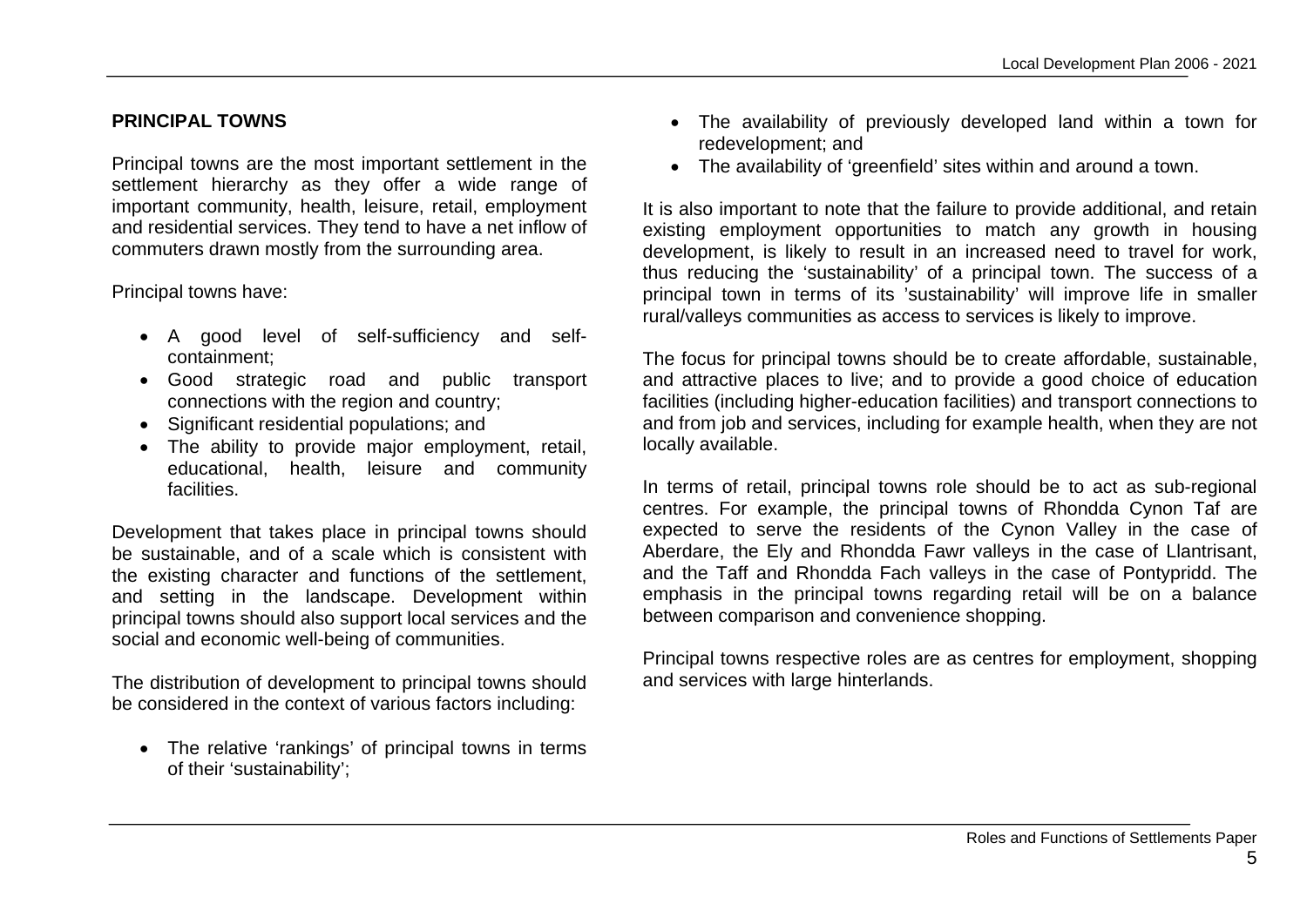#### **KEY SETTLEMENTS**

Key settlements are located after principal towns in the settlement hierarchy, and are naturally geographically smaller. By definition, key settlements benefit from a range of services and facilities, functions and locational relationships. Their respective roles are as local centres for employment, shopping and services which allow for a limited amount of additional development to be accommodated.

The key settlement centres of Rhondda Cynon Taf are expected to act as district retail centres, where the emphasis will be on convenience shopping with an element of day-to-day comparison shopping. Key settlement status also relates to the population size of a settlement as well as its function.

Although their population sizes are smaller than principal towns, they can roughly be twice the size of surrounding towns and villages. Consequently, the concentration of development in key settlements can help alleviate the pressure for development in principal towns and facilitate efficiencies in public and private service provision. This reinforces the emphasis on sustainable development where the placing of housing close to services and employment centres, such as principal towns, should be aimed at reducing the usage of private transport.

The geographical location of a key settlement to a principal town makes them centres of commercial and community importance, thus favourable locations for development.

Continued economic development in key settlements is essential to address specific issues and deliver appropriate levels of local job creation and provide people with local opportunities so as not to fuel unsustainable travel patterns.

Key settlements also represent a resource for local and neighbourhood centres and can offer the nearest shopping centre and location of secondary education and health facilities for many residents living in local and neighbourhood centres.

The services that define a key settlement include:

- The availability of a school (primary and secondary);
- The availability of a Post Office service;
- The Proximity to an 'A' classification road highway network; and
- Frequent public transport (train and bus services).

The facilities that define a key settlement include:

- A convenience store:
- A GP Practice;
- A3 Use (A public house; Restaurant, Takeaway);
- A Place of Worship; and
- A Public Library.

It is important to note that the allocation of an appropriate site for development within a key settlement may provide the necessary stimulus, or incentive, to provide additional services/facilities in a key settlement. Hence, the determination of the scale of development in principal towns and key settlements should have regard to local circumstances.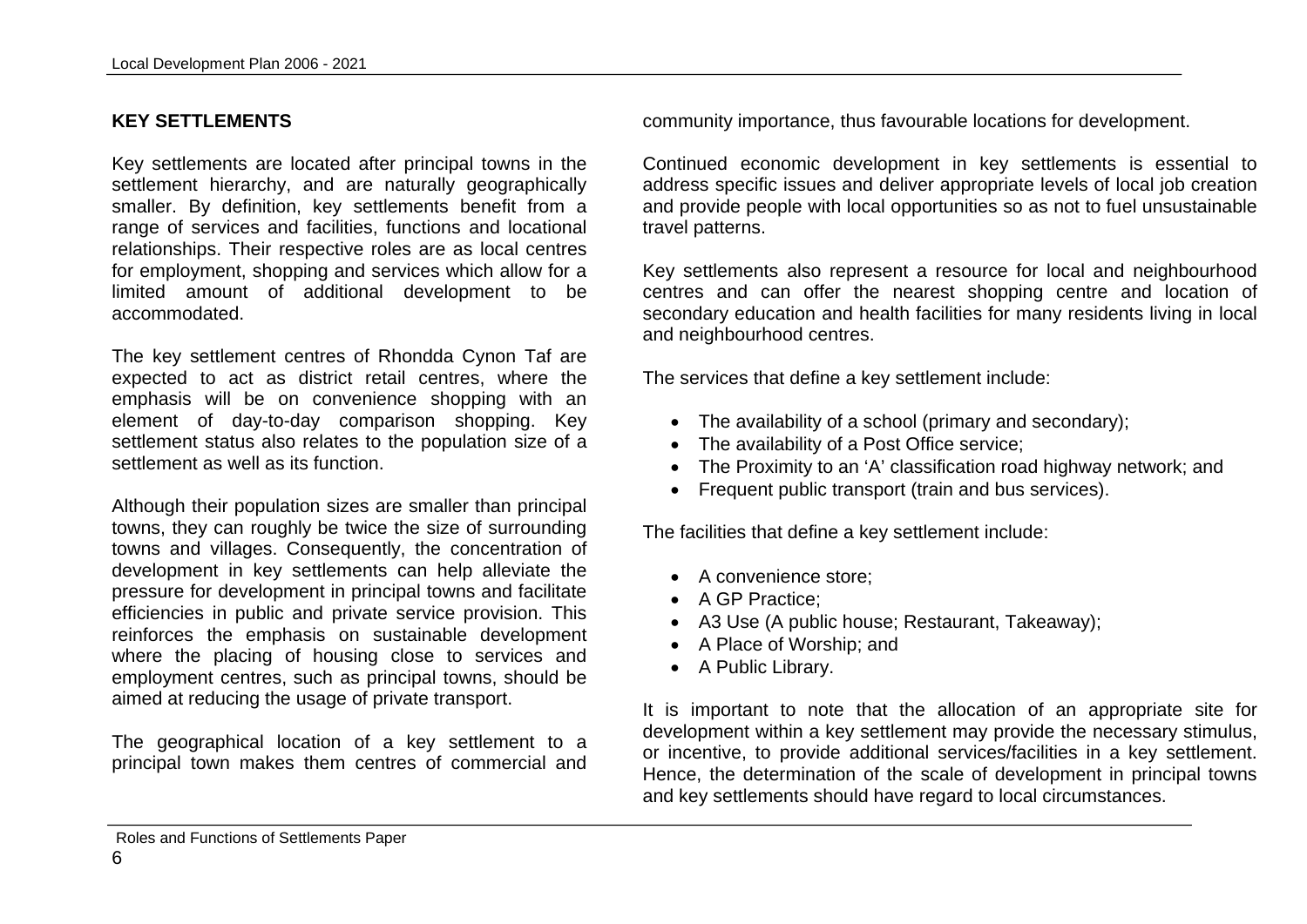This includes:

- Local housing need;
- The availability of employment opportunities, shops and commercial and public services;
- The capacity of existing and potential infrastructure;
- The availability of previously-developed land and buildings; and
- The presence of environmental constraints.

## **LOCAL AND NEIGHBOURHOOD CENTRES**

Local and neighbourhood centres are found after key settlements in the settlement hierarchy as their overall sustainability level is affected by a number of factors. These are as follows:

- Not having a train station;
- Having poor accessibility;
- Having topographical issues; and
- Having limited strategic relationships and roles with other local/neighbourhood centres.

The role of local and neighbourhood centres are to provide small-scale convenience (food) shopping that collectively, helps to sustain the wider rural community. Local and neighbourhood centres are suitable for accommodating limited residential and other types of development.

Local circumstances will inform the determination of the scale of the housing allocations and type of development in the Local and Neighbourhood Centres of the County Borough. These may include:

- The presence of environmental constraints;
- Opportunities for enhancing the character of each settlement; and
- The potential for securing improvements to local services and facilities.

The focus of development in local and neighbourhood centres should be on assisting diversification, whilst at the same time protecting the countryside. Such developments could include the re-use of existing buildings for employment uses that support the needs of agriculture, or promote sustainable tourism.

For local and neighbourhood centres where development is considered appropriate, settlement boundaries should be allocated. Where settlement boundaries are not allocated, development should be restricted to that associated with agriculture or forestry activities.

The main objectives in identifying local and neighbourhood centres are:

- To provide for increased levels of affordable housing;
- To protect and enhance their role as local employment centres by safeguarding sites that provide opportunities for local businesses to develop and expand; and
- To retain and reinforce their role in helping to meet the needs of local communities by preventing the loss of existing facilities and services, and allowing for appropriate provision of additional facilities and services.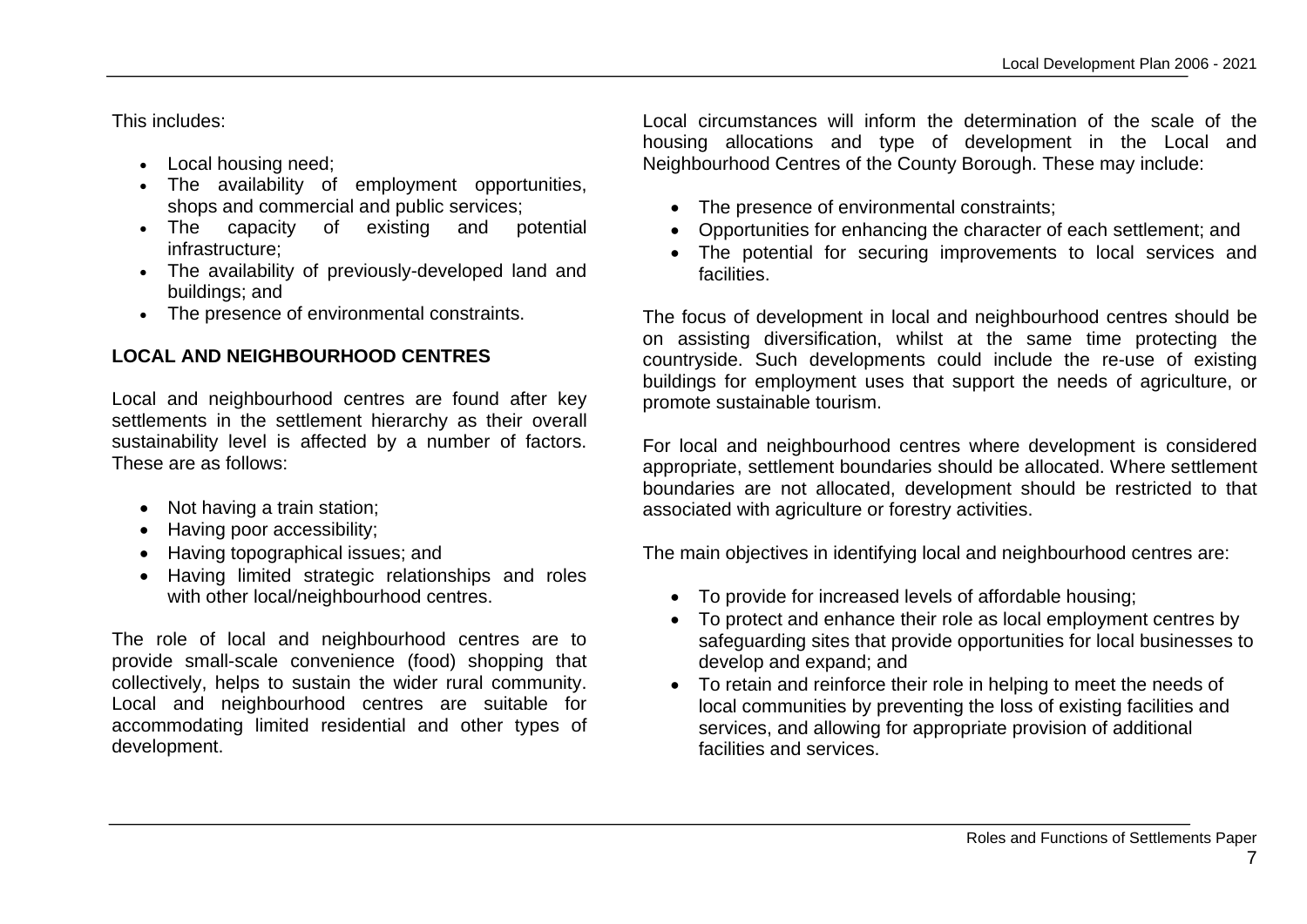#### **THE WIDER REGION**

It is important to emphasize that a selection of Rhondda Cynon Taf's principal towns and key settlements figure in the regional dimension of South East Wales, and that there are initiatives/strategies in place for their enhancement.

*People, Places, Futures - The Wales Spatial Plan (Adopted 2004)*

The Wales Spatial Plan provides a framework for the future spatial development of Wales. Rhondda Cynon Taf along with the neighbouring authorities of Cardiff, Bridgend, Merthyr Tydfil, Caerphilly and the Vale of Glamorgan has been identified as part of the South East – Capital Network Zone. The vision for the Capital Network is:

"An innovative skilled area offering a high quality of life - international yet distinctively Welsh. It will compete internationally by increasing its global viability through stronger links between the Valleys and the coasts and the UK and Europe, helping spread prosperity within the area and benefiting other parts of Wales".

With regard to the South Wales Valleys, the Wales Spatial Plan asserts that:

"Additional regeneration opportunities exist in the key centres of Pontypridd to promote wider community regeneration and provide essential links between the coastal belt and Heads of the Valleys corridor".

It is envisaged by the Wales Spatial Plan that the Heads of the Valleys corridor will be strengthened as an attractive location for people to live and for investment. It is also hoped that it will secure a more balanced prosperity across the area. The development of linkages with neighbouring settlements such as Merthyr Tydfil and Brynmawr, in the case of Aberdare and Hirwaun, are seen as being key in ensuring that benefits are spread throughout the wider area.

#### *South East Wales - The Capital Network Area Interim Statement for the South East Wales Spatial Plan Area (2007)*

The South East Wales - Area Interim Statement (AIS) provides progress updates for the spatial plan area based on what has been successfully agreed by partners to date. They also form the basis of the formal consultation on the Wales Spatial Plan Update which takes place every year.

There are four key sub-headings contained within the AIS, which relate to the principal towns and key settlements of Rhondda Cynon Taf. They are:

- Area Vision and Overview
- **•** Building Sustainable Communities
- Promoting A Sustainable Economy
- Respecting Distinctiveness

The AIS identifies 14 hub settlements as having a critical role to play in the success of the South East region of Wales. These include the three principal towns of RCT.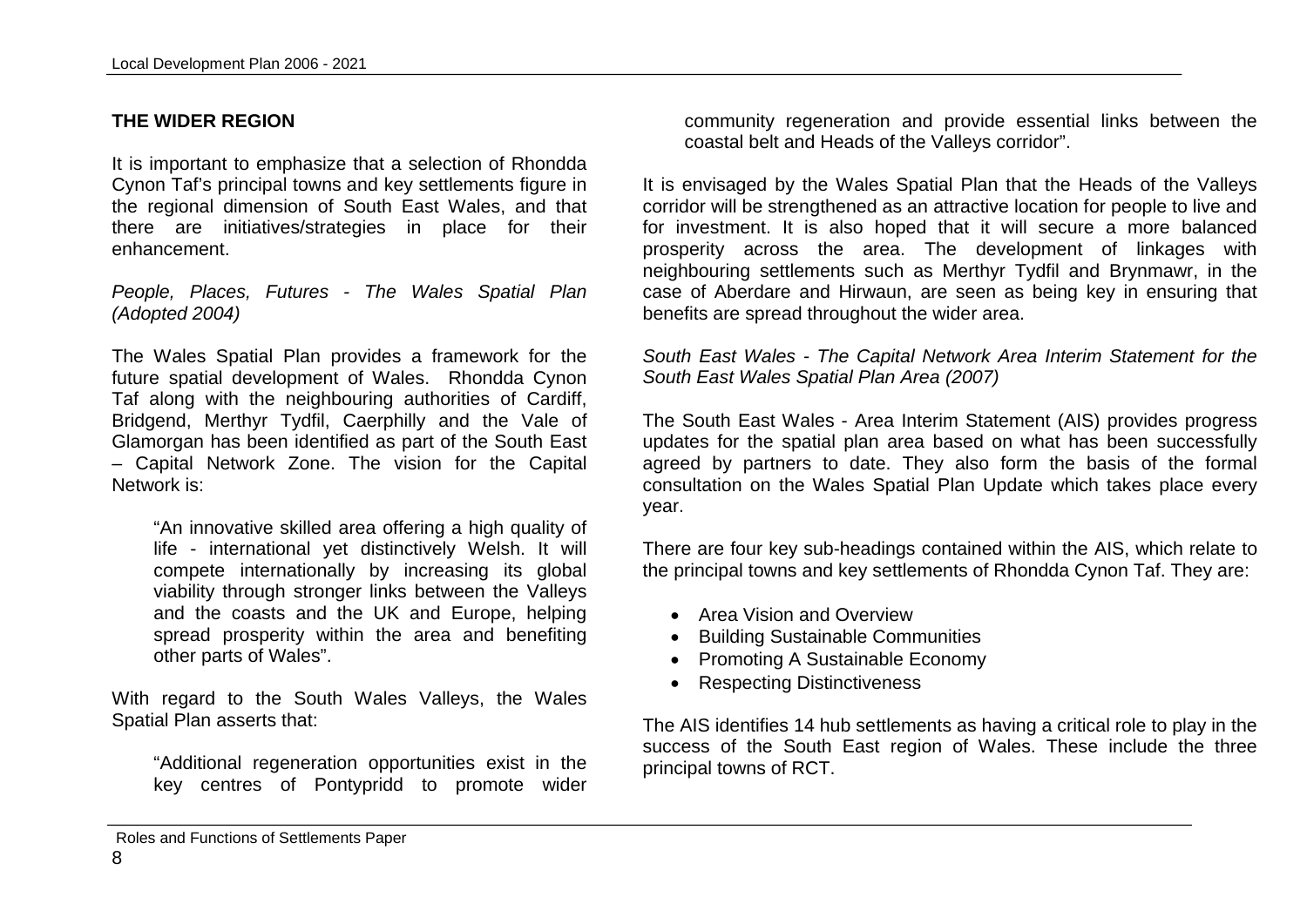The AIS highlights that these principal towns will provide the central framework around which high capacity sustainable transport links will be developed. In addition, a wide range of services will be delivered locally within the principal towns to reduce the overall need to travel.

The Llantrisant area has seen major growth over the past 30 years and the AIS recognises that designating the area as a principal town will allow a greater coherence to be brought to the area, and public transport to be strengthened. The AIS stresses that further development in the area will need to be carefully judged to ensure that excessive strain is not placed on transport links, and that the environmental impact is carefully assessed.

The AIS stresses that principal towns need a high quality civic environment, with quality buildings and spaces, nurturing a sense of civic identity and community. Furthermore, that the presence of minority ethnic communities in South-East Wales needs to be embraced for the positive part they can play in this vision.

#### *'Turning Heads… A Strategy for the Heads of the Valleys 2020' (June 2006)*

Turning Heads – A Strategy for the Heads of the Valleys 2020 outlines a strategy for regenerating the northern Valley areas of South East Wales. In Rhondda Cynon Taf the strategy area includes Treorchy, Treherbert, Ferndale, Mountain Ash and Aberdare.

The objectives of the programme reflect those of the Wales Spatial Plan in seeking to ensure:

- An attractive and well used natural, historic and built environment:
- A vibrant economic landscape offering new opportunities;
- A well educated, skilled and healthier population;
- An appealing and coherent tourism and leisure experience, and
- Public confidence in a shared bright future

Investment in the first three years will focus upon:

- Major environmental ('landscape-scale') projects (2006/07)
- Renewal of key town centres (2007/08) (including RCT's key settlement of Mountain Ash)
- Development of the tourism and leisure offer (2008/09)

The Strategy has been developed around 12 Strategic Programmes (SP) which demonstrate how the Strategy's five priority themes will be achieved. The SP that has a direct impact on one of RCT's key settlements is SP 2:

 **SP2**: A Perception Changing Landscape. With stakeholders, a number of key strategic landscape-scale environmental enhancements will be developed and implemented, concentrating on key corridors and gateways such as the A465 (T) Heads of the Valleys Road, and approaches to the key settlement of Hirwaun.

## *EU Convergence Funding 2007-13 (2007)*

The Convergence programme for West Wales and the Valleys comprises funding from two European Structural Funds: the European Regional Development Fund (ERDF) and the European Social Fund (ESF).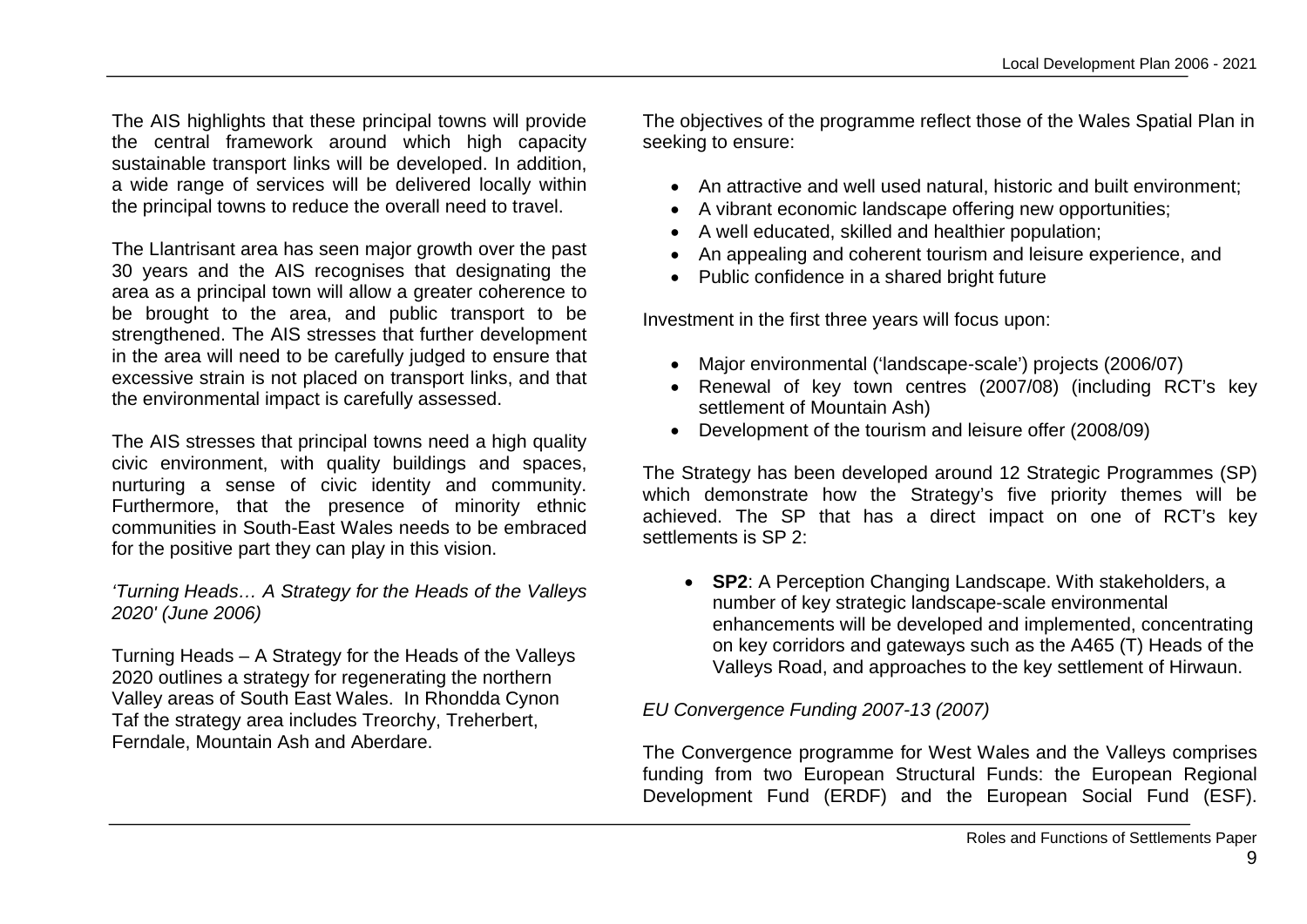Approximately £856 million of ERDF funds will help progress the region's transformation into a sustainable and competitive economy by investing in the knowledge economy and helping new and existing businesses to grow.

It will also focus on regenerating Wales' most deprived communities, tackling climate change and improving transport. Some £570 million from the ESF will be used to tackle economic inactivity, increase skills and employment. Together, the funds will total more than £1.4 billion of Convergence spending, which, combined with match funding, will drive a total investment of £3.2 billion in the region.

The EU Convergence Funding framework identifies a number of projects that have been outlined and submitted for funding through the Convergence Programme, and are linked to a number of the principal towns and key settlements of RCT. They are as follows:

- **Aberdare** *-* The physical regeneration of the town centre.
- **Ferndale**  Town centre regeneration and Maerdy road development.
- **Mountain Ash**  Town centre and Business Park regeneration, and A Cross Valley Link.
- **Pontypridd**  The deliverance of key schemes within the Pontypridd Regeneration strategy.
- **Tonyrefail**  Car parking facilities and public realm improvement within the town centre, and the incorporation of a life long community centre within the leisure centre.
- **Treorchy**  The improvement of Stag Square, provision of a new car park, and relocation of pedestrian crossings and bus stops.

#### *A Better Life – Our Community Plan 2001 - 2014*

A Better Life - Our Community Plan sets out a framework for creating a brighter future for everyone who lives and works in Rhondda Cynon Taff. The plan was developed through the Better Life Consortium, during 2003/2004. The Community Plan identifies 5 key themes under which are a series of local level aims. The key themes are:

- Safer Communities
- Our Living Space
- Our Health and Well Being
- Boosting Our Local Economy
- Learning for Growth

The key themes identified in the Community Plan have been developed into strategies for improving the quality of life in RCT. Town centres are considered as part of the Boosting Our Local Economy theme and contained within the Economic Regeneration Strategy (2004-2014). As a result, the principal towns and key settlements of Rhondda Cynon Taf are linked to the Economic Regeneration Strategy.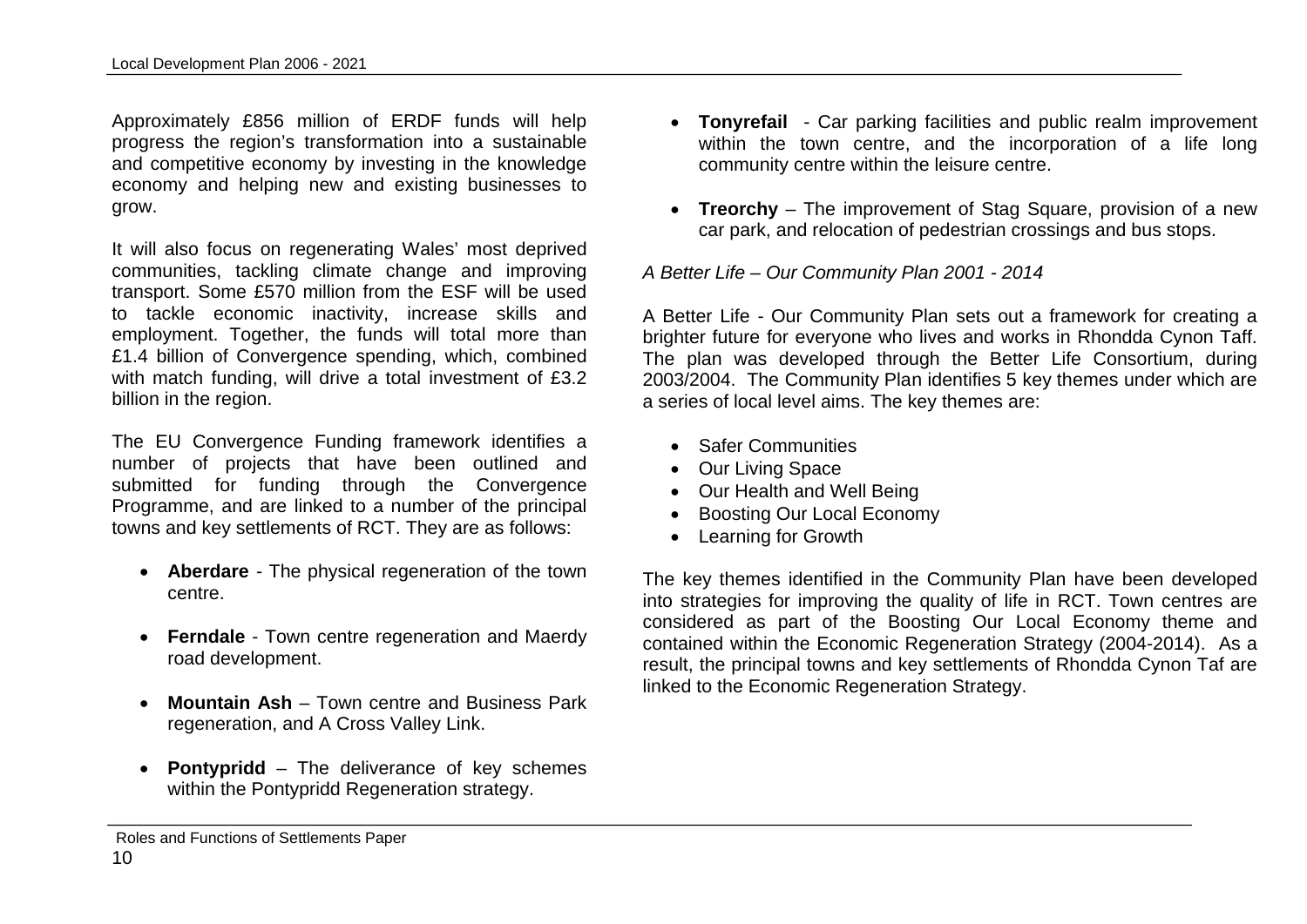#### **TOWN CENTRE STRATEGY SUMMARIES**

Rhondda Cynon Taf County Borough Council has commissioned studies for a number of its principal towns and key settlements. These help to form the evidence base for the LDP and help guide the development required to encourage regeneration of these centres.

The town centre strategies available for the principal towns and key settlements of Rhondda Cynon Taf are summarised below. Additional information on the town centre strategies is supplied in Appendix 2.

*Ferndale - The Ferndale Town Centre Regeneration Strategy (2006)*

The Ferndale strategy sets out the need for regeneration of Ferndale town centre:

"Ferndale is a vibrant and attractive settlement that still retains the integrity of much of its historical built form. The regeneration must deliver a town that is economically sustainable, attractive to its residents, easily accessible and welcoming to surrounding communities and visitors, and prepared to face the challenges and change possible in the future."

Priorities and actions include:

- Town centre parking, servicing and pedestrian environment enhancement;
- Enhancing Gateways;
- Town centre Enhancements:
- Darran park enhancements;
- Commercial Improvement Area (CIA):
- Improve parking facilities; and
- Gaps in teeth.

*Llantrisant – Llantrisant Old Town Regeneration Strategy (2005)*

The Strategy's vision for Llantrisant's Old Town Centre is to create:

"A vibrant town centre that is renowned for its historic interest, high quality environment, attractive shops, places to eat and visit, while being an accessible, safe and successful place in which to live and carry out business."

The Regeneration Strategy asserts that the vision will be realised by:

- Protecting and positively utilising cultural heritage assets;
- Creating a dynamic and high-quality mixed-use town centre;
- Improving the movement network to facilitate access; and
- Improved cultural and community amenities.

*Revised Mountain Ash – Town Centre Regeneration Study (2008)*

The regeneration objectives, outlined in the Mountain Ash Town Centre Regeneration Strategy (2002), have been updated by the 2008 Strategy.

The objectives of the Strategy include to:

- Promote integrated sustainable transport networks around the main train line;
- Recognise and promote the town's identity;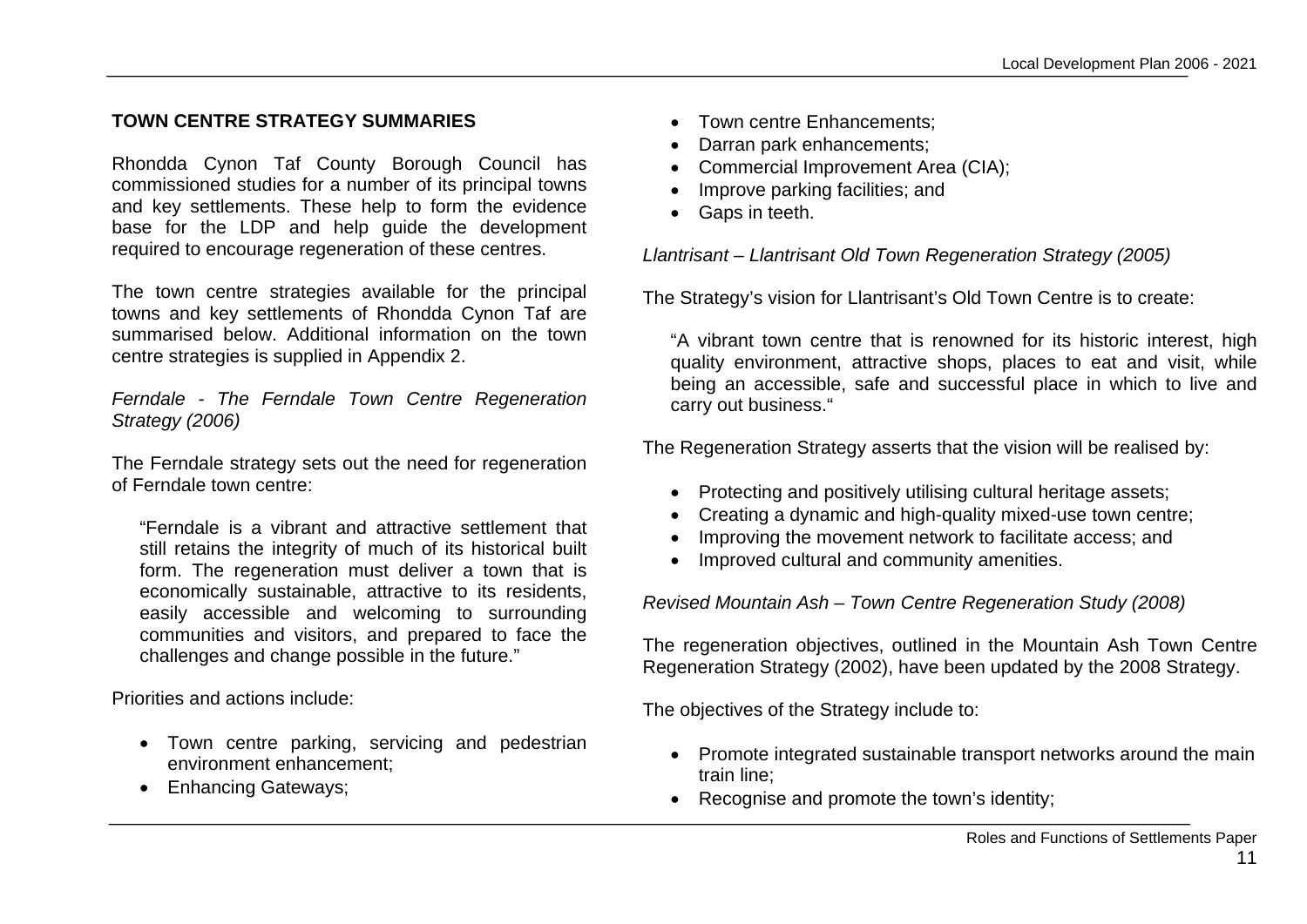- Create a diverse and inviting town centre with a good quality environment;
- Improve easy access into surrounding countryside;
- Encourage greater community involvement;
- Create conditions that nurture a diverse town centre catchment area;
- Improve accessibility between valley sides and accessibility of employment sites;
- Improve road safety around the town centre;
- Safeguard and create jobs;
- Encourage a healthier lifestyle, encourage walking and cycling;
- Improvement of commercial facilities and less vacancies;
- Provision of new or improved community facilities; and
- Establish a monitoring mechanism that makes regeneration sustainable in the long run.

*Pontypridd – Regeneration Strategy (2005)*

The vision of the Regeneration Strategy is to make Pontypridd the economic hub and driving force for the whole of Rhondda Cynon Taf, a gateway for new investment, innovation and sustainable development.

The main aims that arise from the strategy are to make Pontypridd more:

- Convenient
- Accessible
- Safe
- Comfortable; and
- Memorable

*Tonyrefail – Town Centre Regeneration Strategy (2006)*

The Vision for Tonyrefail Town Centre, as outlined in the Regeneration Strategy, is to create:

" A high quality town centre environment with services and facilities for the local community, easily accessible by all modes of transport as well as a safe and successful place to live, work and carry out business".

The Regeneration Strategy maintains that the vision will be realised through:

- Ensuring the town has a strong shopping and service centre; and
- Supporting the well being of the town, and by creating a high quality, safe and accessible town centre environment.

## *Treorchy Town Centre Redevelopment (2005)*

The Regeneration Strategy for Treorchy Town Centre establishes a vision for Treorchy that addresses issues surrounding new development opportunities within and around the town centre, enhancement of the retail centre of the town and the full range of transportation issues affecting the town.

Prioritised actions to underpin the strategy includes:

• Providing a town centre shoppers car park: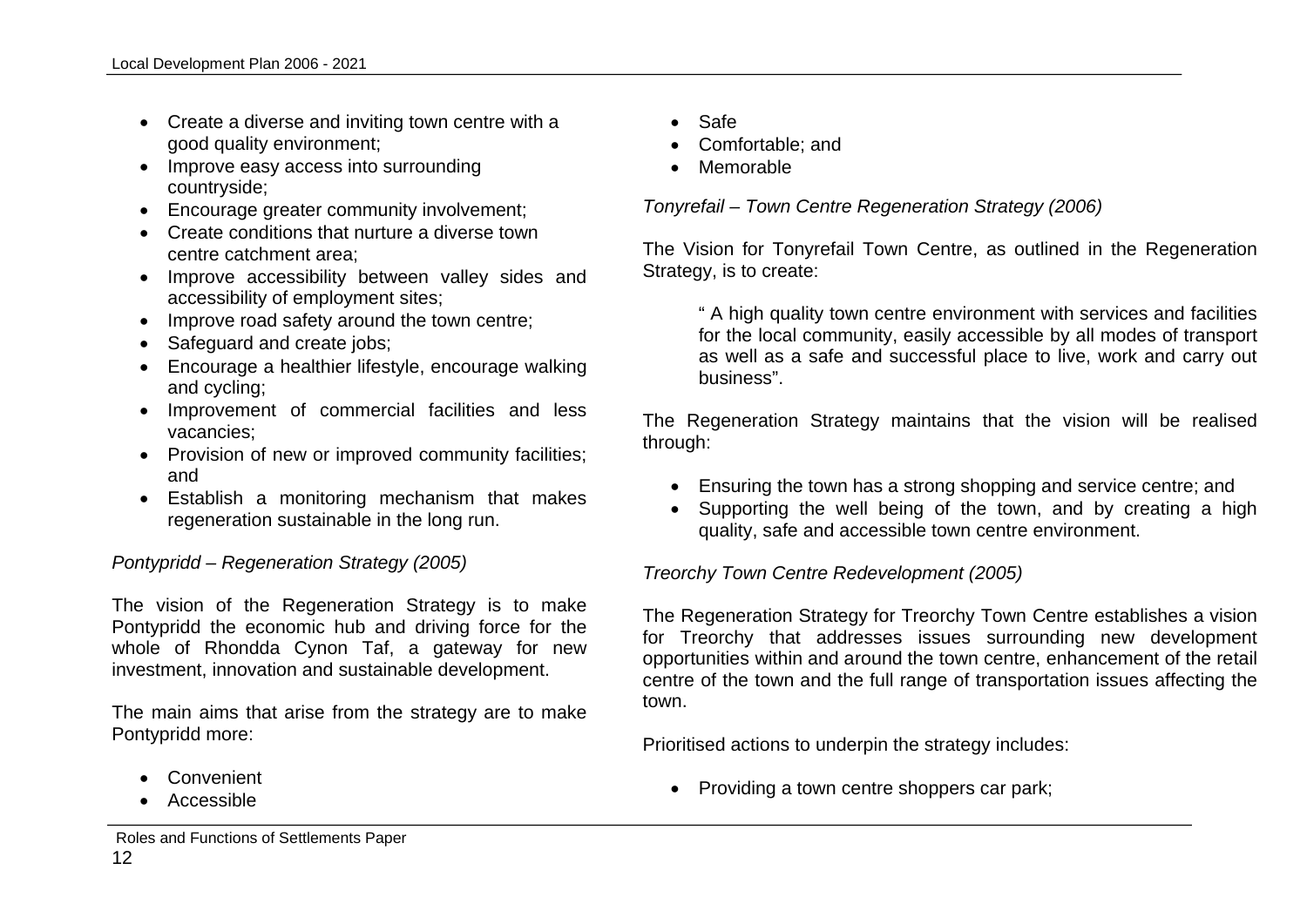- Enhancement of the area around the train station and reducing traffic congestion at the Stag Square junction;
- Traffic management measures;
- Improve pedestrian and cyclist routes and facilities;
- The use of a one way system through residential streets between the river and Bute Street; and
- Enhance the public transport.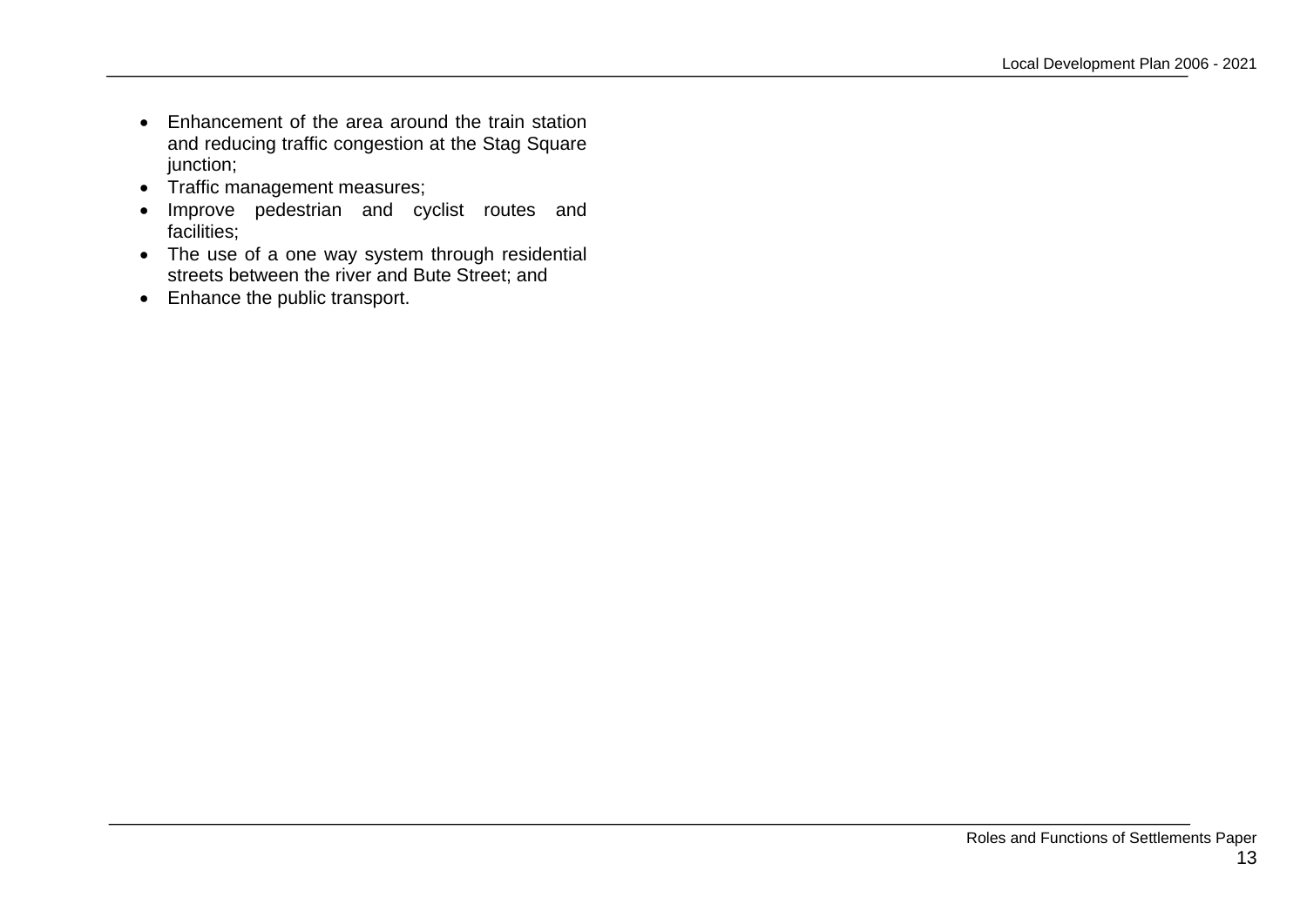#### **APPENDIX 1– Identification of the Settlement Hierarchy**

#### *Methodology*

From the classification of services and facilities that define principal town and key settlements, the categories to be utilised in the recording of Rhondda Cynon Taf's principal towns and key settlements were decided upon.

The chosen categories were collated together to form two sub-categories: higher-level and lower-level function categories. They were put together to form a matrix to consistently record the main functions of each settlement.

The higher-level function categories were used to distinguish the principal towns from the key settlements of the County Borough. For example, the settlements that achieved the highest scores on the higher-level and lower-level function categories were identified as the principal towns of the County Borough. Those settlements that achieved the lower scores on the higherlevel function categories but scored high on the lowerlevel function categories, were identified as the key settlements of the County Borough.

The use of the higher-level function categories allowed for the identification of settlements that could attract new investment, provide housing, and sustainable development, i.e. principal towns. The lower-level function categories did not provide such information.

The higher-level function categories used were:

- **Transport connections**; for example the road network surrounding the settlement and the rail and bus services supplying the settlement. This was so to assess the accessibility of each settlement and its sustainability regarding the use of public over private transport.
- **Housing Completion figures**. These were used to consider the amount of housing that could be delivered by each settlement.
- **An approximate figure of the amount of available/ taken-up allocated employment land.** This was used to assess the level of employment opportunities that could be provided by each settlement.

The lower-level categories were utilised not only to help identify the principal towns, but also to help distinguish the key settlements from the local and neighbourhood centres of the County Borough. For example, the settlements that received the lowest scores on the lower-level function categories were classified as the local and neighbourhood centres of the County Borough (with three exceptions which are discussed below).

The lower-level categories used were:

- **Services**. For example: the availability of primary and secondary schools; a Post Office service; the proximity to an 'A' classification road network; and rail and bus services.
- **Facilities**. For example: a convenience shop; A3 use facility (e.g. Public House, restaurant, takeaway); GP practice; public library; a place of worship.
- **The opportunity for sustainable growth**.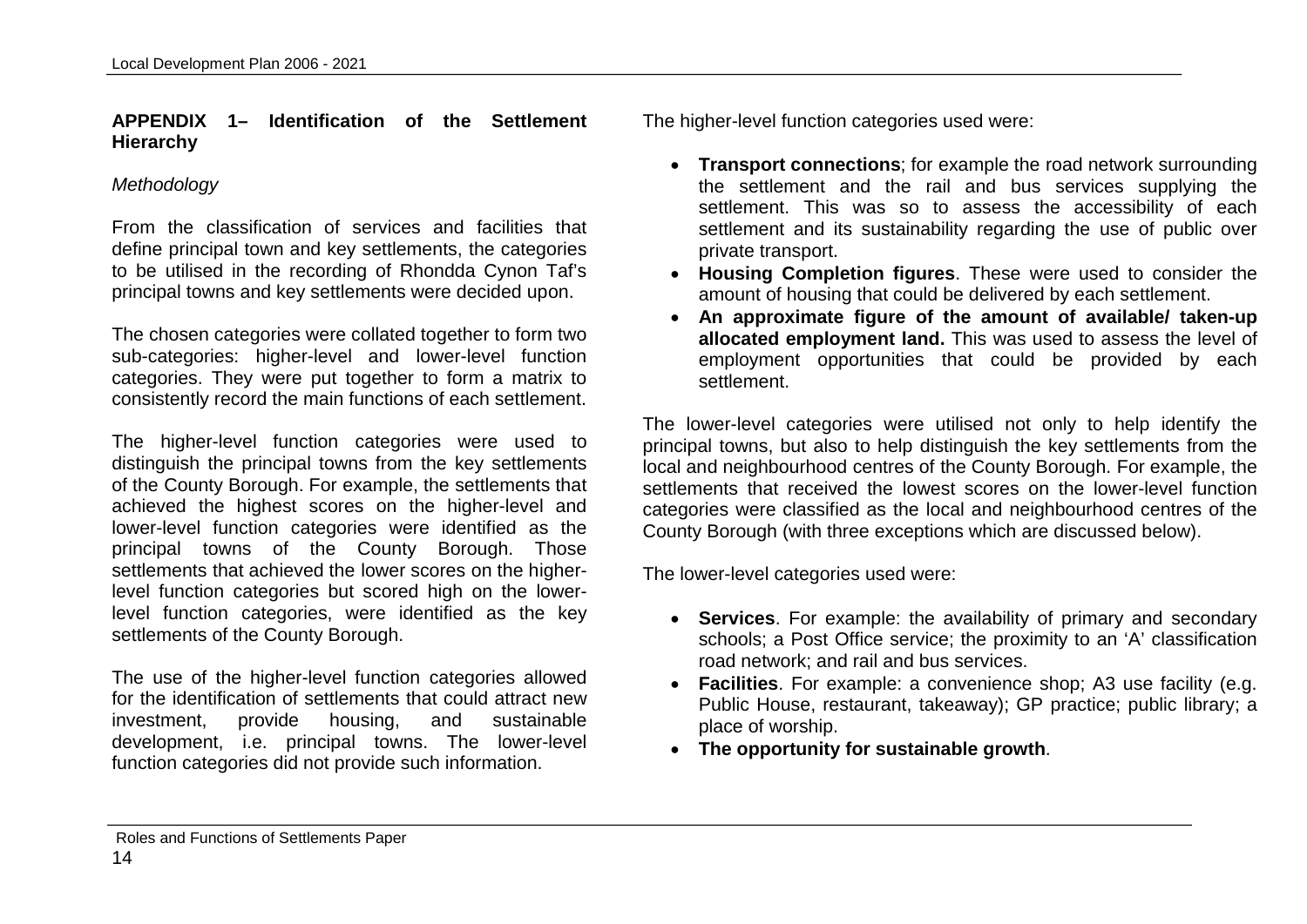As the Cynon and Rhondda Valleys' settlements are of high density and geographically laid out in a linear direction, coalescence exists between the settlements. As a result the most efficient method of assessing the settlements was on a ward-by-ward basis.

The Taf Ely settlements however, have evolved in a more sporadic manner. As a result, the settlements that have no coalescence with other settlements or settlement boundaries were assessed individually.

#### *Identification of the County Borough's Principal Towns, Key Settlements, and Local and Neighbourhood Centres*

From the matrixes produced, and based on the highest scores for the higher-level functions, the principal towns of Rhondda Cynon Taf were identified as Aberdare, Llantrisant (including Talbot Green) and Pontypridd. It should be noted that the reason Pontypridd performs poorly on the 'Housing Completion Figures' category is because of topographical constraints.

From evaluating the remaining matrixes, eight settlements were identified as achieving high scores on the lower-level function categories but lower scores on the higher-level functions when compared to the three principal towns of the County Borough. As a result, these eight settlements were identified as the Key Settlements of the County Borough.

There are exceptions: these are Llanharan and Tonyrefail as their housing completion figures can be ranked 2<sup>nd</sup>

and 3<sup>rd</sup> highest respectively out of the principal towns and key settlements of the County Borough. However, Tonyrefail does not have a train station. As a result, this affects its sustainability ranking and possible standing as a principal town. Llanharan does not have a secondary school. Consequentially, this affects its possible standing as a principal town given that when compared to the three chosen principal towns of the County Borough, they all have secondary schools or a university.

The key settlements of Rhondda Cynon Taf are identified as being: Ferndale, Hirwaun, Llanharan, Mountain Ash, Porth, Tonypandy, Tonyrefail and Treorchy.

From evaluating the local and neighbourhood centre matrixes (which can be found in Appendices  $15 - 17$ ), the centres of Beddau, Church Village and Cilfynydd achieve a 100% ranking and could be considered to be Key Settlements. However, as the three settlements lack a train station, have poor access routes, have topographical issues, and lack relationships and roles with other local and neighbourhood centres of the County Borough, their sustainability levels are affected. As a result, the settlements are unsuitable for large-scale development and classified as local and neighbourhood centres of the County Borough.

The settlement of Hirwaun (Appendix 8) can also be identified as not having a train station or a secondary school. However, as Hirwaun can be accessed via three 'A' classification road networks, notably the A465 (Heads of the Valleys), the settlement is more attractive and suitable for development on a large-scale and has the opportunity to grow sustainably.

It is important to note that because the majority of the local and neighbourhood centres of the County Borough failed to out-score the key settlements on the lower-level function categories, they were not assessed against the higher-level function categories. The reason being it was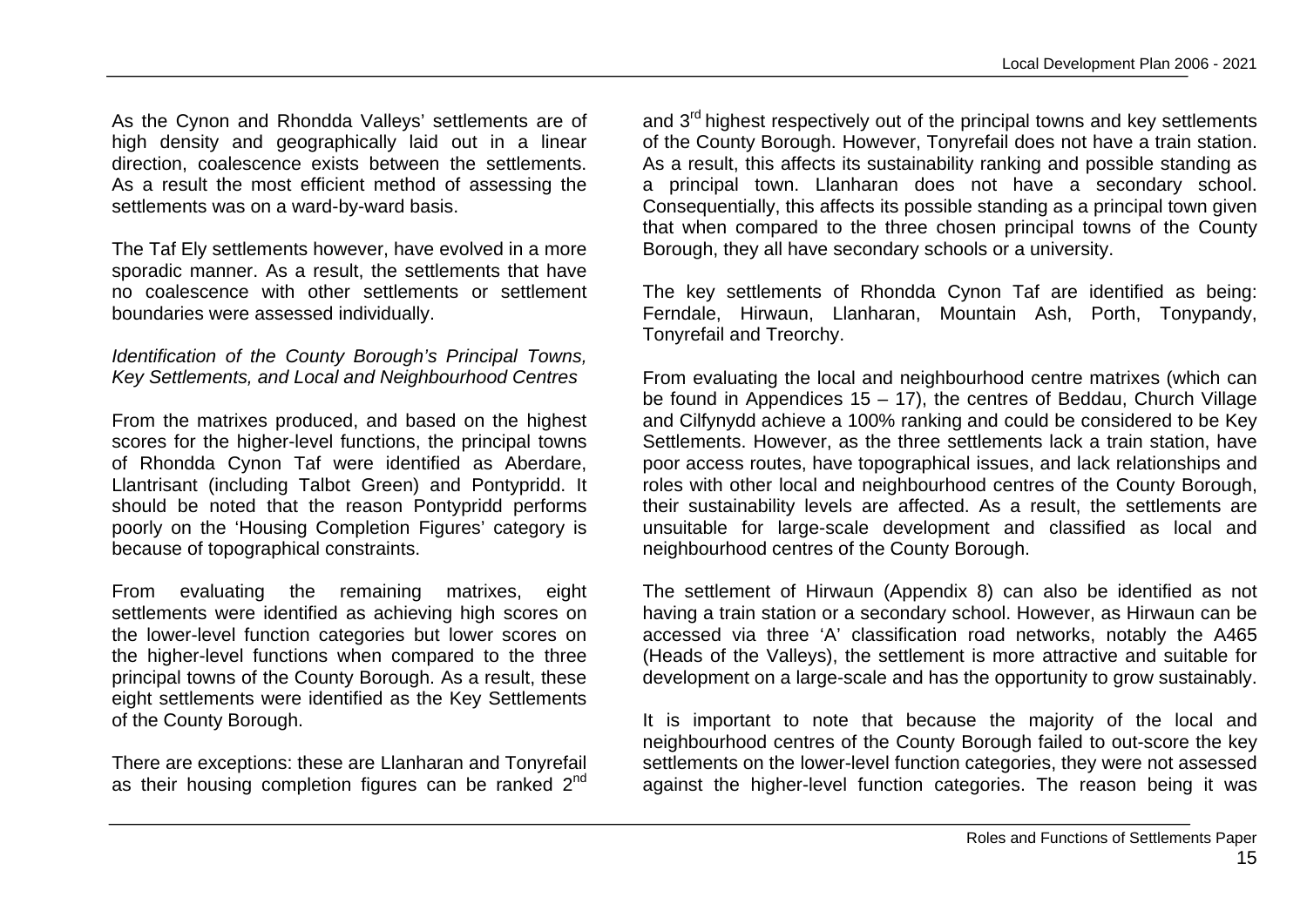unlikely they would out-score or equal the principal towns higher-level function scores given that they failed to equal the key settlements lower-level function scores.

The principal towns and key settlements of the County Borough have the opportunity to become attractive and affordable places for people from across South East Wales to live, work and visit. By doing this, they can help stem the tide of population loss and attract major investment to the region. The majority of new development in the County Borough needs to be focused at these strategically significant settlements in a way that is sustainable and encourages a better balance between homes and jobs.

Employment and housing growth will be concentrated in the principal towns and key settlements in order for the maximum economic and regeneration benefits to be realised, ensuring the development of more balanced, sustainable settlements.

Targeted programmes and policies from Rhondda Cynon Taf's LDP will be important to boost the appeal and viability of these towns and their links with each other and the rest of the South East Wales region.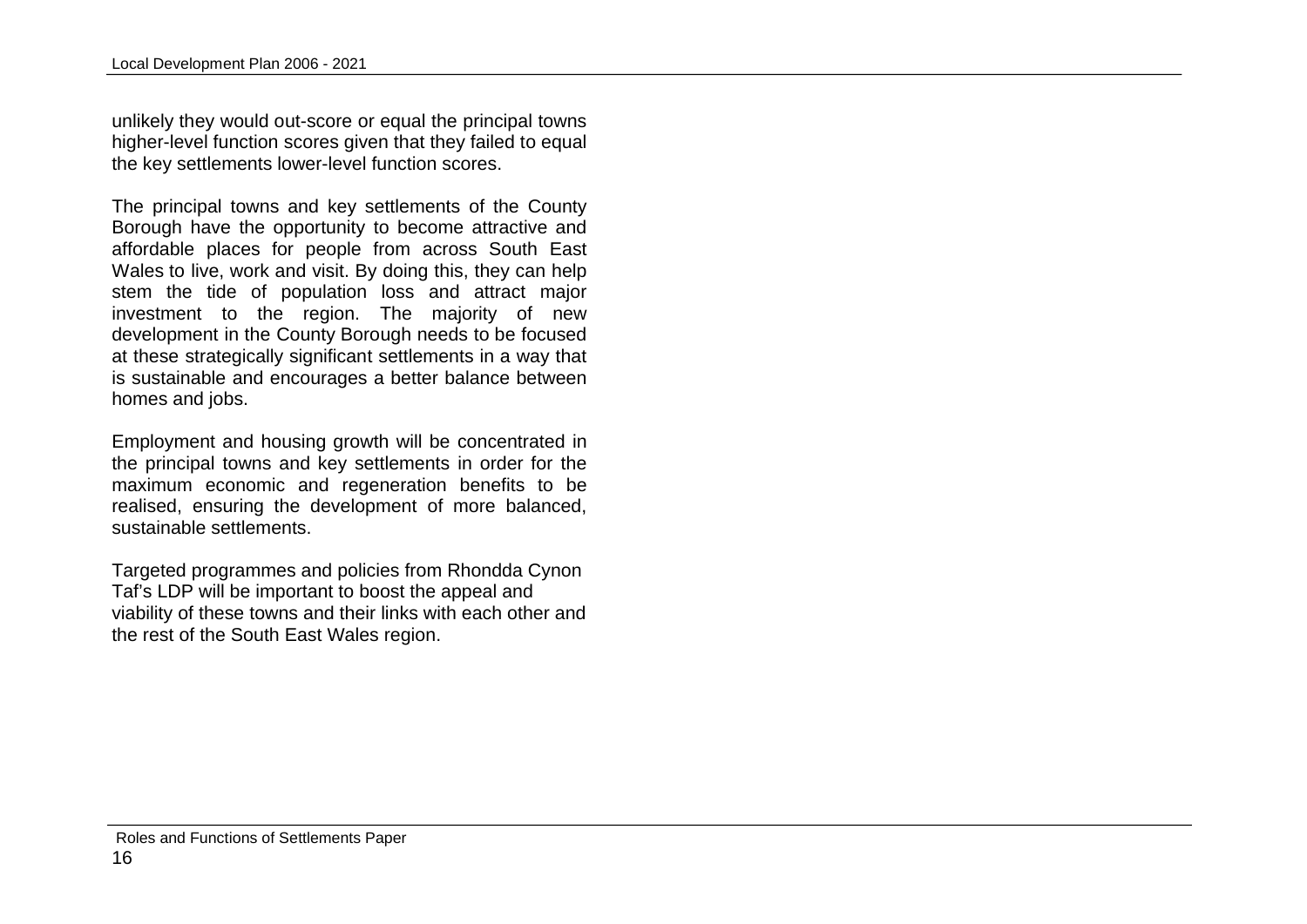#### **APPENDIX 2 – Town Centre Strategies**

 *Ferndale - The Ferndale Town Centre Regeneration Strategy (2006)*

The Ferndale strategy sets out the need for regeneration of this centre:

"Ferndale is a vibrant and attractive settlement that still retains the integrity of much of its historical built form. The regeneration must deliver a town that is economically sustainable, attractive to its residents, easily accessible and welcoming to surrounding communities and visitors, and prepared to face the challenges and change possible in the future."

Priorities and actions include:

- Transport identified the need to provide a relief road linking Station Road with the Oaklands Business Park to alleviate town centre congestion and reduce the number of pedestrian and vehicular accidents in this area. As a result of this town centre parking, servicing and pedestrian environment could be enhanced.
- Enhancing Gateways includes proposals to create a greater sense of 'entrance' to Ferndale with artworks and new signage designed in collaboration with local schools
- Town centre Enhancements generally to improve the public environment to create a more uniform and attractive town centre for residents and

visitors. Proposals include the provision of a new 'occasional' space in front of the doctor's surgery for public use.

- Darran park enhancements focusing on raising awareness of the park, its lake and historic woodland the recommendation s include enhancing trails, providing play facilities for all age groups and providing a new 'green' pavilion to provide a range of improved facilities including a café.
- Commercial Improvement Area (CIA) proposals to improve the appearance of buildings and focus on new uses to provide economic sustainability for the town centre.
- Improve parking facilities considers a range of locations and provisions for improved parking including providing up to 50 spaces in Lime Street.
- Gaps in teeth a proposal to retain one of the undeveloped sites along Dyffryn Road and provide a new public space to include a new bus stop, CCTV, seating, planting and high quality hard and soft landscaping.

*Llantrisant – Llantrisant Old Town Regeneration Strategy (2005)*

The Strategy's vision for Llantrisant's Old Town centre is to create:

"A vibrant town centre that is renowned for its historic interest, high quality environment, attractive shops, places to eat and visit, while being an accessible, safe and successful place in which to live and carry out business."

The Regeneration Strategy asserts that the vision will be realised by:

- Protecting and positively utilising cultural heritage assets;
- Creating a dynamic and high-quality mixed-use town centre;
- Improving the movement network to facilitate access: and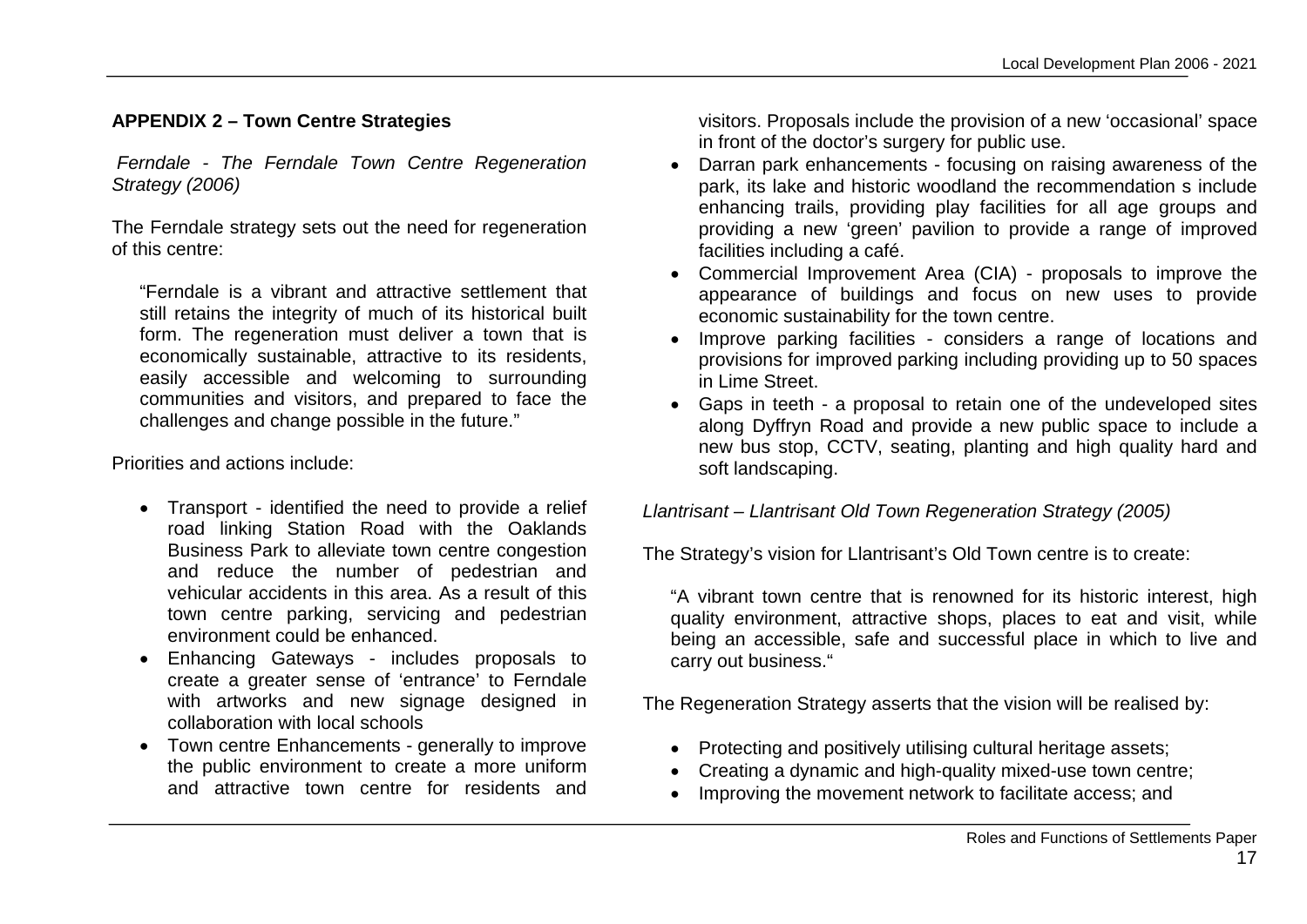• Improved cultural and community amenities.

The key issues for Llantrisant Old Town are summarised by the Regeneration Strategy under the following headings:

- Heritage;
- Public Realm:
- Tourism; and
- Movement
- Heritage
- Llantrisant has several attractive listed buildings, some of which have recently been sensitively restored with sympathetic reinstatement of key features.
- There are some negative examples of inappropriate use of render, insensitively designed UPVC windows, illuminated signage and metal shutters which detract from the historic character of the Conservation area.
- The Conservation Area boundary currently includes the whole settlement, including the modern housing estate and The Common to the north. This does not accurately reflect the extent of the historic core.
- Greater enforcement is needed within the core of the Conservation Area.
- The castle (a scheduled ancient monument) is an important heritage asset but is in a poor state of repair.
- Public Realm
- The quality of the public realm is relatively good throughout the historic core, but is marred in places by derelict/ vacant properties insensitively designed or tatty elevations and shop fronts, unattractive "wirescape", poorly maintained, narrow or discontinuous footpaths and cluttered street furniture, abundant double-yellow lines, utilitarian lighting and signage, and problems with the stone pitching giving way to utilitarian concrete block- work and inappropriate detailing.
- Many of the vacant buildings have potential for alternative re-use.
- Parts of the historic core should be repaved in traditional, natural materials that reflect the historic character of the Conservation Area.
- Tourism
- The Model House has been a successful catalyst for stimulating the establishment of quality craft shops, eating establishments and specialist retailing in the town centre.
- Llantrisant has potential to further develop as a day visitor attraction for both residents and tourists staying in the County Borough and adjoining areas, with the planned temporary expansion of the Model House to the old Victorian school and attractive heritage features.
- There is little heritage interpretation information available and the historic archive/exhibition information currently available (such as at the Model House) is not widely known or easily accessible to visitors.
- Movement
- Key problems are associated with traffic congestion problems along high street and Heol –Y-Sarn; narrow, discontinuous and steep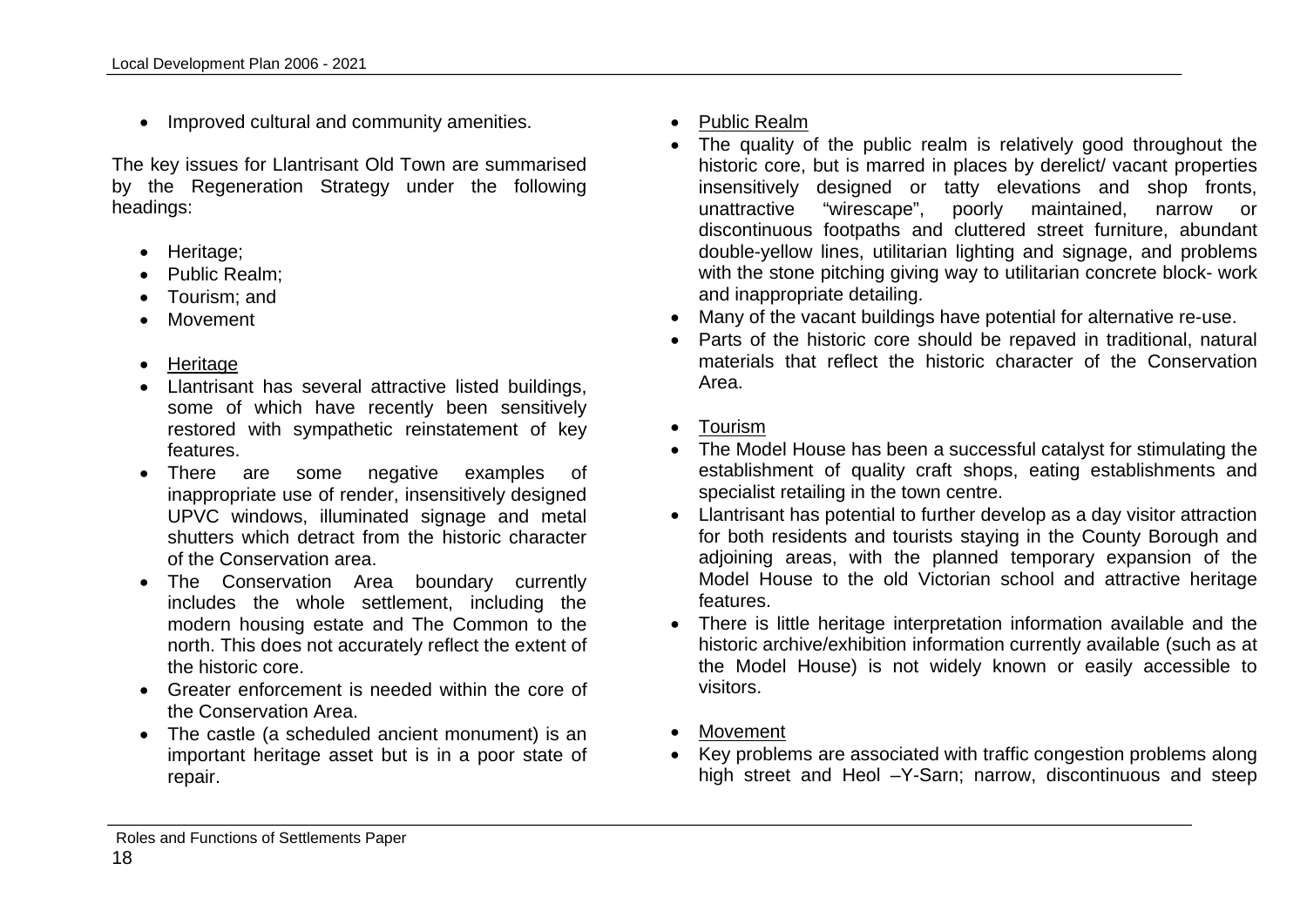pavements, restricted on-street car parking; problematic junctions, cluttered directional signage and restricted pedestrian mobility.

• However many of these elements currently act as natural traffic calming features.

*Revised Mountain Ash – Town Centre Regeneration Study (2008)*

The regeneration objectives, outlined in the Mountain Ash Town Centre Regeneration Strategy (2002), have been updated by the recent regeneration strategy (2008). The original objectives were to:

- Improve accessibility between valley sides and accessibility of employment sites from the city centre;
- Improve road safety, especially around the town centre
- Safeguard and create jobs;
- Encourage a healthier lifestyle, encourage walking and cycling;
- Improvement of commercial facilities and less vacancies;
- Provision of new or improved community facilities; and
- Establish a monitoring mechanism that makes regeneration sustainable in the long run.

The objectives added by the recent strategy include to:

- Promote integrated sustainable transport networks around the main train line;
- Recognise and promote the town's identity and create an image for Mountain Ash that is distinctive from other Valley Towns;
- Create a diverse and inviting town centre with a good quality environment that is attractive for residents and visitor;
- Improve easy access into surrounding countryside which benefits residents and is attractive to visitors;
- Encourage greater community involvement particularly from those stakeholders with a direct interest in the town centre; and
- Create conditions that nurture a diverse town centre catchment area, such as diversity in the housing stock, mixed uses and excellent pedestrian links.

#### *Pontypridd – Regeneration Strategy (2005)*

The vision of the Regeneration Strategy is to make Pontypridd the economic hub and driving force for the whole of Rhondda Cynon Taf, a gateway for new investment, innovation and sustainable development.

The main aims that arise from the strategy are to make Pontypridd:

- Convenient Making it easier to park, live, work or shop in the centre;
- Accessible by removing the congestion with a radical new traffic management regime;
- Safe by rationalising traffic circulation: enhancing pedestrian facilities/surfaces, improving signage, lighting and security surveillance;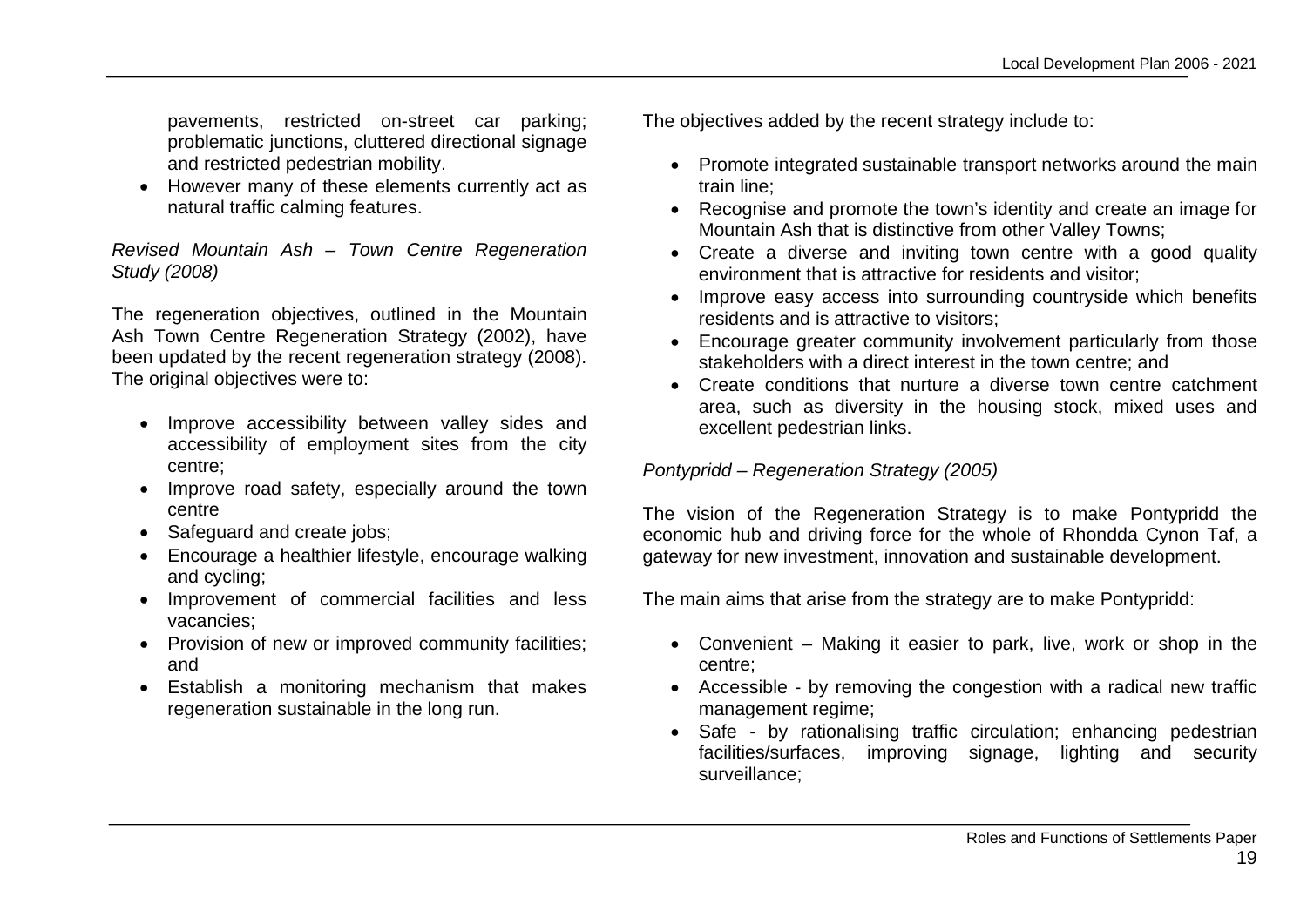- Comfortable by providing shelter from the elements and creating public spaces and streets, which are enjoyable and stimulating; and
- Memorable by reinforcing Pontypridd's sense of 'place': working with its current physical assets (park, river, railway, etc) and the character of its historic physical fabric to create a place which visitors will want to return to again and again.

It also identifies key projects such as:

- Angharad walk development;
- Taff Street:
- Penuel Square:
- The indoor market/ old town hall site:
- CRS/Co-op site Mill Street;
- St Catherine's corner:
- Gelliwastad Road:
- Lido/Arena:
- Sardis Road:
- Millfield site: and
- Pontypridd Rugby Club.

The recommendations made by the study include the promotion of:

- Removing uncertainty;
- Confidence:
- Good prospects;
- Engaging with the private sector;
- Infrastructure:
- Glamorgan University:
- Creative culture:
- **Events**:
- Tourism (Ynysangharad Park);
- Public realm; and
- Catalysts

## *Tonyrefail – Town Centre Regeneration Strategy (2006)*

The overall strategy for regeneration within Tonyrefail takes account of the issues, constraints and opportunities identified through the appraisal and consultation process carried out as part of the Regeneration Strategy. The main issues that arise in the Strategy focus on the condition and deterioration of the town centre including its buildings and streetscape.

#### Opportunities include to:

- Utilise certain redundant buildings for future use;
- Develop the site of the former pallet warehouse off Mill Street;
- Provide youth facilities in the vicinity of the leisure centre and Rhondda bowl;
- Alter the junction layout on The Square, dependant on future developments elsewhere in the town; and
- Improve the quality and design of commercial frontages and open spaces along the main shopping streets

The Vision for Tonyrefail Town Centre, as outlined in the Regeneration Strategy, is to create:

" A high quality town centre environment with services and facilities for the local community, easily accessible by all modes of transport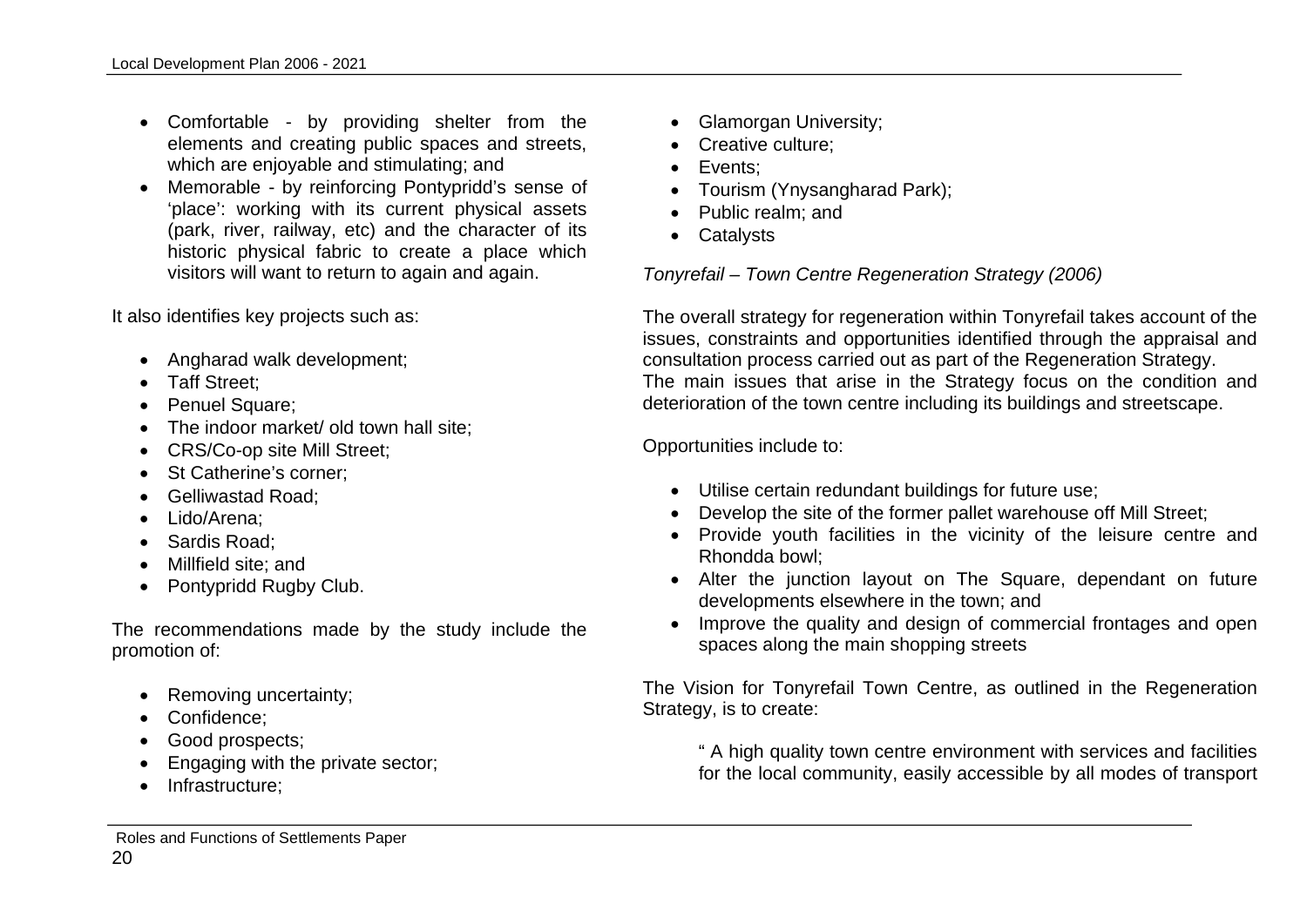as well as a safe and successful place to live, work and carry out business".

The Regeneration Strategy maintains that the vision will be realised through:

- Ensuring the town has a strong shopping and service centre; and
- Supporting the well being of the town, and by creating a high quality, safe and accessible town centre environment.

#### *Treorchy Town Centre Redevelopment (2005)*

The Regeneration Strategy for Treorchy Town Centre establishes a vision for Treorchy that addresses issues surrounding new development opportunities within and around the Town Centre, enhancement of the retail centre of the town and the full range of transportation issues affecting the town.

Prioritised actions to underpin the strategy includes:

- Providing a town centre shoppers car park;
- Enhancement of the area around the train station and reducing traffic congestion at the Stag Square iunction:
- Traffic management measures to remove the vehicle pedestrian conflicts and help reduce traffic congestion and speed;
- Improve pedestrian and cyclist routes and facilities, including providing additional pedestrian crossing points along the High Street and Bute Street;
- The use of a one way system through residential streets between the river and Bute Street to return traffic to the main road in Bute Street to the north of Stag Square; and
- Enhance the public transport provision to ensure bus stops are sited in the most appropriate locations.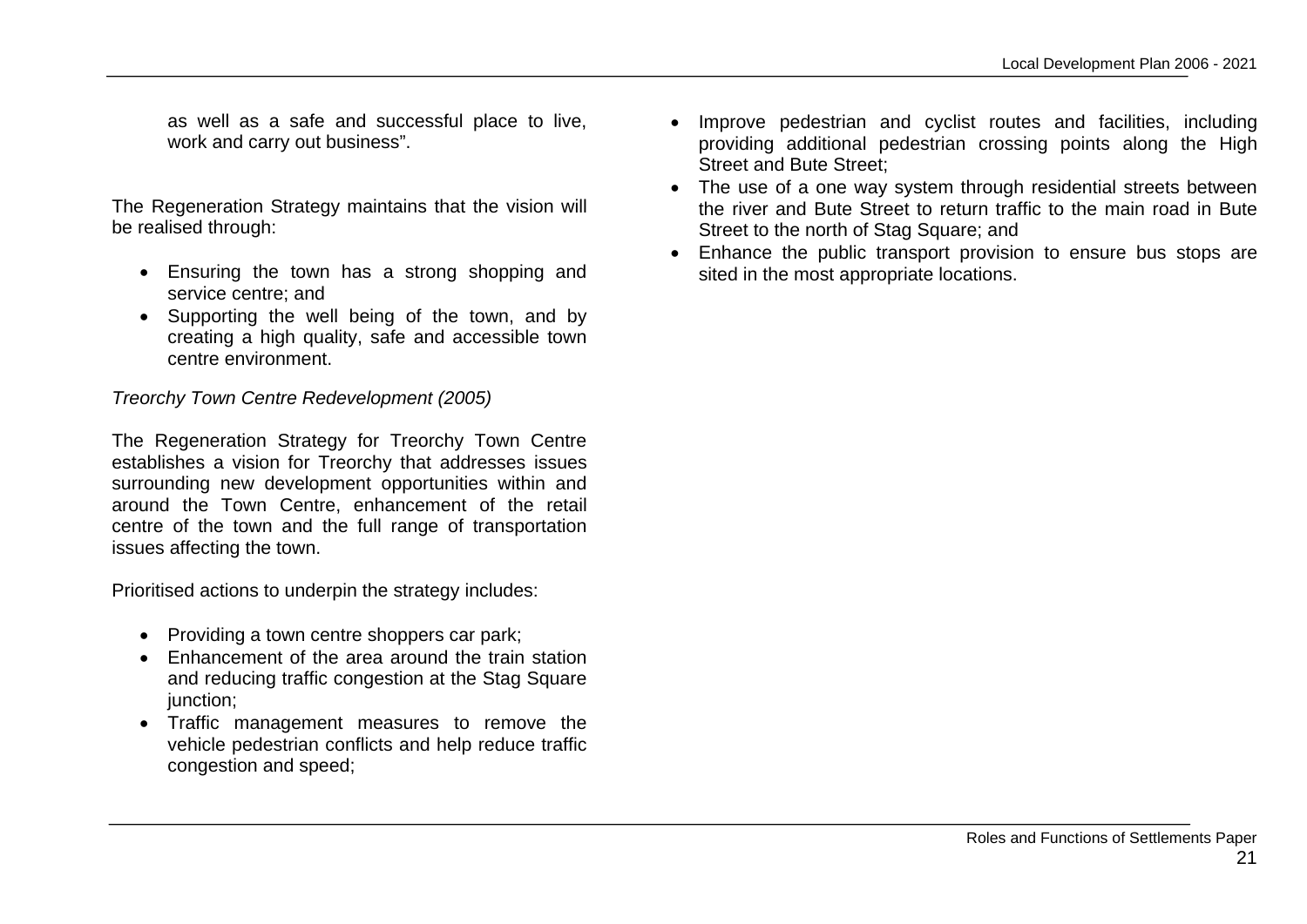#### **APPENDIX 3– The Roles and Functions of Settlements Matrix**

|                                                              | <b>ROLES AND FUNCTIONS OF SETTLEMENTS MATRIX</b>               |                          |  |
|--------------------------------------------------------------|----------------------------------------------------------------|--------------------------|--|
| Settlement:<br><b>Population:</b>                            |                                                                |                          |  |
| Area Strategy: North / South                                 |                                                                |                          |  |
| <b>HIGHER-LEVEL FUNCTIONS</b>                                | <b>LOWER-LEVEL FUNCTIONS</b>                                   |                          |  |
| <b>Transport Connections</b>                                 | <b>Services</b>                                                |                          |  |
| <b>Road Network:</b>                                         | Secondary: Yes/No                                              | School - Primary: Yes/No |  |
|                                                              |                                                                |                          |  |
|                                                              | Post-Office Service: Yes/No                                    |                          |  |
| <b>Bus Services: Week day bus</b>                            |                                                                |                          |  |
| Week eve bus                                                 | <b>Proximity to an 'A' Classification Road Network: Yes/No</b> |                          |  |
| Sat day bus                                                  |                                                                |                          |  |
| Sat eve bus                                                  |                                                                |                          |  |
| <b>Sun day bus</b>                                           |                                                                |                          |  |
| Sun eve bus<br>Other:                                        | <b>Bus Services: Week day bus</b>                              | Sun day bus              |  |
|                                                              | Week eve bus<br><u>Sat day bus</u>                             | Sun eve bus<br>Other:    |  |
| <b>Housing Completion Figures</b>                            | Sat eve bus                                                    |                          |  |
| Housing Completed Between 30/6/2004-1/4/2007:                | <b>Facilities</b>                                              |                          |  |
|                                                              | <b>Convenience Store: Yes/No</b>                               | <b>GP Practice:</b>      |  |
| <b>Employment Opportunity</b>                                |                                                                | Yes / No                 |  |
| <b>Allocated Employment Land Area Taken Up:</b>              | A3 Use (Pub; Rest; Takeaway):                                  | <b>Public Library:</b>   |  |
| (Approx)<br><b>Allocated Employment Land Area Remaining:</b> | Yes / No                                                       | Yes / No                 |  |
| (Approx)                                                     | Place of Worship: Yes / No                                     |                          |  |
|                                                              | The opportunity for sustainable growth:                        |                          |  |
|                                                              |                                                                |                          |  |
|                                                              |                                                                |                          |  |
|                                                              |                                                                |                          |  |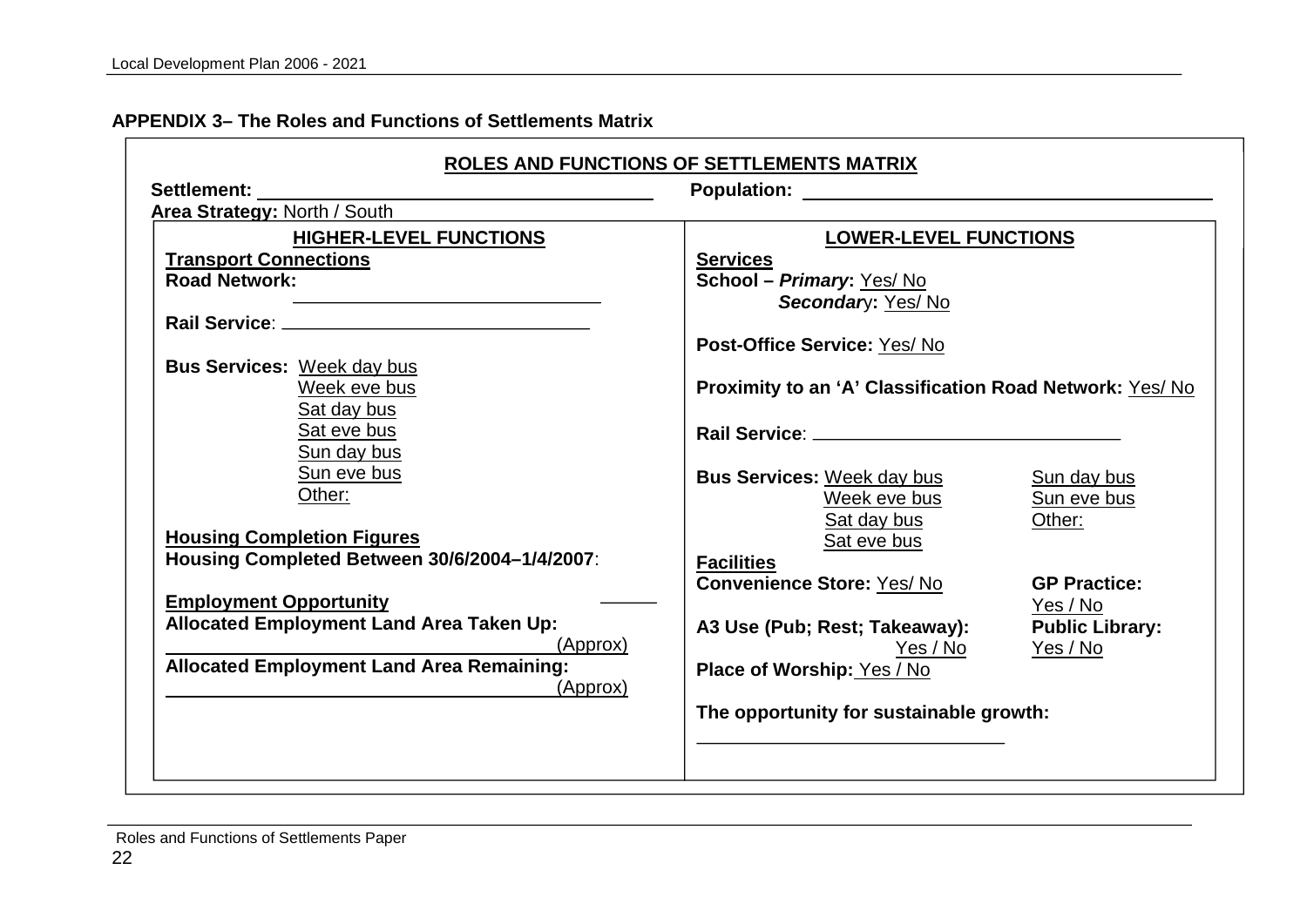## **APPENDIX 4 – Aberdare Matrix**

|                                                                                               | ROLES AND FUNCTIONS OF SETTLEMENTS MATRIX                       |                            |
|-----------------------------------------------------------------------------------------------|-----------------------------------------------------------------|----------------------------|
| <b>Settlement: Aberdare (East, West/Llwydcoed, Aberaman North)</b>                            | Population: 20,948                                              |                            |
| Area Strategy: North / South                                                                  |                                                                 |                            |
| <b>HIGHER-LEVEL FUNCTIONS</b><br><b>Transport Connections</b>                                 | <b>LOWER-LEVEL FUNCTIONS</b><br><b>Services</b>                 |                            |
| Road Network: Access via A4059.                                                               | School- Primary: Yes/No                                         |                            |
|                                                                                               | Secondary: Yes/No                                               |                            |
| Rail Service: To and from Cardiff.                                                            |                                                                 |                            |
|                                                                                               | Post-Office Service: Yes/ No                                    |                            |
| Bus Services: Week day bus V (Veolia & Stage Coach)<br>Week eve bus V (Nat. Express, Veolia & | <b>Proximity to an 'A' Classification Road Network: Yes/Ne</b>  |                            |
| Stage Coach)                                                                                  |                                                                 |                            |
| Sat day bus V (Veolia & Stage Coach)                                                          | <b>Rail Service:</b>                                            |                            |
| Sat eve bus√ (Nat. Express, Veolia & Stage                                                    |                                                                 |                            |
| Coach)                                                                                        | <b>Bus Services: Week day bus</b><br>Week eve bus               | Sun day bus<br>Sun eve bus |
| Sun day bus $\checkmark$ (Veolia)                                                             | Sat day bus                                                     | Other:                     |
| Sun eve bus $\checkmark$ (Nat. Express & Veolia)                                              | Sat eve bus                                                     |                            |
| Other:                                                                                        | <b>Facilities</b><br>Convenience Store: Yes/ No                 | <b>GP Practice:</b>        |
| <b>Housing Completion Figures</b><br>Housing Completed Between 30/6/2004-1/4/2007: 252        |                                                                 | Yes / No                   |
|                                                                                               | A3 Use (Pub; Rest; Takeaway):                                   | <b>Public Library:</b>     |
| <b>Employment Opportunity</b>                                                                 | Yes / No                                                        | Yes / No                   |
| <b>Allocated Employment Land Area Taken Up:</b>                                               | Place of Worship: Yes / No                                      |                            |
| 0 Ha (Approx)                                                                                 | The opportunity for sustainable growth:                         |                            |
| <b>Allocated Employment Land Area Remaining:</b>                                              | There are 29 candidate sites in the locality, providing a total |                            |
| of over 97 Ha of land for possible development.<br>3.39 Ha (Approx)                           |                                                                 |                            |
|                                                                                               |                                                                 |                            |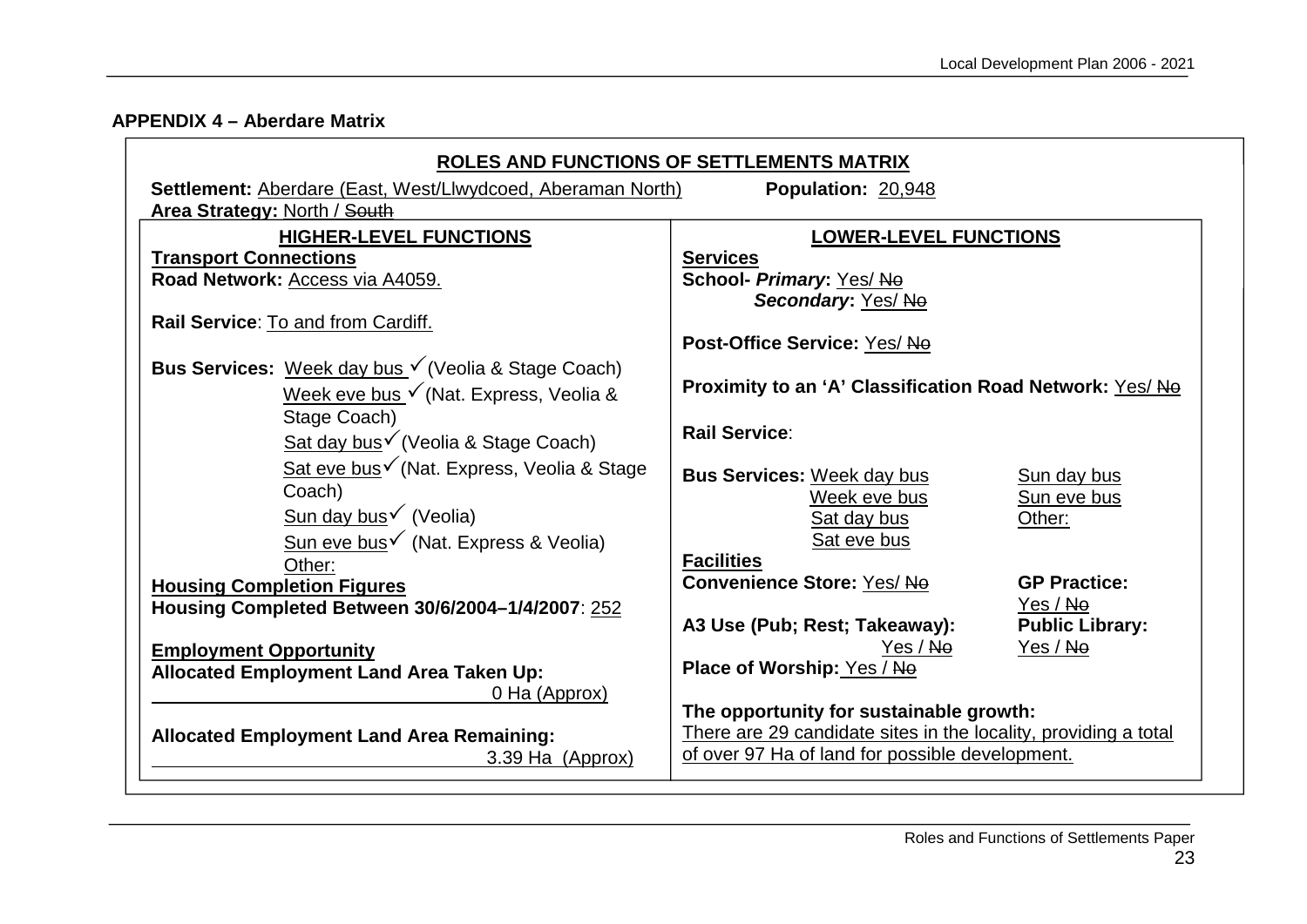### **APPENDIX 5 – Llantrisant Matrix**

| ROLES AND FUNCTIONS OF SETTLEMENTS MATRIX                                                                                 |                                                                                                                                                                |  |  |
|---------------------------------------------------------------------------------------------------------------------------|----------------------------------------------------------------------------------------------------------------------------------------------------------------|--|--|
| Settlement: Llantrisant (Llantrisant Town, Talbot Green, Pontyclun)<br>Population: 12,456<br>Area Strategy: North / South |                                                                                                                                                                |  |  |
| HIGHER-LEVEL FUNCTIONS<br><b>Transport Connections</b><br>Road Network: Access via A4119.                                 | <b>LOWER-LEVEL FUNCTIONS</b><br><b>Services</b><br>School - Primary: Yes/No                                                                                    |  |  |
| Rail Service: Settlement is on the Swansea to Cardiff main<br>line service and local service to and from Pontyclun.       | Secondary: Yes/No<br><b>Post-Office Service: Yes/Ne</b>                                                                                                        |  |  |
| Bus Services: Week day bus v (Veolia & Stage Coach)<br>Week eve bus√ (Veolia & Stage Coach)                               | <b>Proximity to an 'A' Classification Road Network: Yes/No</b>                                                                                                 |  |  |
| Sat day bus $\checkmark$ (Veolia & Stage Coach)                                                                           | <b>Rail Service:</b>                                                                                                                                           |  |  |
| Sat eve bus $\checkmark$ (Veolia & Stage Coach)<br>Sun day bus √ (Veolia)<br>Sun eve bus $\checkmark$ (Veolia)<br>Other:  | <b>Bus Services: Week day bus</b><br>Sun day bus<br>Week eve bus<br>Sun eve bus<br>Sat day bus<br>Other:<br>Sat eve bus                                        |  |  |
| <b>Housing Completion Figures</b><br>Housing Completed Between 30/6/2004-1/4/2007: 742                                    | <b>Facilities</b><br><b>Convenience Store: Yes/No</b><br><b>GP Practice:</b><br>Yes / No<br>A3 Use (Pub; Rest; Takeaway):<br><b>Public Library:</b>            |  |  |
| <b>Employment Opportunity</b><br><b>Allocated Employment Land Area Taken Up:</b><br>$21.52$ Ha (Approx)                   | Yes / No<br>Yes / No<br>Place of Worship: Yes / No                                                                                                             |  |  |
| <b>Employment Land Area Remaining:</b><br>9.08 Ha (Approx)                                                                | The opportunity for sustainable growth:<br>There are 51 candidate sites in the locality, providing a total of<br>over 454 Ha of land for possible development. |  |  |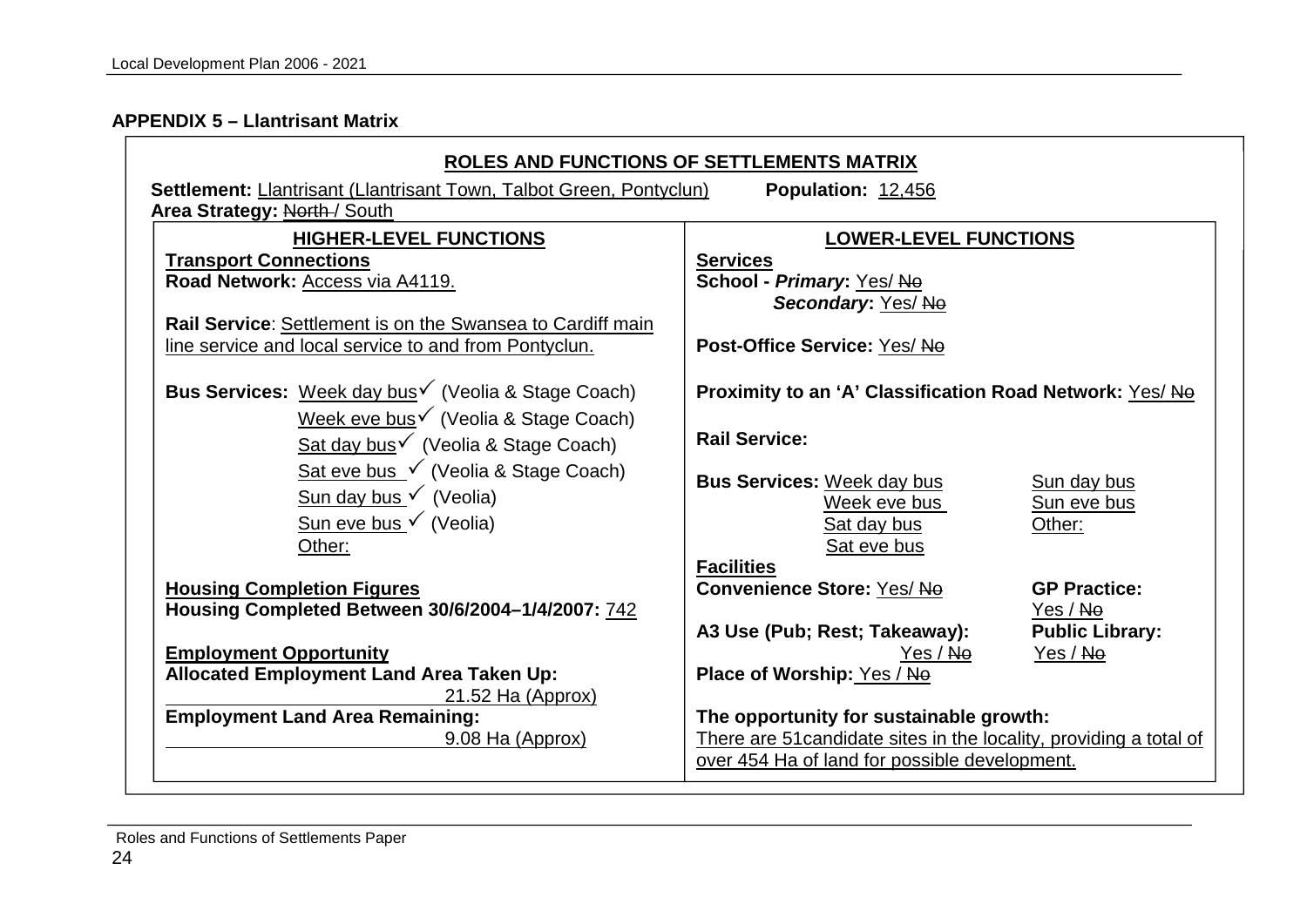# **APPENDIX 6 – Pontypridd Matrix**

|                                                                                                               | ROLES AND FUNCTIONS OF SETTLEMENTS MATRIX                         |                        |
|---------------------------------------------------------------------------------------------------------------|-------------------------------------------------------------------|------------------------|
| Settlement: Pontypridd (Pontypridd Town, Trallwng, Treforest, Graig, Rhondda)<br>Area Strategy: North / South | Population: 19,126                                                |                        |
| <b>HIGHER-LEVEL FUNCTIONS</b>                                                                                 | <b>LOWER-LEVEL FUNCTIONS</b>                                      |                        |
| <b>Transport Connections</b>                                                                                  | <b>Services</b>                                                   |                        |
| Road Network: Access via A470.                                                                                | School - Primary: Yes/No<br>Secondary: Yes/ No (HAS A UNIVERSITY) |                        |
| Rail Service: To Cynon and Rhondda Valleys, Merthyr and                                                       |                                                                   |                        |
| Cardiff.                                                                                                      | Post-Office Service: Yes/ No                                      |                        |
| Bus Services: Week day bus v (Nat. Express, Veolia<br>Proximity to an 'A' Classification Road Network: Yes/Ne |                                                                   |                        |
| Stage Coach)                                                                                                  |                                                                   |                        |
| Week eve bus V (Nat. Express, Veolia &                                                                        | <b>Rail Service:</b>                                              |                        |
| Stage Coach)                                                                                                  | <b>Bus Services: Week day bus</b>                                 | Sun day bus            |
| Sat day & Eve bus v (Nat. Express, Veolia &                                                                   | Week eve bus                                                      | Sun eve bus            |
| Stage Coach)<br>Sun day & Eve bus $\checkmark$ (Nat. Express &                                                | Sat day bus                                                       | Other:                 |
| Veolia)                                                                                                       | Sat eve bus                                                       |                        |
| Other:                                                                                                        | <b>Facilities</b><br>Convenience Store: Yes/No                    | <b>GP Practice:</b>    |
| <b>Housing Completion Figures</b>                                                                             |                                                                   | Yes / No               |
| Housing Completed Between 30/6/2004-1/4/2007: 76                                                              | A3 Use (Pub; Rest; Takeaway):                                     | <b>Public Library:</b> |
| <b>Employment Opportunity</b>                                                                                 | Yes / Ne                                                          | Yes / No               |
| <b>Allocated Employment Land Area Taken Up:</b>                                                               | Place of Worship: Yes / No                                        |                        |
| 6.37 Ha (Approx)                                                                                              | The opportunity for sustainable growth:                           |                        |
| <b>Employment Land Area Remaining:</b>                                                                        | There are 25 candidate sites in the locality, providing a total   |                        |
| 5.93 Ha (Approx)                                                                                              | of over 20 Ha of land for possible development.                   |                        |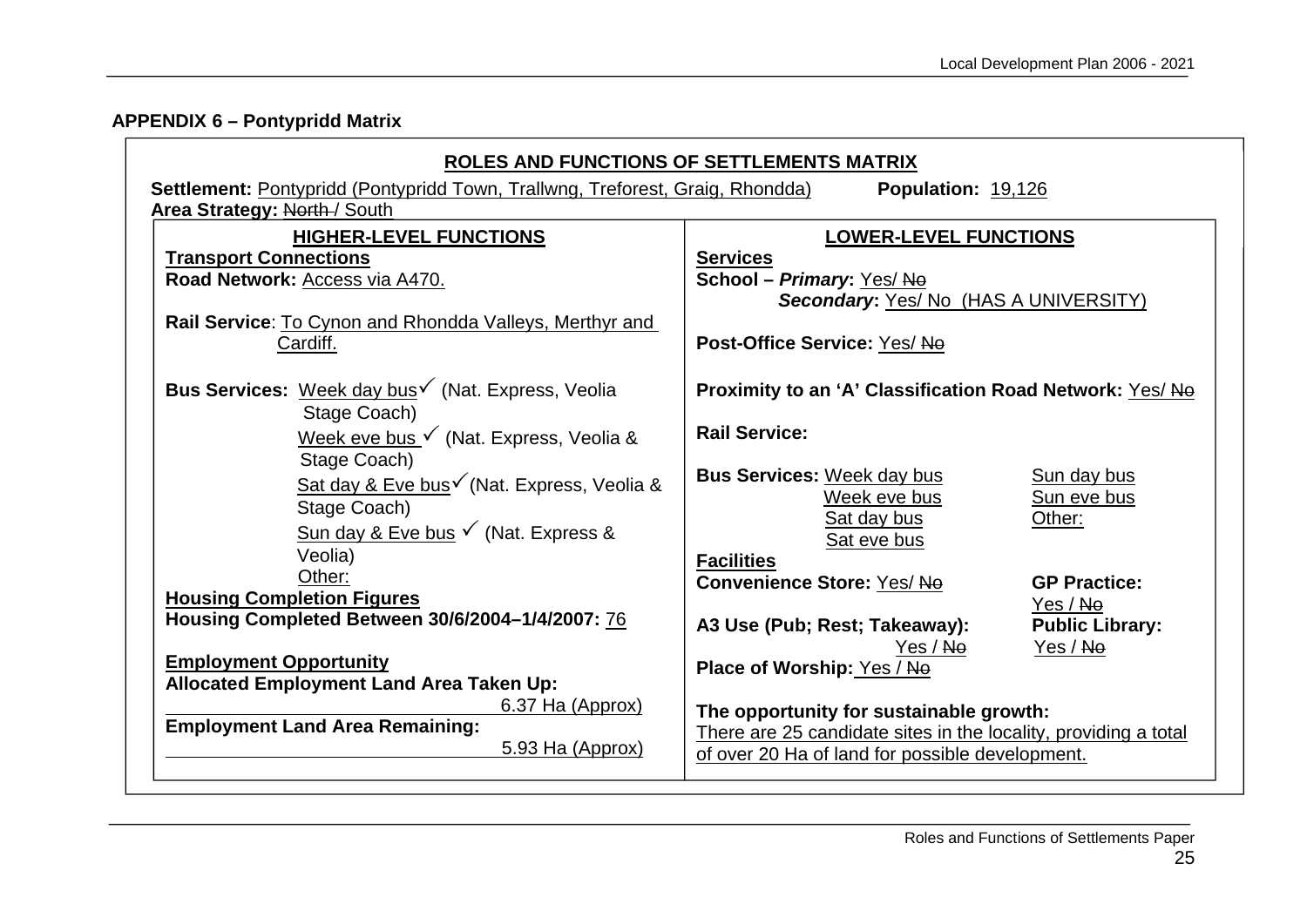#### **APPENDIX 7 – Ferndale Matrix**

| ROLES AND FUNCTIONS OF SETTLEMENTS MATRIX                                                                                                                                                                                                                                                                                                                                                                                                                                                                                                                                                                                                                                                                                                                                                                          |                                                                                                                                                                                                                                                                                                                                                                                                                                                                                                                                                                                                                                                                                       |  |
|--------------------------------------------------------------------------------------------------------------------------------------------------------------------------------------------------------------------------------------------------------------------------------------------------------------------------------------------------------------------------------------------------------------------------------------------------------------------------------------------------------------------------------------------------------------------------------------------------------------------------------------------------------------------------------------------------------------------------------------------------------------------------------------------------------------------|---------------------------------------------------------------------------------------------------------------------------------------------------------------------------------------------------------------------------------------------------------------------------------------------------------------------------------------------------------------------------------------------------------------------------------------------------------------------------------------------------------------------------------------------------------------------------------------------------------------------------------------------------------------------------------------|--|
| <b>Settlement: Ferndale</b>                                                                                                                                                                                                                                                                                                                                                                                                                                                                                                                                                                                                                                                                                                                                                                                        | <b>Population: 4,419</b>                                                                                                                                                                                                                                                                                                                                                                                                                                                                                                                                                                                                                                                              |  |
| Area Strategy: North / South<br><b>HIGHER-LEVEL FUNCTIONS</b><br><b>Transport Connections</b><br>Road Network: Access via A4233.<br>Rail Service: No train station.<br>Bus Services: Week day bus v (Veolia & Stage Coach)<br>Week eve bus $\checkmark$ (Veolia & Stage Coach)<br>Sat day bus $\checkmark$ (Veolia & Stage Coach)<br>Sat eve bus $\checkmark$ (Veolia & Stage Coach)<br>Sun day bus $\checkmark$ (Veolia & Stage Coach)<br>Sun eve bus $\checkmark$ (Veolia & Stage Coach)<br>Other:<br><b>Housing Completion Figures</b><br>Housing Completed Between 30/6/2004-1/4/2007: 6<br><b>Employment Opportunity</b><br><b>Allocated Employment Land Area Taken Up:</b><br>No allocated employment land (Approx ha)<br><b>Employment Land Area Remaining:</b><br>No allocated employment land (Approx ha) | <b>LOWER-LEVEL FUNCTIONS</b><br><b>Services</b><br>School - Primary: Yes/No<br>Secondary: Yes/No<br>Post-Office Service: Yes/ No<br><b>Proximity to an 'A' Classification Road Network: Yes/Ne</b><br><b>Rail Service:</b><br><b>Bus Services: Week day bus</b><br>Sun day bus<br>Week eve bus<br>Sun eve bus<br>Sat day bus<br>Other:<br>Sat eve bus<br><b>Facilities</b><br><b>Convenience Store: Yes/No</b><br><b>GP Practice:</b><br>Yes / No<br>A3 Use (Pub; Rest; Takeaway):<br><b>Public Library:</b><br>Yes / No<br>Yes / <del>No</del><br>Place of Worship: Yes / No<br>The opportunity for sustainable growth:<br>There are 3 non strategic candidate sites in the locality |  |
|                                                                                                                                                                                                                                                                                                                                                                                                                                                                                                                                                                                                                                                                                                                                                                                                                    | proving 4.7 Ha of land.                                                                                                                                                                                                                                                                                                                                                                                                                                                                                                                                                                                                                                                               |  |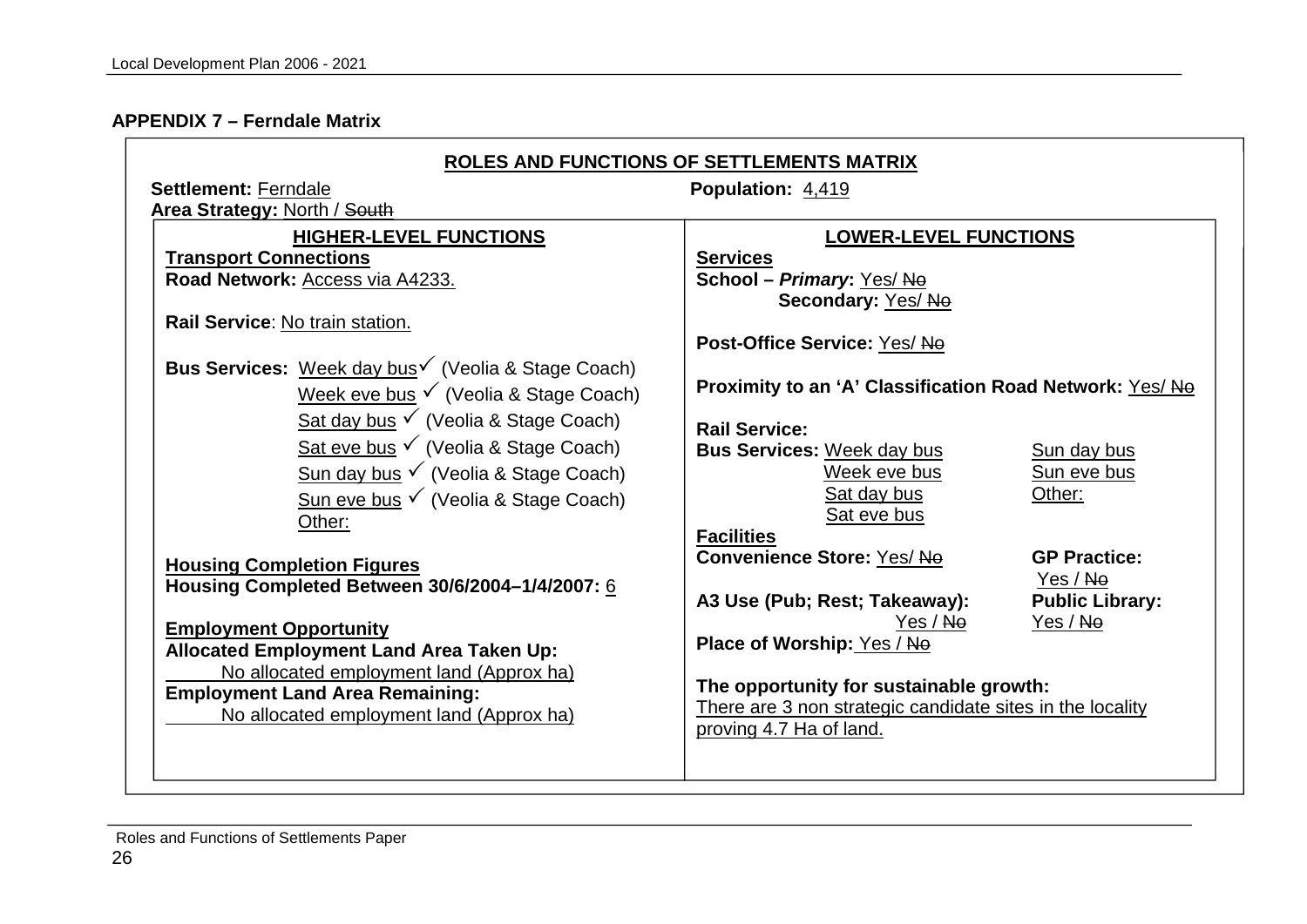### **APPENDIX 8 – Hirwaun Matrix**

| ROLES AND FUNCTIONS OF SETTLEMENTS MATRIX                                                                      |                                                                                                                                                                           |
|----------------------------------------------------------------------------------------------------------------|---------------------------------------------------------------------------------------------------------------------------------------------------------------------------|
| <b>Population: 3,995</b>                                                                                       |                                                                                                                                                                           |
|                                                                                                                |                                                                                                                                                                           |
| School: - Primary: Yes/No<br>Secondary: Yes/No (Ysgol Gyfun Rhydywaun                                          |                                                                                                                                                                           |
| located 0.79 miles away)<br>Post-Office Service: Yes/ No                                                       |                                                                                                                                                                           |
|                                                                                                                |                                                                                                                                                                           |
| <b>Rail Service:</b><br><b>Bus Services: Week day bus</b><br>Week eve bus<br><b>Sat day bus</b><br>Sat eve bus | Sun day bus<br>Sun eve bus<br>Other:                                                                                                                                      |
| <b>Facilities</b><br><b>Convenience Store: Yes/No</b>                                                          | <b>GP Practice:</b><br>Yes / No                                                                                                                                           |
| Yes / <del>No</del>                                                                                            | <b>Public Library:</b><br>Yes / No                                                                                                                                        |
| The opportunity for sustainable growth:                                                                        |                                                                                                                                                                           |
| There are 15 non strategic candidate sites in the locality<br>proving 31.36 Ha of land.                        |                                                                                                                                                                           |
|                                                                                                                | <b>LOWER-LEVEL FUNCTIONS</b><br><b>Services</b><br>Proximity to an 'A' Classification Road Network: Yes/No<br>A3 Use (Pub; Rest; Takeaway):<br>Place of Worship: Yes / No |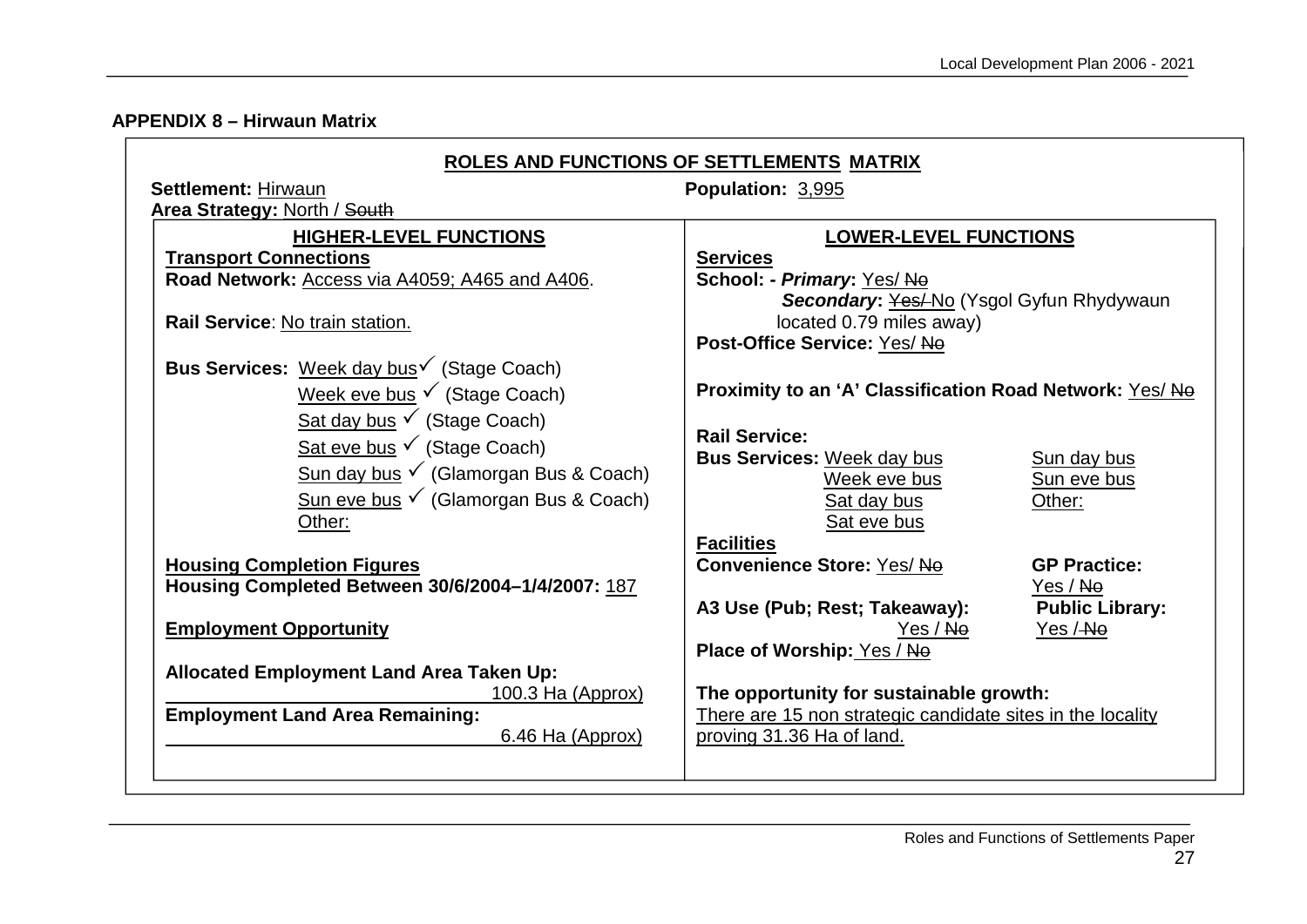## **APPENDIX 9 – Llanharan Matrix**

|                                                                                                                                                                                                    | ROLES AND FUNCTIONS OF SETTLEMENTS MATRIX                                                                                            |                                                |
|----------------------------------------------------------------------------------------------------------------------------------------------------------------------------------------------------|--------------------------------------------------------------------------------------------------------------------------------------|------------------------------------------------|
| Settlement: Llanharan (Llanharan, Brynnau)<br><b>Area Strategy: North / South</b>                                                                                                                  | Population: 7,104                                                                                                                    |                                                |
| <b>HIGHER-LEVEL FUNCTIONS</b><br><b>Transport Connections</b><br>Road Network: Access via A473.                                                                                                    | <b>LOWER-LEVEL FUNCTIONS</b><br><b>Services</b><br>School - Primary: Yes/No<br>Secondary: Yes/No                                     |                                                |
| Rail Service: To Bridgend, Cardiff, Cheltenham Spa,<br>and Maesteg.                                                                                                                                | Post-Office Service: Yes/ No                                                                                                         |                                                |
| Bus Services: Week day bus V (Veolia & Stage Coach)<br>Week eve bus V (Veolia & Stage Coach)<br>Sat day bus $\checkmark$ (Veolia & Stage Coach)<br>Sat eve bus $\checkmark$ (Veolia & Stage Coach) | Proximity to an 'A' Classification Road Network: Yes/No<br><b>Rail Service:</b><br><b>Bus Services: Week day bus</b><br>Week eve bus | Sun day bus<br>Sun eve bus                     |
| Sun day bus $\checkmark$ (EST Bus Ltd)<br>Sun eve bus $\checkmark$ (EST Bus Ltd)<br>Other:                                                                                                         | <b>Sat day bus</b><br>Sat eve bus<br><b>Facilities</b><br><b>Convenience Store: Yes/Ne</b>                                           | Other:<br><b>GP Practice:</b><br>Yes / Ne      |
| <b>Housing Completion Figures</b><br>Housing Completed Between 30/6/2004-1/4/2007: 404                                                                                                             | A3 Use (Pub; Rest; Takeaway):<br>Yes / <del>No</del>                                                                                 | <b>Public Library:</b><br>Yes / No(Mobile Lib) |
| <b>Employment Opportunity</b><br><b>Allocated Employment Land Area Taken Up:</b><br>67 Ha (Approx)<br><b>Employment Land Area Remaining:</b>                                                       | Place of Worship: Yes / No<br>The opportunity for sustainable growth:<br>There are 11 non strategic candidate sites in the locality  |                                                |
| 25 Ha (Approx)                                                                                                                                                                                     | proving 68.04 Ha of land.                                                                                                            |                                                |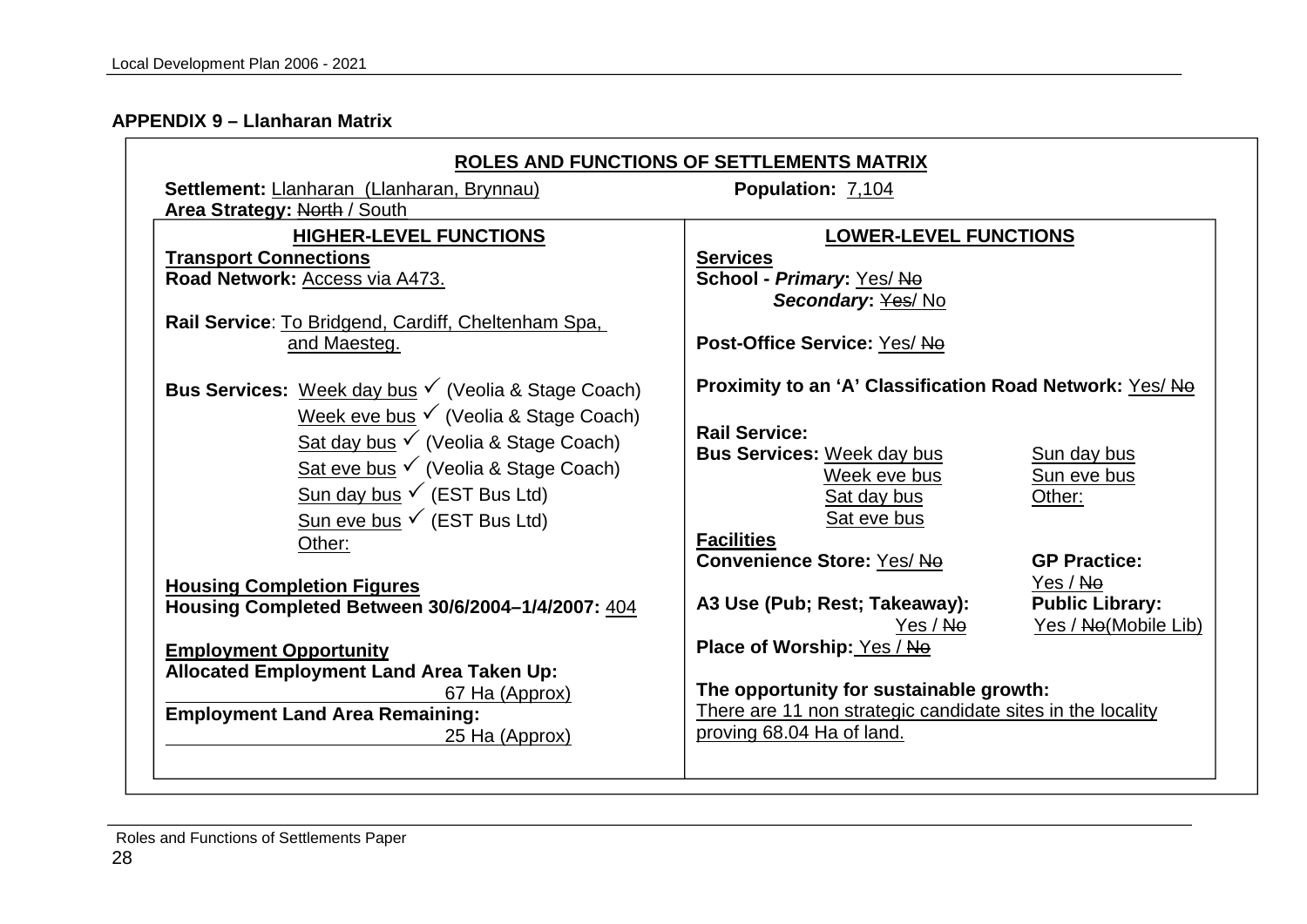## **APPENDIX 10 – Mountain Ash Matrix**

| <b>Settlement: Mountain Ash (East and West)</b>  | Population: 7,039                                         |                                    |
|--------------------------------------------------|-----------------------------------------------------------|------------------------------------|
| Area Strategy: North / South                     |                                                           |                                    |
| <b>HIGHER-LEVEL FUNCTIONS</b>                    | <b>LOWER-LEVEL FUNCTIONS</b>                              |                                    |
| <b>Transport Connections</b>                     | <b>Services</b>                                           |                                    |
| Road Network: Access via A4059.                  | School - Primary: Yes/No<br>Secondary: Yes/No             |                                    |
| Rail Service: To and from Aberdare and Cardiff.  |                                                           |                                    |
|                                                  | Post-Office Service: Yes/ No                              |                                    |
| Bus Services: Week day bus $\checkmark$ (Veolia) |                                                           |                                    |
| Week eve bus $\checkmark$ (Veolia)               | Proximity to an 'A' Classification Road Network: Yes/No   |                                    |
| Sat day bus $\checkmark$ (Veolia)                | <b>Rail Service:</b>                                      |                                    |
| Sat eve bus $\checkmark$ (Veolia)                |                                                           |                                    |
| Sun day bus $\checkmark$ (Veolia)                | <b>Bus Services: Week day bus</b>                         | Sun day bus                        |
| Sun eve bus $\checkmark$ (Veolia)                | Week eve bus                                              | Sun eve bus                        |
| Other:                                           | Sat day bus                                               | Other:                             |
|                                                  | Sat eve bus                                               |                                    |
| <b>Housing Completion Figures</b>                | <b>Facilities</b>                                         |                                    |
| Housing Completed Between 30/6/2004-1/4/2007: 39 | <b>Convenience Store: Yes/Ne</b>                          | <b>GP Practice:</b>                |
|                                                  |                                                           | Yes / No                           |
| <b>Employment Opportunity</b>                    | A3 Use (Pub; Rest; Takeaway):<br>Yes / No                 | <b>Public Library:</b><br>Yes / No |
| <b>Allocated Employment Land Area Taken Up:</b>  | Place of Worship: Yes / No                                |                                    |
| 13.18 Ha (Approx)                                |                                                           |                                    |
| <b>Employment Land Area Remaining:</b>           | The opportunity for sustainable growth:                   |                                    |
| 1.02 Ha (Approx)                                 | There are 5 non strategic candidate sites in the locality |                                    |
|                                                  | proving 9.71 Ha of land.                                  |                                    |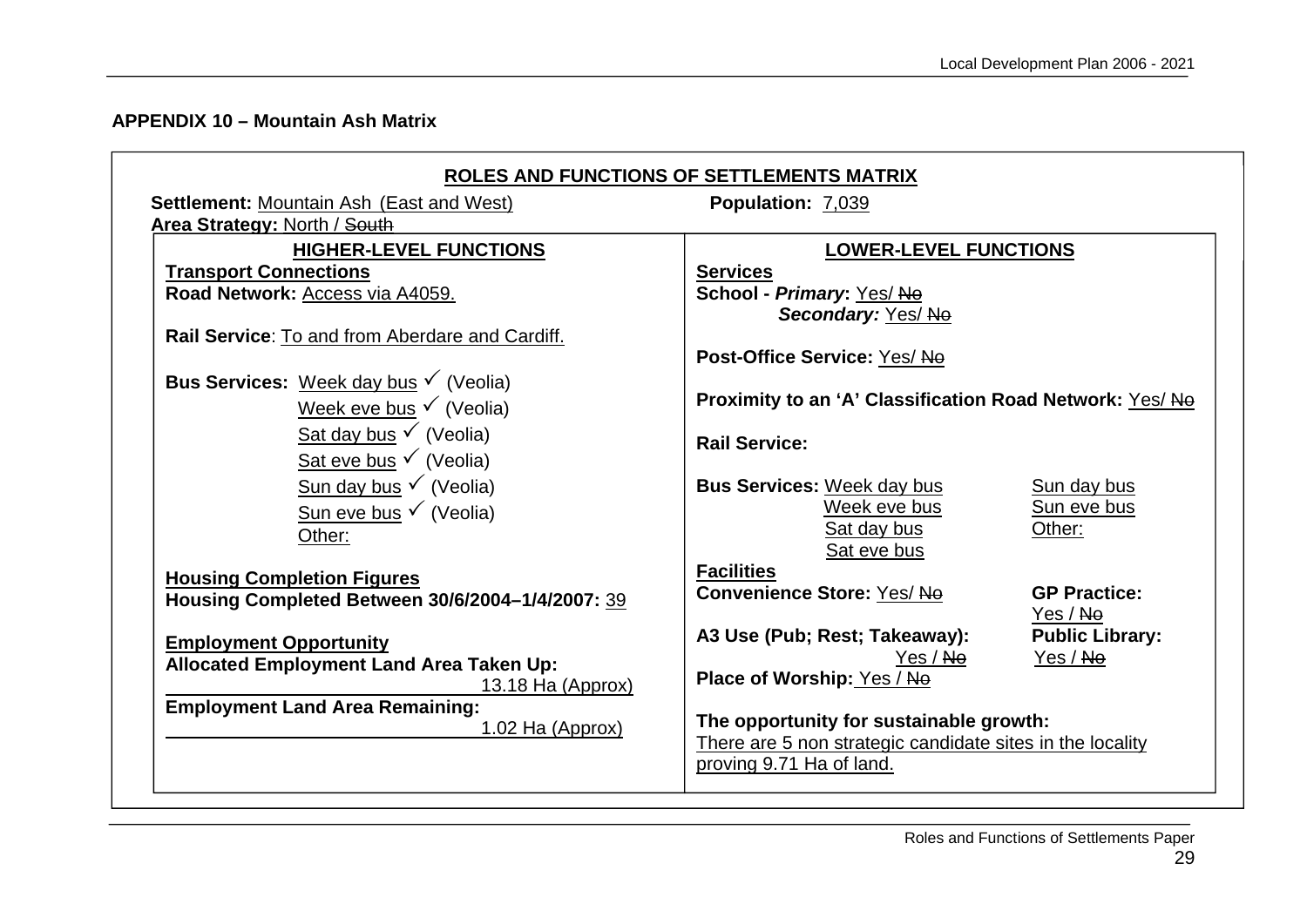#### **APPENDIX 11 – Porth Matrix**

| ROLES AND FUNCTIONS OF SETTLEMENTS MATRIX                  |                                                                                 |  |
|------------------------------------------------------------|---------------------------------------------------------------------------------|--|
| <b>Settlement: Porth</b><br>Population: 5,944              |                                                                                 |  |
| Area Strategy: North / South                               |                                                                                 |  |
| <b>HIGHER-LEVEL FUNCTIONS</b>                              | <b>LOWER-LEVEL FUNCTIONS</b>                                                    |  |
| <b>Transport Connections</b>                               | <b>Services</b>                                                                 |  |
| Road Network: Access via A4058, A4233 and A4255.           | School - Primary: Yes/No<br>Secondary: Yes/No                                   |  |
| Rail Service: To and from Treherbert and Cardiff.          |                                                                                 |  |
|                                                            | Post-Office Service: Yes/ No                                                    |  |
| Bus Services: Week day bus √ (Stage Coach)                 |                                                                                 |  |
| Week eve bus V (Stage Coach)                               | <b>Proximity to an 'A' Classification Road Network: Yes/No</b>                  |  |
| Sat day bus $\checkmark$ (Stage Coach)                     | <b>Rail Service:</b>                                                            |  |
| Sat eve bus $\checkmark$ (Stage Coach)                     |                                                                                 |  |
| Sun day bus $\checkmark$ (Veolia & Stage Coach)            | <b>Bus Services: Week day bus</b><br>Sun day bus                                |  |
| Sun eve bus $\checkmark$ (Veolia & Stage Coach)            | Sun eve bus<br>Week eve bus                                                     |  |
| Other:                                                     | Sat day bus<br>Other:                                                           |  |
|                                                            | Sat eve bus                                                                     |  |
| <b>Housing Completion Figures</b>                          | <b>Facilities</b>                                                               |  |
| Housing Completed Between 30/6/2004-1/4/2007: 55           | <b>Convenience Store: Yes/No</b><br><b>GP Practice:</b>                         |  |
|                                                            | Yes / No                                                                        |  |
| <b>Employment Opportunity</b>                              | A3 Use (Pub; Rest; Takeaway):<br><b>Public Library:</b><br>Yes / Ne<br>Yes / No |  |
| <b>Allocated Employment Land Area Taken Up:</b>            | Place of Worship: Yes / No                                                      |  |
| 0.8 Ha (Approx)<br><b>Employment Land Area Remaining:</b>  |                                                                                 |  |
| The opportunity for sustainable growth:<br>0.6 Ha (Approx) |                                                                                 |  |
| There are 3 non strategic candidate sites in the locality  |                                                                                 |  |
| proving 2.32 Ha of land.                                   |                                                                                 |  |
|                                                            |                                                                                 |  |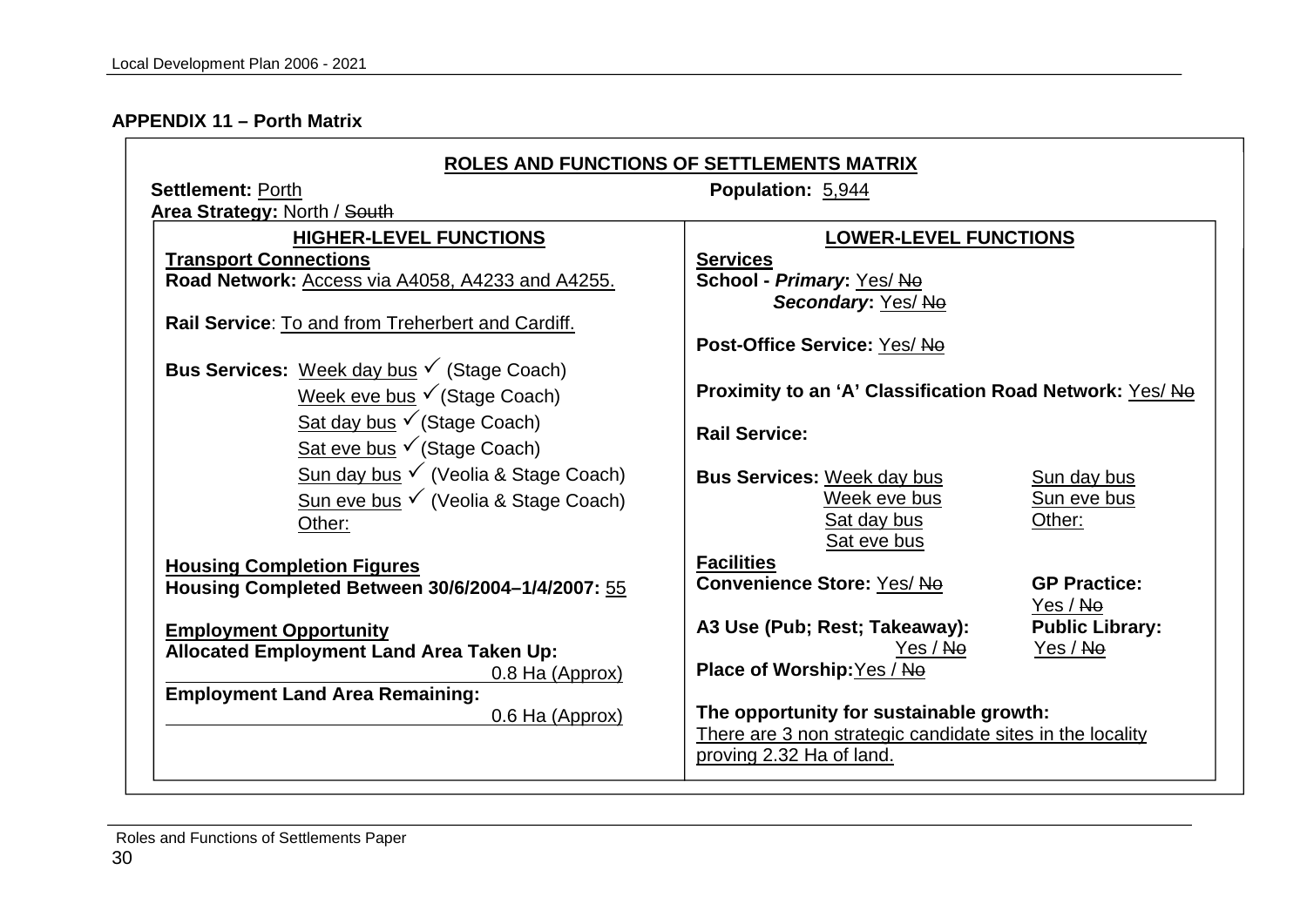# **APPENDIX 12 – Tonypandy Matrix**

|                                                                                                                                                         | ROLES AND FUNCTIONS OF SETTLEMENTS MATRIX               |                        |
|---------------------------------------------------------------------------------------------------------------------------------------------------------|---------------------------------------------------------|------------------------|
| <b>Settlement:</b> Tonypandy (Tonypandy, Cwm Clydach, Penygraig, Trelaw, Llwynypia)                                                                     | Population: 18,697                                      |                        |
| Area Strategy: North / South                                                                                                                            |                                                         |                        |
| <b>HIGHER-LEVEL FUNCTIONS</b><br><b>Transport Connections</b>                                                                                           | <b>LOWER-LEVEL FUNCTIONS</b><br><b>Services</b>         |                        |
| Road Network: Access via A4199 and A4058.                                                                                                               | School - Primary: Yes/No                                |                        |
|                                                                                                                                                         | Secondary: Yes/No                                       |                        |
| Rail Service: To and from Treherbert and Cardiff.                                                                                                       |                                                         |                        |
| Post-Office Service: Yes/Ne                                                                                                                             |                                                         |                        |
| Bus Services: Week day bus V (Veolia & Stage Coach)                                                                                                     |                                                         |                        |
| Week eve bus $\checkmark$ (Veolia & Stage Coach)                                                                                                        | Proximity to an 'A' Classification Road Network: Yes/No |                        |
| Sat day bus $\checkmark$ (Veolia & Stage Coach)                                                                                                         | <b>Rail Service:</b>                                    |                        |
| Sat eve bus $\checkmark$ (Veolia & Stage Coach)                                                                                                         |                                                         |                        |
| Sun day bus V (Veolia & Stage Coach)                                                                                                                    | <b>Bus Services: Week day bus</b>                       | Sun day bus            |
| Sun eve bus $\checkmark$ (Veolia & Stage Coach)                                                                                                         | Week eve bus                                            | Sun eve bus            |
| Other:                                                                                                                                                  | Sat day bus                                             | Other:                 |
|                                                                                                                                                         | Sat eve bus                                             |                        |
| <b>Housing Completion Figures</b>                                                                                                                       | <b>Facilities</b><br><b>Convenience Store: Yes/Ne</b>   | <b>GP Practice:</b>    |
| Housing Completed Between 30/6/2004-1/4/2007: 54                                                                                                        |                                                         | Yes / No               |
| <b>Employment Opportunity</b>                                                                                                                           | A3 Use (Pub; Rest; Takeaway):                           | <b>Public Library:</b> |
| <b>Allocated Employment Land Area Taken Up:</b>                                                                                                         | Yes / Ne                                                | Yes / No               |
| No allocated employment land Ha (Approx)                                                                                                                | <b>Place of Worship: Yes / No</b>                       |                        |
| <b>Employment Land Area Remaining:</b>                                                                                                                  |                                                         |                        |
| The opportunity for sustainable growth:<br>No allocated employment land Ha (Approx)<br>There are 20 candidate sites in the locality, proving a total of |                                                         |                        |
| over 19 Ha of land possible for development.                                                                                                            |                                                         |                        |
|                                                                                                                                                         |                                                         |                        |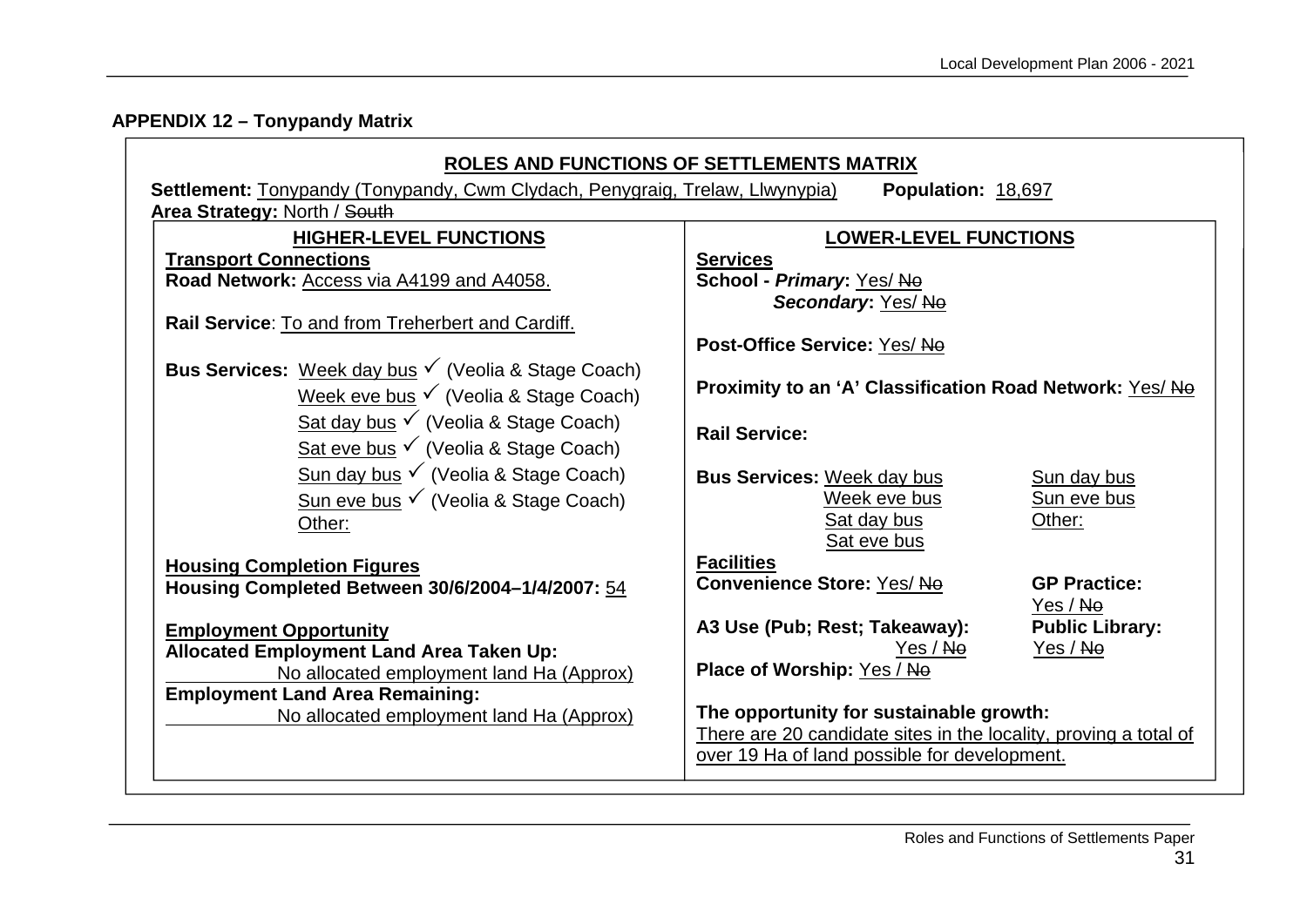# **APPENDIX 13 – Tonyrefail Matrix**

| <b>Settlement: Tonyrefail (East and West)</b><br>Area Strategy: North / South                        | Population: 11,035                                                                                                                                           |                                      |  |  |  |  |
|------------------------------------------------------------------------------------------------------|--------------------------------------------------------------------------------------------------------------------------------------------------------------|--------------------------------------|--|--|--|--|
| <b>HIGHER-LEVEL FUNCTIONS</b><br><b>Transport Connections</b>                                        | <b>LOWER-LEVEL FUNCTIONS</b><br><b>Services</b>                                                                                                              |                                      |  |  |  |  |
| Road Network: Access via A4061, A4058 and A4119.<br>Rail Service: No train station.                  | School - Primary: Yes/No<br>Secondary: Yes/No                                                                                                                |                                      |  |  |  |  |
|                                                                                                      | Post-Office Service: Yes/No                                                                                                                                  |                                      |  |  |  |  |
| Bus Services: Week day bus $\checkmark$ (Veolia)<br>Week eve bus $\checkmark$ (Veolia)               | <b>Proximity to an 'A' Classification Road Network: Yes/Network:</b>                                                                                         |                                      |  |  |  |  |
| Sat day bus $\checkmark$ (Veolia)<br>Sat eve bus $\checkmark$ (Veolia)                               | <b>Rail Service:</b>                                                                                                                                         |                                      |  |  |  |  |
| Sun day bus $\checkmark$ (Veolia & Stage Coach)<br>Sun eve bus V (Veolia & Stage Coach)<br>Other:    | <b>Bus Services: Week day bus</b><br>Week eve bus<br>Sat day bus<br>Sat eve bus                                                                              | Sun day bus<br>Sun eve bus<br>Other: |  |  |  |  |
| <b>Housing Completion Figures</b><br>Housing Completed Between 30/6/2004-1/4/2007: 372               | <b>Facilities</b><br><b>Convenience Store: Yes/Ne</b>                                                                                                        | <b>GP Practice:</b><br>Yes / Ne      |  |  |  |  |
| <b>Employment Opportunity</b><br><b>Allocated Employment Land Area Taken Up:</b><br>4.39 Ha (Approx) | A3 Use (Pub; Rest; Takeaway):<br>Yes / No<br>Place of Worship: Yes / No                                                                                      | <b>Public Library:</b><br>Yes / No   |  |  |  |  |
| <b>Employment Land Area Remaining:</b><br>56.91 Ha (Approx)                                          | The opportunity for sustainable growth:<br>There are 36 candidate sites in the locality, proving a total of<br>over 192 Ha of land for possible development. |                                      |  |  |  |  |

Roles and Functions of Settlements Paper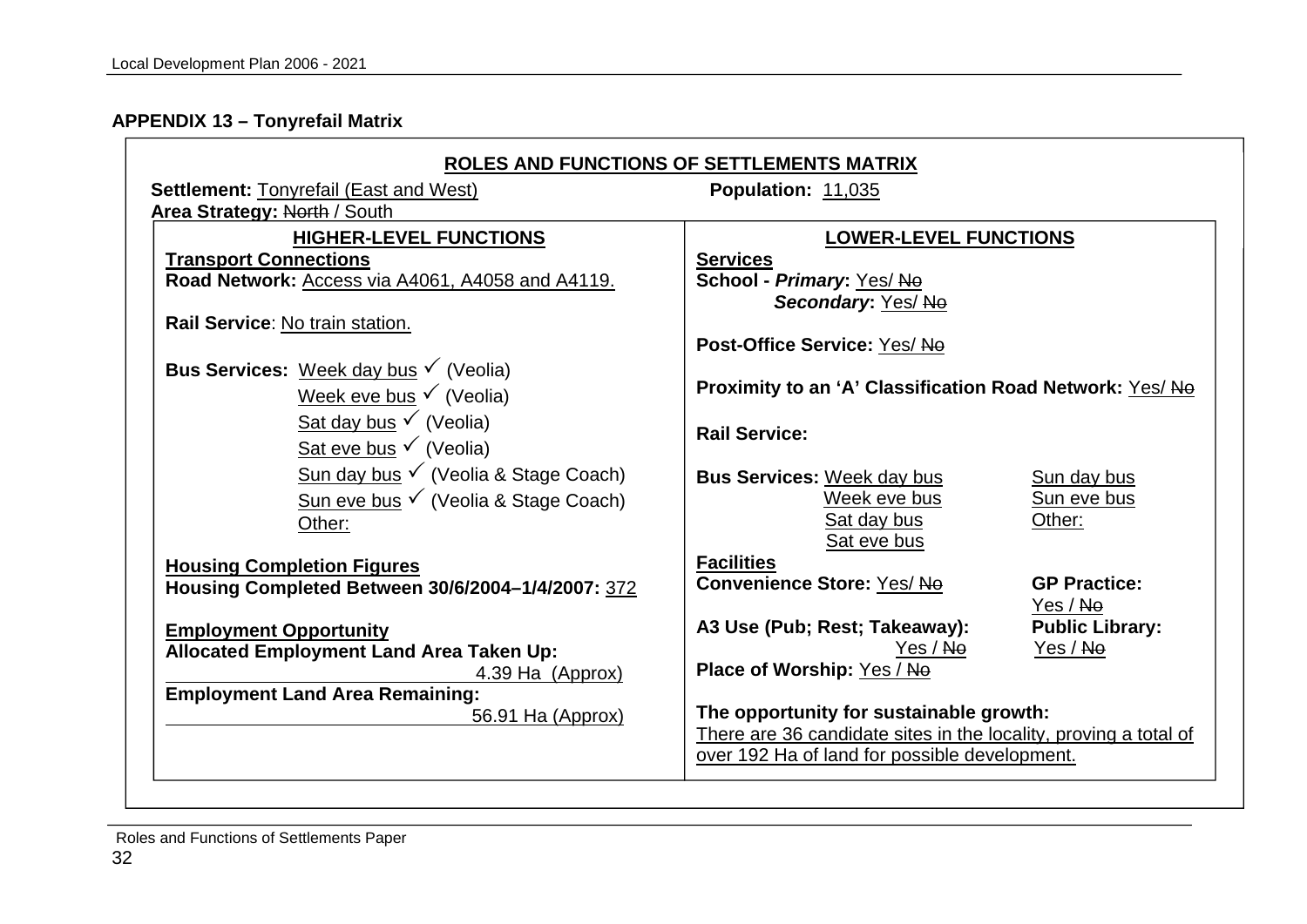# **APPENDIX 14 – Treorchy Matrix**

| <b>Settlement:</b> Treorchy (including Cwm Parc and Ynys-wen)<br>Area Strategy: North / South | Population: 8,105                                                    |                                    |  |  |  |  |
|-----------------------------------------------------------------------------------------------|----------------------------------------------------------------------|------------------------------------|--|--|--|--|
| <b>HIGHER-LEVEL FUNCTIONS</b>                                                                 | <b>LOWER-LEVEL FUNCTIONS</b>                                         |                                    |  |  |  |  |
| <b>Transport Connections</b>                                                                  | <b>Services</b>                                                      |                                    |  |  |  |  |
| Road Network: Access via A4058, A4233 and A4255.                                              | School - Primary: Yes/No                                             |                                    |  |  |  |  |
|                                                                                               | Secondary: Yes/No                                                    |                                    |  |  |  |  |
| Rail Service: To and from Treherbert and Cardiff.                                             |                                                                      |                                    |  |  |  |  |
|                                                                                               | Post-Office Service: Yes/ No                                         |                                    |  |  |  |  |
| <b>Bus Services:</b> Week day bus $\checkmark$ (Stage Coach)                                  |                                                                      |                                    |  |  |  |  |
| Week eve bus $\checkmark$ (Stage Coach)                                                       | <b>Proximity to an 'A' Classification Road Network: Yes/Network:</b> |                                    |  |  |  |  |
| Sat day bus $\checkmark$ (Stage Coach)                                                        | <b>Rail Service:</b>                                                 |                                    |  |  |  |  |
| Sat eve bus $\checkmark$ (Stage Coach)                                                        |                                                                      |                                    |  |  |  |  |
| Sun day bus $\checkmark$ (Stage Coach)                                                        | <b>Bus Services: Week day bus</b>                                    | Sun day bus                        |  |  |  |  |
| Sun eve bus $\checkmark$ (Stage Coach)                                                        | Week eve bus                                                         | Sun eve bus                        |  |  |  |  |
| Other:                                                                                        | Sat day bus                                                          | Other:                             |  |  |  |  |
|                                                                                               | Sat eve bus                                                          |                                    |  |  |  |  |
| <b>Housing Completion Figures</b>                                                             | <b>Facilities</b>                                                    |                                    |  |  |  |  |
| <b>Housing Completed Between 30/6/2004-1/4/2007: 23</b>                                       | <b>Convenience Store: Yes/Ne</b>                                     | <b>GP Practice:</b>                |  |  |  |  |
|                                                                                               | A3 Use (Pub; Rest; Takeaway):                                        | Yes / No<br><b>Public Library:</b> |  |  |  |  |
| <b>Employment Opportunity</b><br><b>Allocated Employment Land Area Taken Up:</b>              | Yes / No                                                             | Yes / No                           |  |  |  |  |
| 0.63 Ha (Approx)                                                                              | Place of Worship: Yes / No                                           |                                    |  |  |  |  |
| <b>Employment Land Area Remaining:</b>                                                        |                                                                      |                                    |  |  |  |  |
| 1.05 Ha (Approx)                                                                              | The opportunity for sustainable growth:                              |                                    |  |  |  |  |
|                                                                                               | There are 9 non strategic candidate sites in the locality            |                                    |  |  |  |  |
|                                                                                               | proving 17.55 Ha of land.                                            |                                    |  |  |  |  |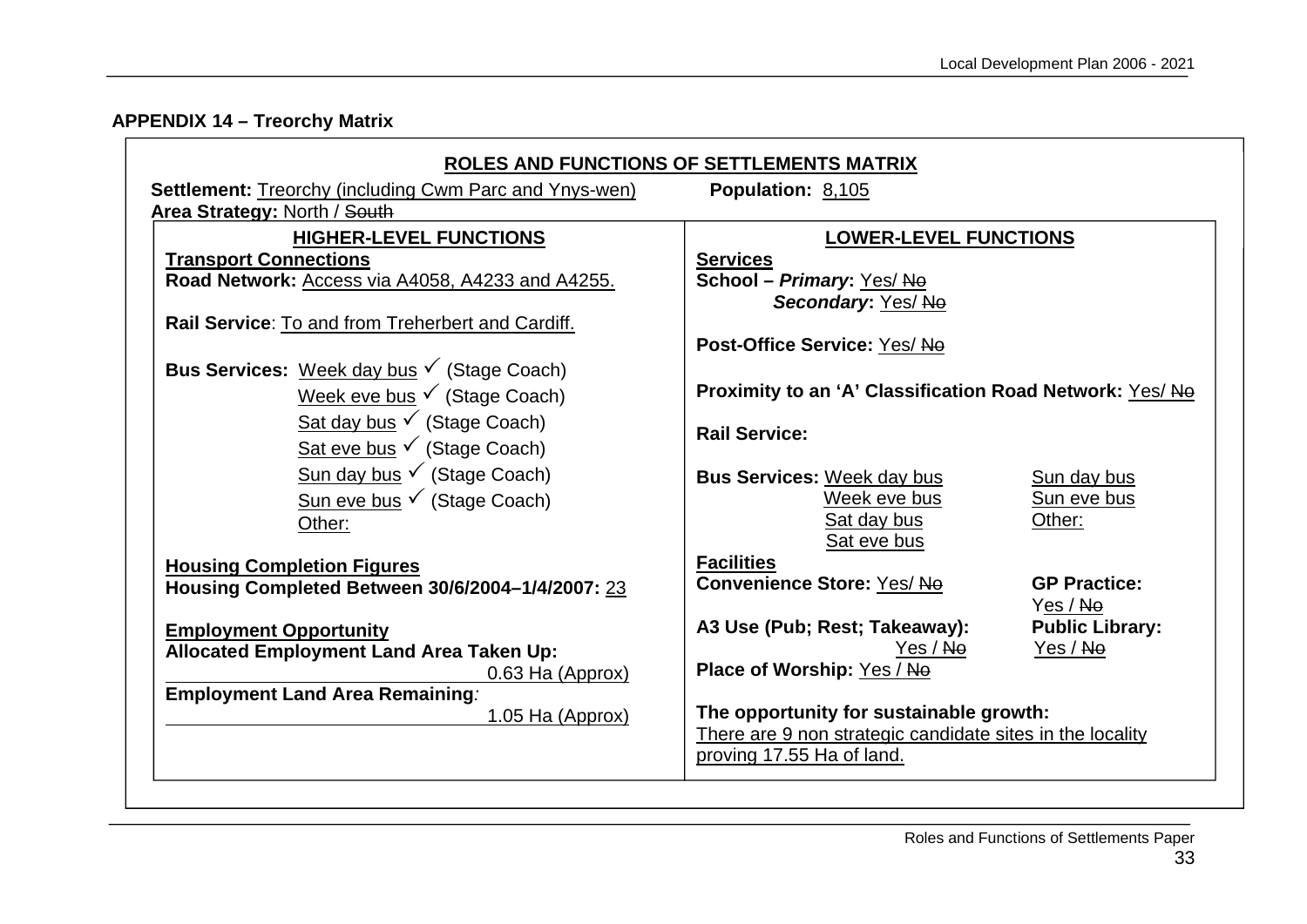| <b>LOCAL AND NEIGHBOURHOOD CENTRE IDENTIFIER</b> |           |          |           |           |              |                 |                  |               |          |  |
|--------------------------------------------------|-----------|----------|-----------|-----------|--------------|-----------------|------------------|---------------|----------|--|
| <b>Settlements</b>                               |           |          |           |           |              |                 |                  |               |          |  |
| <b>CYNON</b>                                     | School    | Place of | Post-     | Public    | Convenience  | $\overline{GP}$ | $\underline{A3}$ | <b>Public</b> | Prox.To  |  |
|                                                  | Prim. Sec | Worship  | Office    | Transport | <b>Store</b> | Prac.           | Use              | Library       | 'A 'Road |  |
|                                                  |           |          | Service   |           |              |                 |                  |               |          |  |
| <b>RHIGOS</b>                                    | $\bullet$ |          |           | $\bullet$ | ●            |                 | $\bullet$        |               |          |  |
| (Rhigos, Cefn                                    |           |          |           | (Bus)     |              |                 |                  |               |          |  |
| Rhigos)                                          |           |          |           |           |              |                 |                  |               |          |  |
| <b>PENYWAUN</b>                                  | 0         |          | ●         |           |              |                 |                  |               |          |  |
| (Penywaun)                                       |           |          |           | (Bus)     |              |                 |                  |               |          |  |
| <b>CWMBACH</b>                                   | ●         |          |           |           |              |                 |                  |               |          |  |
| (Cwmbach)                                        |           |          |           | (Bus)     |              |                 |                  |               |          |  |
| <b>ABERAMAN</b>                                  | $\bullet$ |          | $\bullet$ |           | ●            |                 | $\bullet$        |               |          |  |
| <b>SOUTH</b>                                     |           |          |           | (Bus)     |              |                 |                  |               |          |  |
| (Godreaman,                                      |           |          |           |           |              |                 |                  |               |          |  |
| Cwmaman,                                         |           |          |           |           |              |                 |                  |               |          |  |
| Abercwmboi)                                      |           |          |           |           |              |                 |                  |               |          |  |
| <b>PENRHIWCEIBER</b>                             | $\bullet$ |          | ▲         |           |              |                 |                  |               |          |  |
| (Penrhwceiber,                                   |           |          |           | (Bus &    |              |                 |                  |               |          |  |
| Perthcelyn)                                      |           |          |           | Train)    |              |                 |                  |               |          |  |
| <b>ABERCYNON</b>                                 | ●         |          | $\bullet$ |           |              |                 | ●                | ●             |          |  |
| (Tyntetown,                                      |           |          |           | (Bus &    |              |                 |                  |               |          |  |
| Bryntirion,                                      |           |          |           | Train)    |              |                 |                  |               |          |  |
| Ynysboeth,                                       |           |          |           |           |              |                 |                  |               |          |  |
| Pontcynon,                                       |           |          |           |           |              |                 |                  |               |          |  |
| Abercynon)                                       |           |          |           |           |              |                 |                  |               |          |  |
| <b>YNYSYBWL</b>                                  | ●         |          | ●         | ●         |              |                 | ●                | $\bullet$     |          |  |
| (Ynysybwl)                                       |           |          |           | (Bus)     |              |                 |                  |               |          |  |
|                                                  |           |          |           |           |              |                 |                  |               |          |  |

# **APPENDIX 15 – Local and Neighbourhood Centre Matrix: Cynon**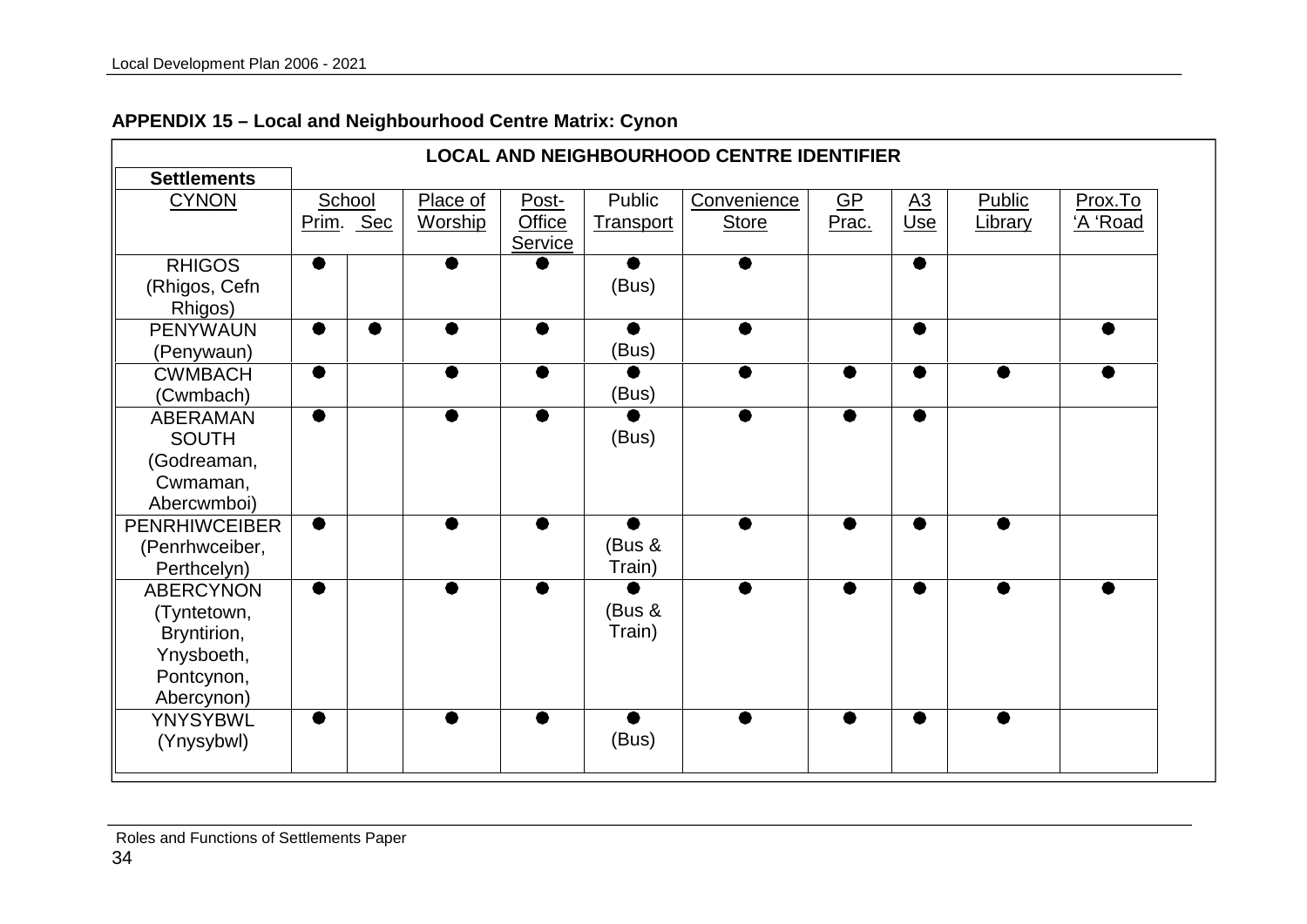# **APPENDIX 16 – Local and Neighbourhood Centre Matrix: Rhondda**

| <b>LOCAL AND NEIGHBOURHOOD CENTRE IDENTIFIER</b>                                                |           |                            |                            |                                   |                            |                             |                                    |                         |                          |                               |
|-------------------------------------------------------------------------------------------------|-----------|----------------------------|----------------------------|-----------------------------------|----------------------------|-----------------------------|------------------------------------|-------------------------|--------------------------|-------------------------------|
| <b>Settlements</b>                                                                              |           |                            |                            |                                   |                            |                             |                                    |                         |                          |                               |
| <b>RHONDDA</b>                                                                                  |           | School<br><u>Prim. Sec</u> | Place of<br><b>Worship</b> | Post-<br><b>Office</b><br>Service | Public<br><b>Transport</b> | Convenience<br><b>Store</b> | $\underline{\mathsf{GP}}$<br>Prac. | $\underline{A3}$<br>Use | <b>Public</b><br>Library | Prox.To<br><u>'A'</u><br>Road |
| <b>TREHERBERT</b><br>(Blaenrhondda,<br>Blaencwm,<br>Treherbert,<br>Tynewydd, Pen-yr-<br>Englyn) | $\bullet$ |                            | ●                          |                                   | ●<br>(Bus &<br>Train       |                             |                                    | $\bullet$               | $\bullet$                |                               |
| <b>PENTRE</b><br>(Ton Pentre, Pentre)                                                           | ●         |                            |                            |                                   | (Bus &<br>Train)           |                             |                                    |                         |                          |                               |
| <b>MAERDY</b><br>(Maerdy)                                                                       | $\bullet$ |                            |                            | ●                                 | (Bus)                      |                             |                                    | ●                       | $\bullet$                |                               |
| YSTRAD (Gelli,<br>Ystrad)                                                                       | $\bullet$ |                            |                            |                                   | (Bus &<br>Train)           |                             |                                    | -                       |                          |                               |
| <b>TYLORSTOWN</b><br>(Tylorstown,<br>Penrhys,<br>Stanleytown, Pont-y-<br>gwaith)                | $\bullet$ |                            |                            | ●                                 | (Bus)                      |                             |                                    | ●                       | $\bullet$                |                               |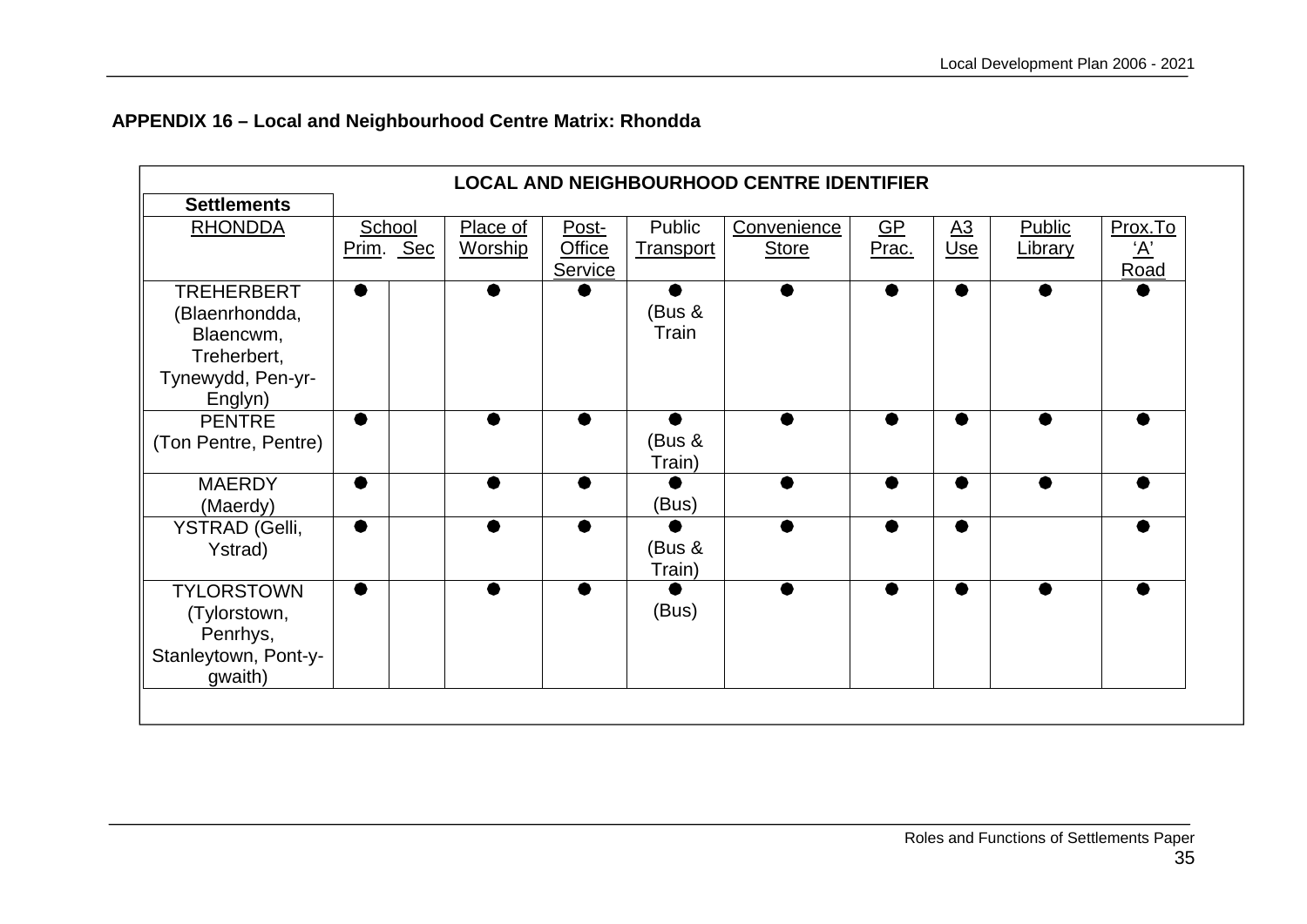| <b>LOCAL AND NEIGHBOURHOOD CENTRE IDENTIFIER</b> |           |                |         |                  |              |                           |                  |           |            |  |  |
|--------------------------------------------------|-----------|----------------|---------|------------------|--------------|---------------------------|------------------|-----------|------------|--|--|
| <b>Settlements</b>                               |           |                |         |                  |              |                           |                  |           |            |  |  |
| <b>RHONDDA</b>                                   | School    | Place of       | Post-   | Public           | Convenience  | $\underline{\mathsf{GP}}$ | $\underline{A3}$ | Public    | Prox.To    |  |  |
|                                                  | Prim. Sec | <b>Worship</b> | Office  | <b>Transport</b> | <b>Store</b> | Prac.                     | U <sub>se</sub>  | Library   | <u>'А'</u> |  |  |
|                                                  |           |                | Service |                  |              |                           |                  |           | Road       |  |  |
| <b>YNYSHIR</b>                                   | œ         |                |         |                  |              |                           |                  | $\bullet$ |            |  |  |
| (Ynyshir,                                        |           |                |         | (Bus)            |              |                           |                  |           |            |  |  |
| Wattstown)                                       |           |                |         |                  |              |                           |                  |           |            |  |  |
| <b>CYMMER</b>                                    | ●         |                |         |                  |              |                           |                  |           |            |  |  |
| (Cymmer,                                         |           |                |         | (Bus)            |              |                           |                  |           |            |  |  |
| Trehafod,                                        |           |                |         |                  |              |                           |                  |           |            |  |  |
| Trebanog,                                        |           |                |         |                  |              |                           |                  |           |            |  |  |
| Glynfach,                                        |           |                |         |                  |              |                           |                  |           |            |  |  |
| Britannia)                                       |           |                |         |                  |              |                           |                  |           |            |  |  |
|                                                  |           |                |         |                  |              |                           |                  |           |            |  |  |
|                                                  |           |                |         |                  |              |                           |                  |           |            |  |  |
|                                                  |           |                |         |                  |              |                           |                  |           |            |  |  |
|                                                  |           |                |         |                  |              |                           |                  |           |            |  |  |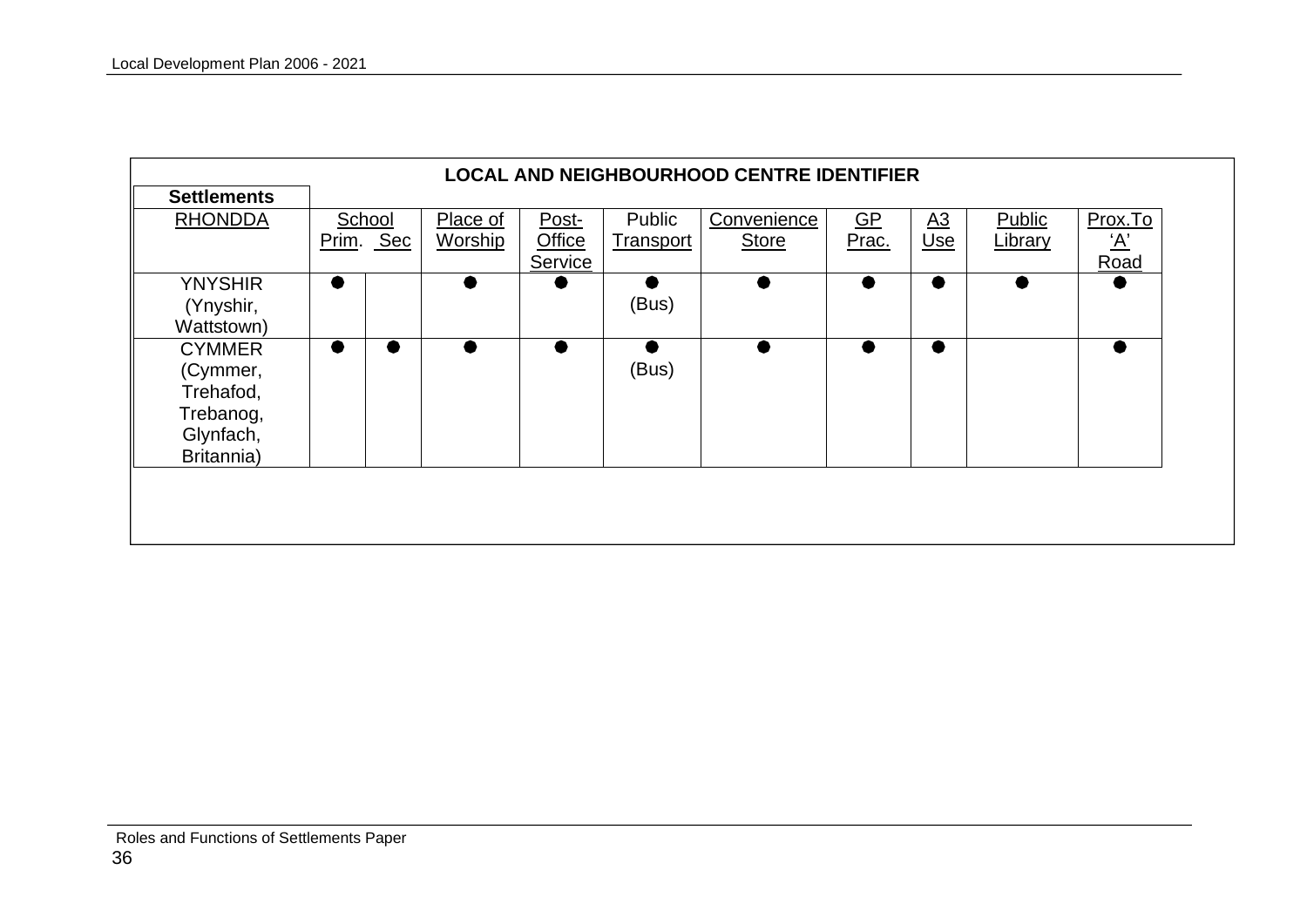|                                                                                                                                             |                  |                |                          |                  | <b>LOCAL AND NEIGHBOURHOOD CENTRE IDENTIFIER</b> |       |                  |                |                    |
|---------------------------------------------------------------------------------------------------------------------------------------------|------------------|----------------|--------------------------|------------------|--------------------------------------------------|-------|------------------|----------------|--------------------|
| <b>Settlements</b>                                                                                                                          |                  |                |                          |                  |                                                  |       |                  |                |                    |
| TAF ELY                                                                                                                                     | School           | Place of       | Post-                    | Public           | Convenience                                      | $GP$  | $\underline{A3}$ | Public         | Prox.to            |
|                                                                                                                                             | <u>Prim. Sec</u> | <b>Worship</b> | <b>Office</b><br>Service | <b>Transport</b> | <b>Store</b>                                     | Prac. | Use              | <b>Library</b> | <u>'A'</u><br>Road |
| <b>GLYNCOCH</b>                                                                                                                             |                  |                |                          |                  |                                                  |       |                  |                |                    |
| (Glyncoch)                                                                                                                                  |                  |                |                          | (Bus)            |                                                  |       |                  |                |                    |
| <b>CILFYNYDD</b>                                                                                                                            |                  |                | 9                        |                  |                                                  |       |                  |                |                    |
| (Cilfynydd)                                                                                                                                 |                  |                |                          | (Bus)            |                                                  |       |                  |                |                    |
| <b>RHYDYFELIN</b>                                                                                                                           |                  |                |                          |                  |                                                  |       |                  | $\bullet$ (*1) |                    |
| (Rhydyfelin,                                                                                                                                |                  |                |                          | (Bus)            |                                                  |       |                  |                |                    |
| Fforestnewydd)                                                                                                                              |                  |                |                          |                  |                                                  |       |                  |                |                    |
| <b>HAWTHORN</b> (Upper                                                                                                                      |                  |                |                          |                  |                                                  |       | ●                |                |                    |
| Boat, Hawthorn)                                                                                                                             |                  |                |                          | (Bus)            |                                                  |       |                  |                |                    |
| <b>TAFFS WELL</b>                                                                                                                           |                  |                |                          |                  |                                                  |       |                  |                |                    |
| (Nantgarw, Taffs)                                                                                                                           |                  |                |                          | (Bus and         |                                                  |       |                  |                |                    |
| Well)                                                                                                                                       |                  |                |                          | Train)           |                                                  |       |                  |                |                    |
| <b>TON-TEG</b>                                                                                                                              |                  |                |                          |                  |                                                  |       | D                |                |                    |
| (Ton-teg)                                                                                                                                   |                  |                |                          | (Bus)            |                                                  |       |                  |                |                    |
| <b>LLANTWIT</b>                                                                                                                             |                  |                |                          |                  |                                                  |       | ●                |                |                    |
| <b>FARDRE</b>                                                                                                                               |                  |                |                          | (Bus)            |                                                  |       |                  |                |                    |
| For the purpose of this paper, those categories with (*1) are classed as Rhydyfelin as Rhydyfelin is included within the property<br>title. |                  |                |                          |                  |                                                  |       |                  |                |                    |

# **APPENDIX 17 – Local and Neighbourhood Centre Matrix: Taf Ely**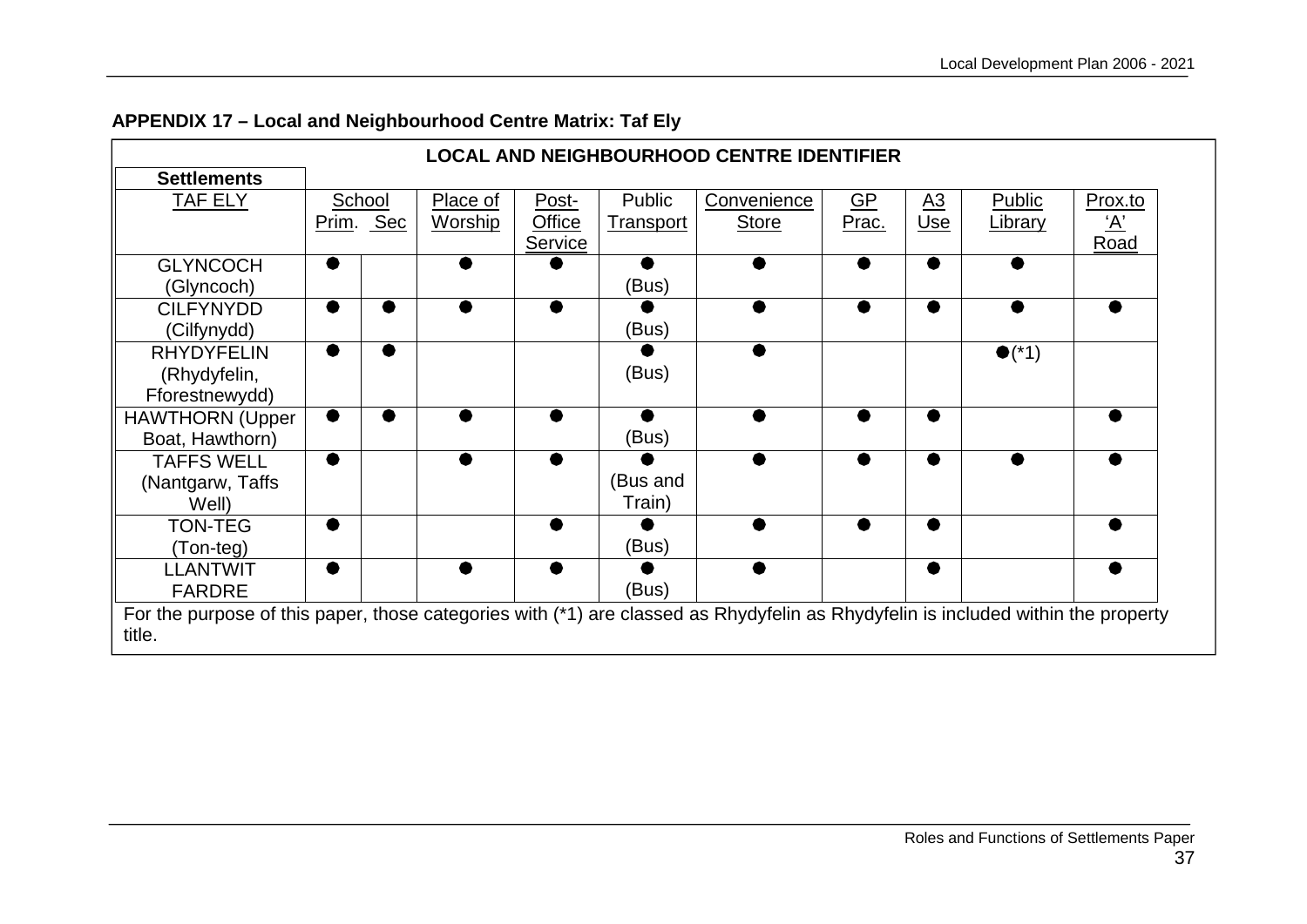| <b>LOCAL AND NEIGHBOURHOOD CENTRE IDENTIFIER</b>                             |           |   |          |                          |                    |              |                           |                  |               |           |
|------------------------------------------------------------------------------|-----------|---|----------|--------------------------|--------------------|--------------|---------------------------|------------------|---------------|-----------|
| <b>Settlements</b>                                                           |           |   |          |                          |                    |              |                           |                  |               |           |
| <b>TAF ELY</b>                                                               | School    |   | Place of | Post-                    | Public             | Convenience  | $\underline{\mathsf{GP}}$ | $\underline{A3}$ | <b>Public</b> | Prox.to   |
|                                                                              | Prim. Sec |   | Worship  | <b>Office</b><br>Service | Transport          | <b>Store</b> | Prac.                     | Use              | Library       | 'A' Road  |
| <b>CHURCH</b><br><b>VILLAGE (Church</b><br>Village, Upper<br>Church Village, |           |   |          |                          | $\bullet$<br>(Bus) |              |                           | ●                |               | ●         |
| Dyffryn Dowlais)                                                             |           |   |          |                          |                    |              |                           |                  |               |           |
| <b>EFAIL ISAF</b>                                                            |           |   |          | $\bullet$                | ●<br>(Bus)         |              |                           | ●                |               |           |
| BEDDAU (Beddau,<br>Brynteg, Tynant)                                          | $\bullet$ | ● |          | ▲                        | (Bus)              |              |                           | ●                | ●             |           |
| <b>LLANHARRY</b><br>(Llanharry)                                              | $\bullet$ |   |          | ●                        | (Bus)              |              |                           | ●                |               |           |
| <b>GILFACH GOCH</b><br>(Gilfach Goch,<br>Hendreforgan)                       | $\bullet$ |   |          |                          | (Bus)              |              |                           |                  |               |           |
| COED-ELY                                                                     |           |   |          |                          | $\bullet$<br>(Bus) |              |                           |                  |               |           |
| <b>GROES-FAEN</b>                                                            |           |   |          |                          | (Bus)              |              |                           | ●                |               |           |
| PEN-Y-COEDCAE                                                                |           |   |          |                          | (Bus)              |              |                           | ●                |               |           |
| <b>TALYGARN</b>                                                              |           |   |          |                          | (Bus)              |              |                           |                  |               | $\bullet$ |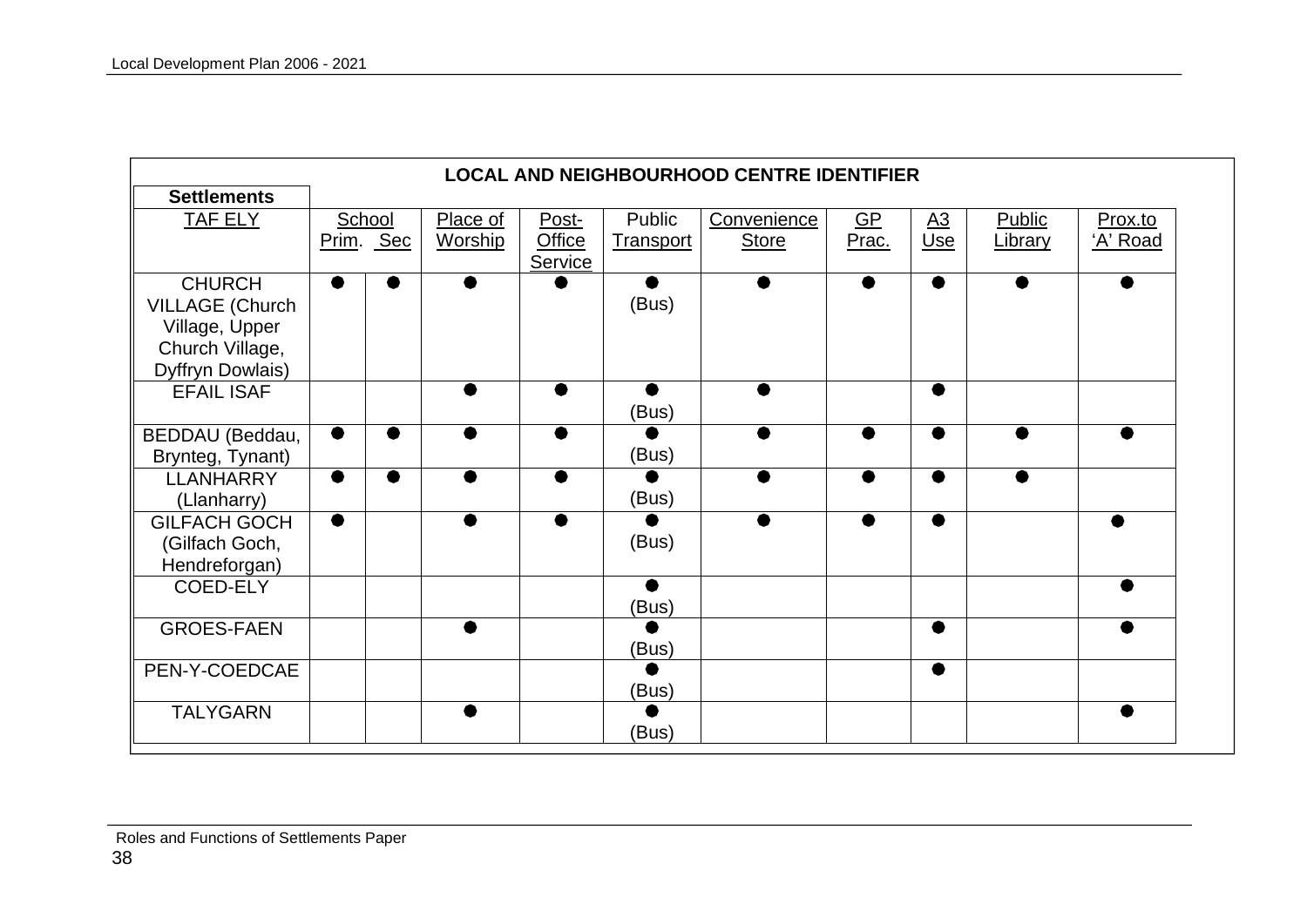| <b>LOCAL AND NEIGHBOURHOOD CENTRE IDENTIFIER</b> |       |        |          |         |           |              |           |            |         |          |  |  |
|--------------------------------------------------|-------|--------|----------|---------|-----------|--------------|-----------|------------|---------|----------|--|--|
| <b>Settlements</b>                               |       |        |          |         |           |              |           |            |         |          |  |  |
| <b>TAF ELY</b>                                   |       | School | Place of | Post-   | Public    | Convenience  | <u>GP</u> | <u>A3</u>  | Public  | Prox.to  |  |  |
|                                                  | Prim. | Sec    | Worship  | Office  | Transport | <b>Store</b> | Prac.     | <u>Use</u> | Library | 'A' Road |  |  |
|                                                  |       |        |          | Service |           |              |           |            |         |          |  |  |
| <b>YNYSMAERDY</b>                                |       |        |          |         |           |              |           |            |         |          |  |  |
|                                                  |       |        |          |         | (Bus)     |              |           |            |         |          |  |  |
| <b>BRYNSADLER</b>                                |       |        |          |         |           |              |           |            |         |          |  |  |
|                                                  |       |        |          |         | (Bus)     |              |           |            |         |          |  |  |
| <b>PENRHIW-FER</b>                               |       |        |          |         |           |              |           |            |         |          |  |  |
|                                                  |       |        |          |         | (Bus)     |              |           |            |         |          |  |  |
| <b>EDMONDSTOWN</b>                               |       |        |          |         |           |              |           |            |         |          |  |  |
|                                                  |       |        |          |         | (Bus)     |              |           |            |         |          |  |  |